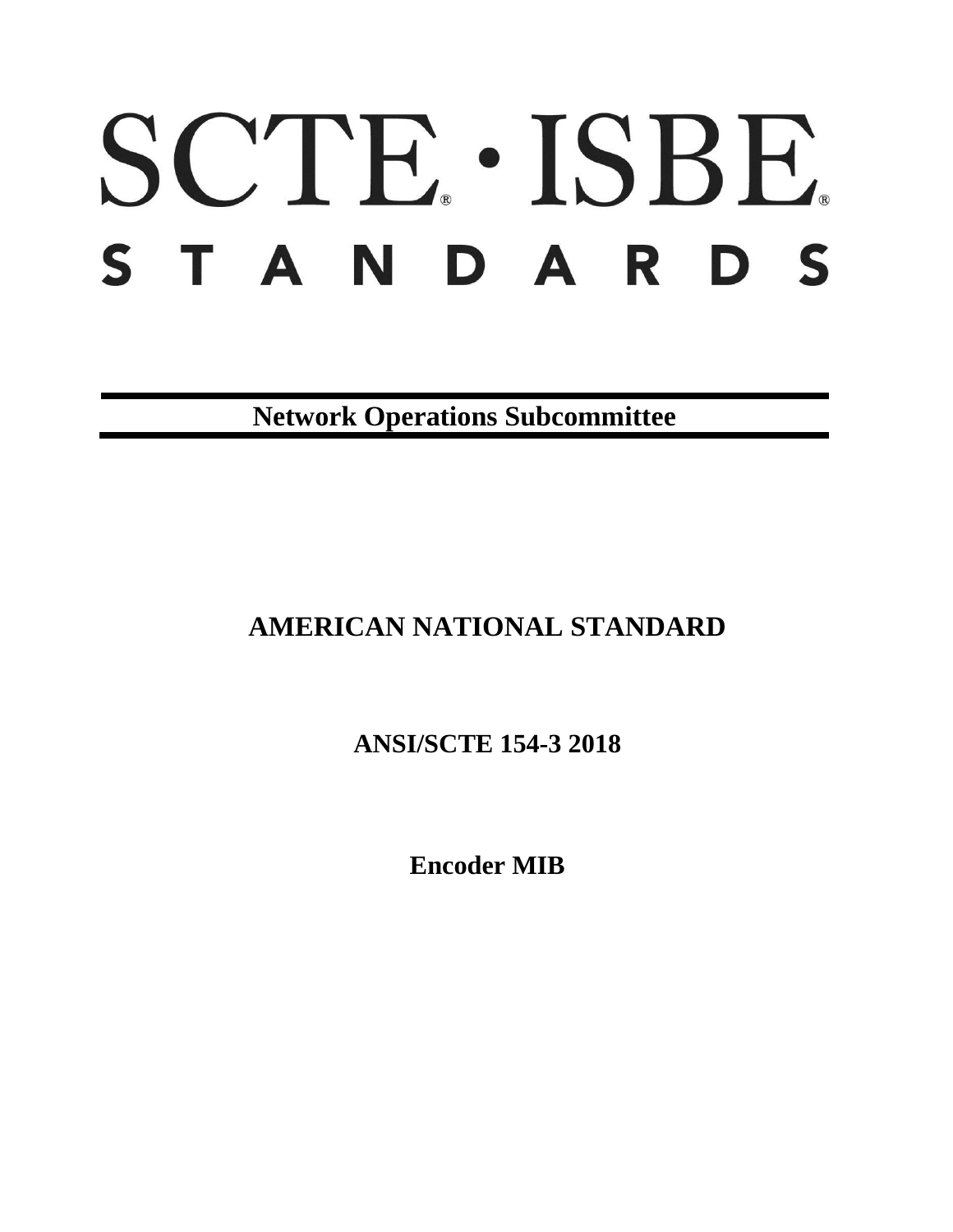# **NOTICE**

The Society of Cable Telecommunications Engineers (SCTE) / International Society of Broadband Experts (ISBE) Standards and Operational Practices (hereafter called "documents") are intended to serve the public interest by providing specifications, test methods and procedures that promote uniformity of product, interchangeability, best practices and ultimately the long-term reliability of broadband communications facilities. These documents shall not in any way preclude any member or non-member of SCTE•ISBE from manufacturing or selling products not conforming to such documents, nor shall the existence of such standards preclude their voluntary use by those other than SCTE•ISBE members.

SCTE•ISBE assumes no obligations or liability whatsoever to any party who may adopt the documents. Such adopting party assumes all risks associated with adoption of these documents, and accepts full responsibility for any damage and/or claims arising from the adoption of such documents.

Attention is called to the possibility that implementation of this document may require the use of subject matter covered by patent rights. By publication of this document, no position is taken with respect to the existence or validity of any patent rights in connection therewith. SCTE•ISBE shall not be responsible for identifying patents for which a license may be required or for conducting inquiries into the legal validity or scope of those patents that are brought to its attention.

Patent holders who believe that they hold patents which are essential to the implementation of this document have been requested to provide information about those patents and any related licensing terms and conditions. Any such declarations made before or after publication of this document are available on the SCTE•ISBE web site at [http://www.scte.org.](http://www.scte.org/)

> All Rights Reserved © Society of Cable Telecommunications Engineers, Inc. 2018 140 Philips Road Exton, PA 19341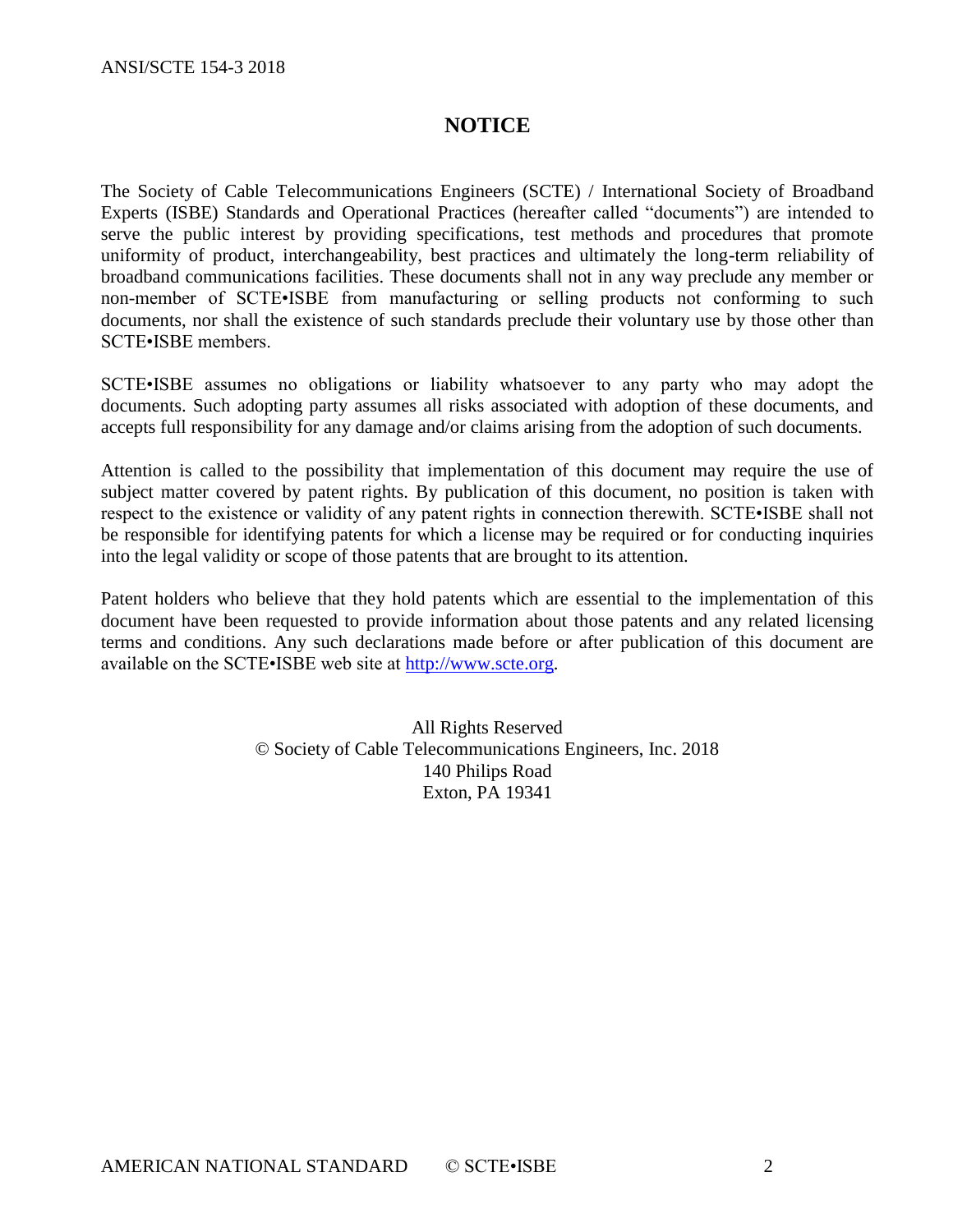# **CONTENTS**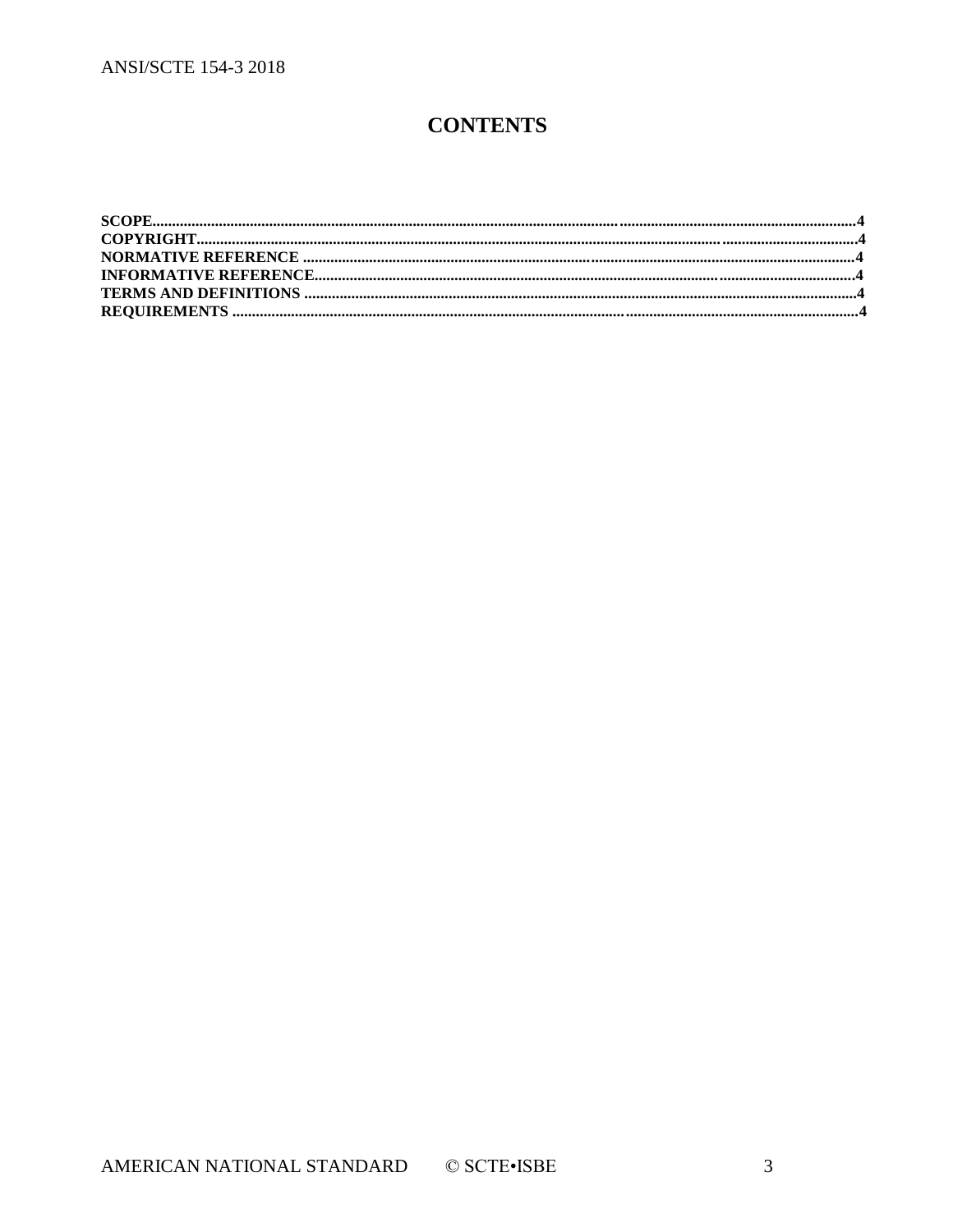# **SCOPE**

This document is identical to SCTE 154-3 2008 except for informative components which may have been updated such as the title page, NOTICE text, headers and footers. No normative changes have been made to this document.

This document provides the branch object identifiers for each of the MIBs within the SCTE HMS HEADENDIDENT Tree.

# **COPYRIGHT**

The MIB definition found in this document may be incorporated directly in products without further permission from the copyright owner, SCTE.

### **NORMATIVE REFERENCE**

IETF RFC 2578 SNMPv2-SMI IETF RFC 2579 SNMPv2-TC IETF RFC 2863 IF-MIB IETF RFC 4001 INET-ADDRESS-MIB IETF RFC 4133 ENTITY-MIB SCTE 36 2002R2007 (formerly HMS028) SCTE-ROOT SCTE 37 2007 (formerly HMS072) SCTE-HMS-ROOTS

#### **INFORMATIVE REFERENCE**

HE MPEG MIBs Overview Document – Number TBD

#### **TERMS AND DEFINITIONS**

This document defines the following terms:

**Management Information Base (MIB)** – the specification of information in a manner that allows standard access through a network management protocol.

#### **REQUIREMENTS**

This section defines the mandatory syntax of the SCTE-HMS-HEADENDIDENT-MIB. It follows the IETF Simple Network Management Protocol (SNMP) for defining managed objects.

The syntax is given below.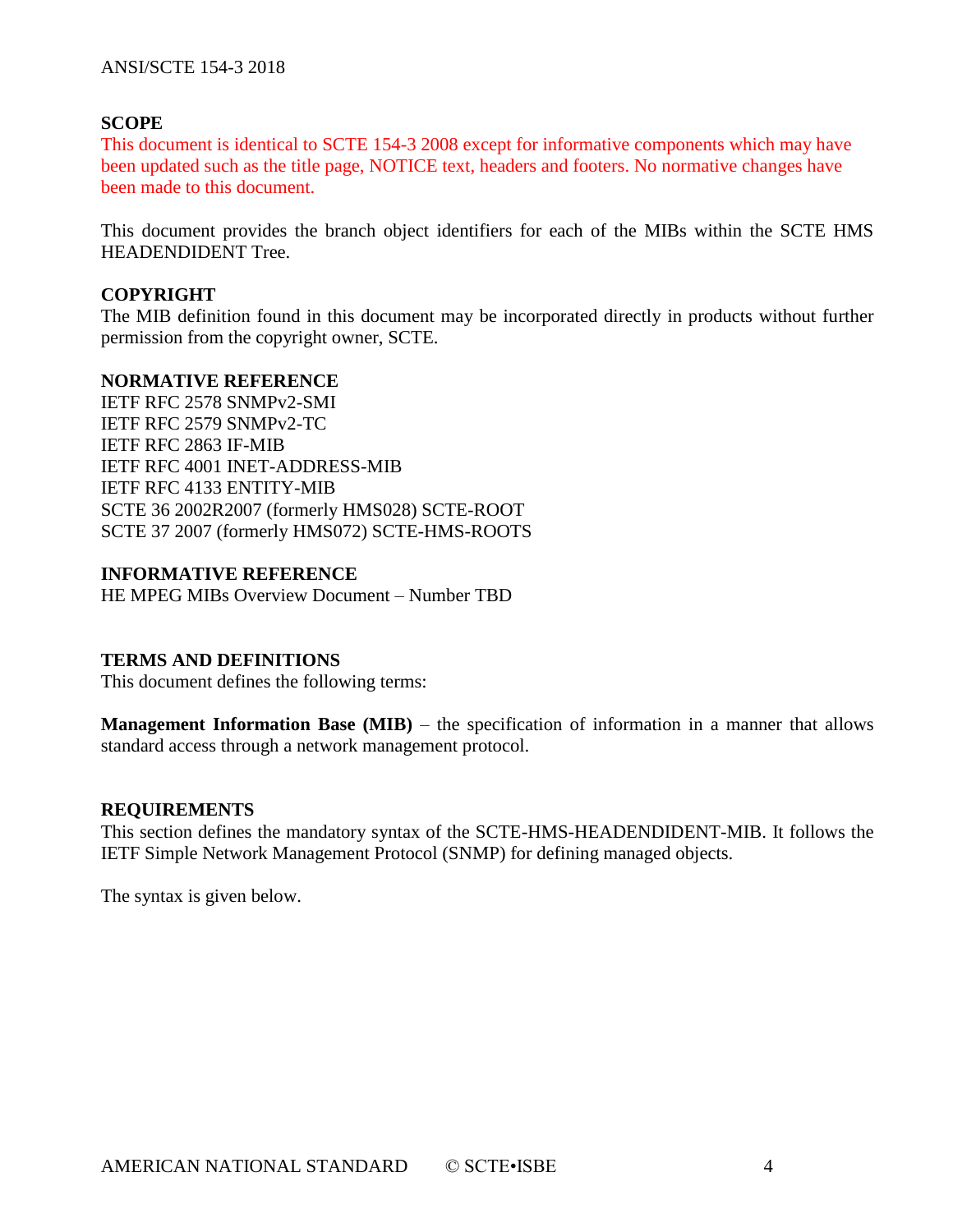```
SCTE-HMS-MPEG-ENCODER-MIB DEFINITIONS ::= BEGIN
IMPORTS
      OBJECT-TYPE, MODULE-IDENTITY, TimeTicks, 
      Unsigned32, Integer32, enterprises, Counter32
            FROM SNMPv2-SMI
      OBJECT-GROUP, MODULE-COMPLIANCE
           FROM SNMPv2-CONF
      DisplayString
            FROM SNMPv2-TC
      InetAddressPrefixLength, InetPortNumber, InetAddress, 
      InetAddressType
           FROM INET-ADDRESS-MIB
      InterfaceIndex
            FROM IF-MIB
      entPhysicalIndex, PhysicalIndex
            FROM ENTITY-MIB 
      DeviceEnableDisableValues, MpegErrorStatus, 
      HePIDValue,VideoInputFrameRateType 
            FROM SCTE-HMS-HEADENDIDENT-TC;
mpegEncoderMIB MODULE-IDENTITY
      LAST-UPDATED "200710031700Z"
      ORGANIZATION 
           "SCTE HMS Working Group"
      CONTACT-INFO 
            "SCTE HMS Subcommittee, Chairman
            mail to: standards@scte.org"
      DESCRIPTION 
            "The MIB module is for representing an MPEG2 or MPEG4-AVC video
            encoder present in the headend (or indoor) and supported by an SNMP
            agent. Multiple encoders sharing a single agent are also supported,
          the encoders being identified by entPhysicalIndex and unique
          ifIndexes for their interfaces.
          This MIB assumes there is one video source per encoder. 
          If a physical unit encodes more than one video source at 
          a time it shall be considered to be a group of encoders sharing 
          a common chassis and each encoder treated as a discrete physical
          entity.
            An encoder may encode more than one stream from a single source."
       REVISION "200710031700Z"
      DESCRIPTION 
            " Added SCTE-HMS-HEADENDIDENT-TC name to file"
       REVISION "200709281545Z"
      DESCRIPTION 
            " Prepare MIB for ballot"
            ::= { enterprises scteRoot(5591) scteHmsTree (1) insidePlantIdent (11) 
            heDigital (5) heDigitalMpegGroups (5) 1}
mpegEncoderMIBObjects OBJECT IDENTIFIER ::= { mpegEncoderMIB 1 }
configurationReport OBJECT IDENTIFIER ::= { mpegEncoderMIBObjects 1 }
```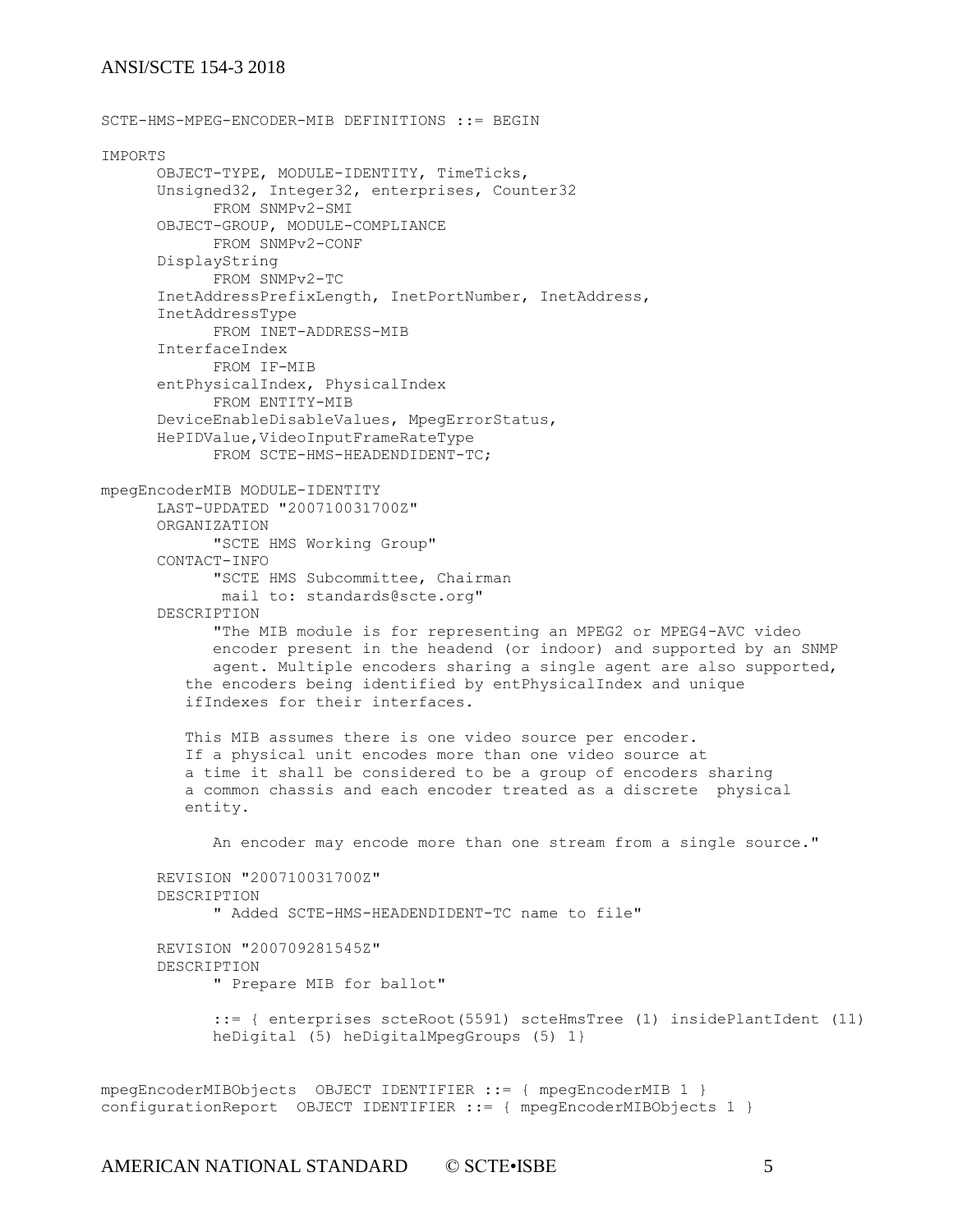inputMonitor OBJECT IDENTIFIER ::= { mpegEncoderMIBObjects 2 } outputMonitor OBJECT IDENTIFIER ::= { mpegEncoderMIBObjects 3 } -- Conformance Information mpegEncoderMIBConformance OBJECT IDENTIFIER ::= { mpegEncoderMIB 2 } -- The minimum compliance statement for MPEG encoders. mpegEncoderMIBCompliances OBJECT IDENTIFIER ::= { mpegEncoderMIBConformance 1 } mpegEncoderMIBGroups OBJECT IDENTIFIER ::= { mpegEncoderMIBConformance 2 } -- \*\*\*\*\*\*\*\*\*\*\*\*\*\*\*\*\*\*\*\*\*\*\*\*\*\*\*\*\*\*\*\*\*\*\*\*\*\*\*\*\*\*\*\*\*\*\*\*\*\*\*\*\*\*\*\*\*\*\*\*\*\*\*\*\*\*\*\*\* -- \*\*\*\*\*\*\*\*\*\*\*\*\*\*\*\*\*\* CONFIGURATION REPORT \*\*\*\*\*\*\*\*\*\*\*\*\*\*\*\*\*\*\*\*\*\* -- \*\*\*\*\*\*\*\*\*\*\*\*\*\*\*\*\*\*\*\*\*\*\*\*\*\*\*\*\*\*\*\*\*\*\*\*\*\*\*\*\*\*\*\*\*\*\*\*\*\*\*\*\*\*\*\*\*\*\*\*\*\*\*\*\*\*\*\*\* -- The tables in this section define the output from the encoder. Each -- component is referenced to the service to which it belongs. Each -- service is referenced to the transport stream in which it is carried -- and each transport stream is referenced to the physical and logical -- output. -- If a component is used in more than one service then the table row -- should be repeated with the service cross reference pointing to the -- alternative service. Likewise services output on more than one -- transport streams should have a table row for each instance with -- appropriate referencing to each transport stream. encoderCfgVideoTable OBJECT-TYPE SYNTAX SEQUENCE OF EncoderCfgVideoEntry MAX-ACCESS not-accessible STATUS current DESCRIPTION "This table shows the video configuration of this encoder." ::= { configurationReport 1 } encoderCfgVideoEntry OBJECT-TYPE SYNTAX EncoderCfgVideoEntry MAX-ACCESS not-accessible STATUS current DESCRIPTION "An entry containing management information applicable to a particular encoder's video configuration. This table is indexed by the entPhysicalIndex of the encoder, and encoderCfgVideoIndex to allow for multiple video channels. All video channels shall be derived from a single source and consist of a primary and auxiliary videos such as PIP. If more than one primary video is encoded within the chassis then it shall be treated as a multiple encoder chassis." INDEX { entPhysicalIndex, encoderCfgVideoIndex } ::= { encoderCfgVideoTable 1 } EncoderCfgVideoEntry ::= SEQUENCE { encoderCfgVideoIndex Unsigned32, encoderCfgVideoType INTEGER,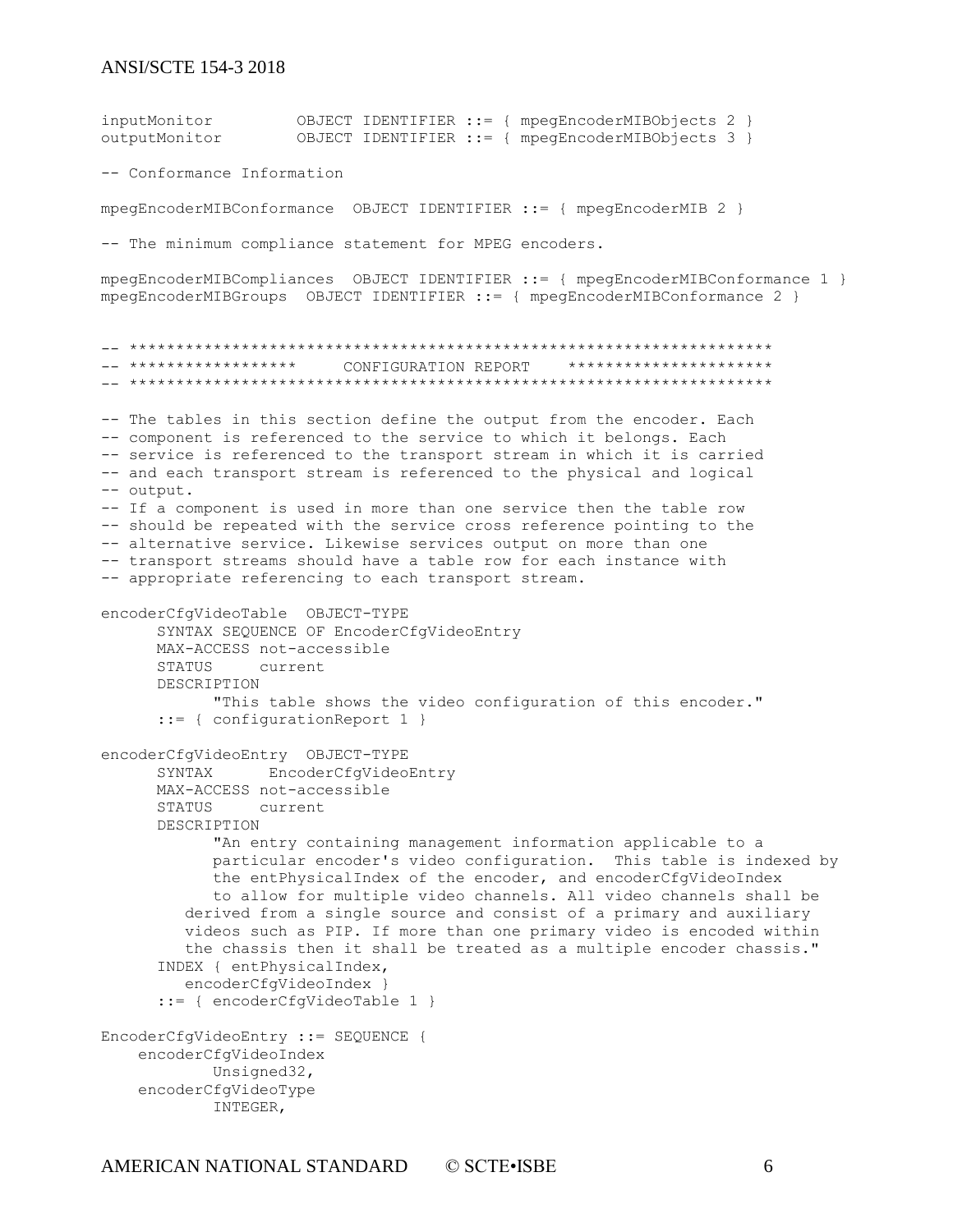}

```
encoderCfgVideoCompression
           INTEGER,
     encoderCfgVideoPid
           HePIDValue,
     encoderCfgVideoPcrPid
          HePIDValue,
     encoderCfgVideoServiceIndex
           Unsigned32,
     encoderCfgVideoVertResolution
           Integer32,
     encoderCfgVideoHorzResolution
           Integer32,
     encoderCfgVideoBitrateAvg
           Integer32,
     encoderCfgVideoBitrateMax
           Integer32,
     encoderCfgVideoBitrateMin
           Integer32,
     encoderCfgVideoFilmMode
           DeviceEnableDisableValues ,
     encoderCfgVideoRateMode
           INTEGER,
     encoderCfgVideoBorderProcessing
           INTEGER,
     encoderCfgVideoPesAlignment
           INTEGER,
     encoderCfgVideoCodingDelay
           Integer32,
     encoderCfgVideoDeblockEnable
           DeviceEnableDisableValues,
     encoderCfgVideoDeblockAlpha
           Integer32,
     encoderCfgVideoDeblockBeta
           Integer32,
     encoderCfgVideoIdrRate
           Integer32,
     encoderCfgVideoInputIf
           INTEGER,
      encoderCfgVideoInputFrameRate
           VideoInputFrameRateType,
      encoderCfgVideoInputScan
           INTEGER,
      encoderCfgVideoInputFormat
            INTEGER,
     encoderCfgVideoAspectRatio
           INTEGER
encoderCfgVideoIndex OBJECT-TYPE
     SYNTAX Unsigned32
     MAX-ACCESS not-accessible
     STATUS current
     DESCRIPTION 
           "Identifier index for each video channel (from a single source)
          provided by this encoder."
      ::= { encoderCfgVideoEntry 1 }
```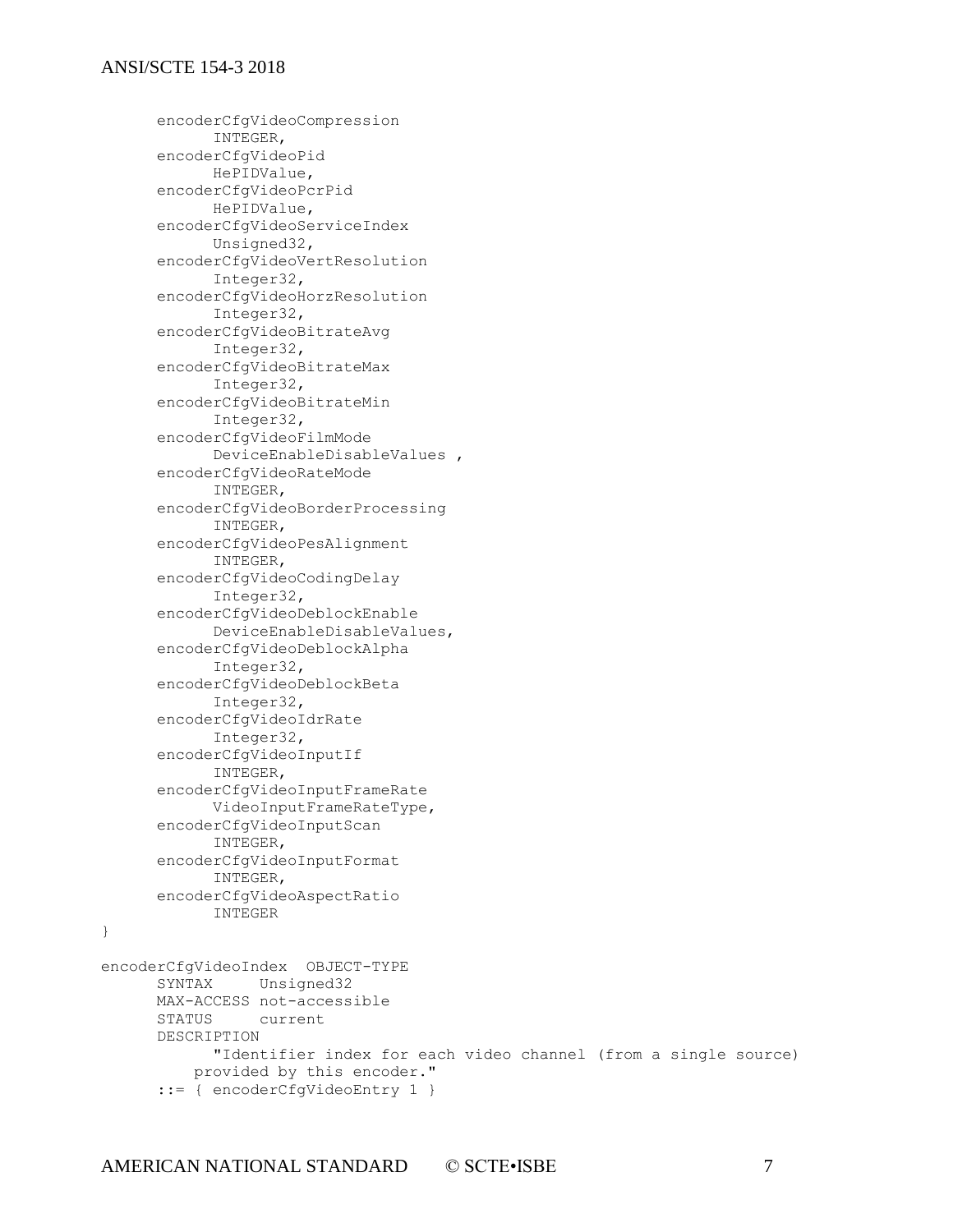```
encoderCfgVideoType OBJECT-TYPE
     SYNTAX INTEGER {
           other (1),
          primary (2),
           pip (3),
           dvbH (4)
     }
     MAX-ACCESS read-only
     STATUS current
     DESCRIPTION 
           "If the video is encoded into more than one component this object
           defines the type of this component. If one video component 
           encoded then this object shall always be primary.
                 mpeg2 - ISO/IEC 13818 part 2 video
                 mpeg4 - ISO/IEC 14496 part 2 video
                 avc - ITU-T H.264 video"
      ::= { encoderCfgVideoEntry 2 }
encoderCfgVideoCompression OBJECT-TYPE
     SYNTAX INTEGER {
          other (1),
           mpeq2 (2),
           mpeg4 (3),
           avc (4)
     }
     MAX-ACCESS read-only
     STATUS current
     DESCRIPTION 
           "Video encoding standard
                 mpeg2 - ISO/IEC 13818 part 2 video
                 mpeg4 - ISO/IEC 14496 part 2 video
                 avc - ITU-T H.264 video"
      ::= { encoderCfgVideoEntry 3 }
encoderCfgVideoPid OBJECT-TYPE
     SYNTAX HePIDValue
     MAX-ACCESS read-only
     STATUS current
     DESCRIPTION 
           "The PID carrying the primary video component."
      ::= { encoderCfgVideoEntry 4 }
encoderCfgVideoPcrPid OBJECT-TYPE
     SYNTAX HePIDValue
     MAX-ACCESS read-only
     STATUS current
     DESCRIPTION 
           "The PID of the PCR used by this component."
     ::= { encoderCfgVideoEntry 5 }
encoderCfgVideoServiceIndex OBJECT-TYPE
     SYNTAX Unsigned32
```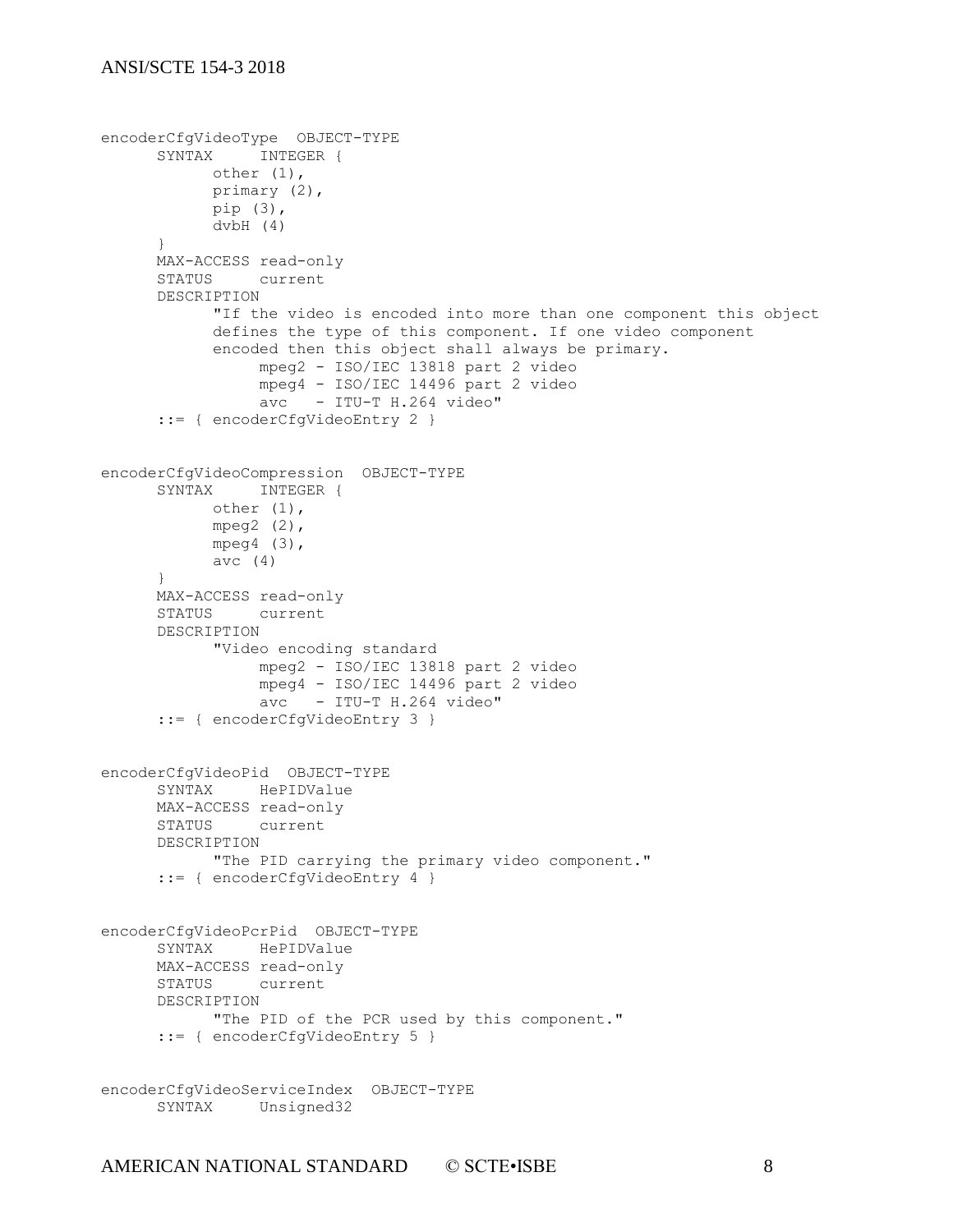```
MAX-ACCESS read-only
     STATUS current
     DESCRIPTION 
           "When multiple services/transport streams are supported
           by this encoder, this field provides a cross reference to
           a specific service based on the encoderCfgServiceInstIndex
           in the encoderCfgServiceTable. 
           When this component is output as an elementary stream
           without PAT/PMT reference, this field provides an indirect
           cross reference to the output transport stream"
     ::= { encoderCfgVideoEntry 6 }
encoderCfgVideoVertResolution OBJECT-TYPE
     SYNTAX Integer32 
     MAX-ACCESS read-only
     STATUS current
     DESCRIPTION 
           "Number of active video lines used in encoding.
           Values include, but are not restricted to
           240, 288, 480, 512, 576, 608, 720 and 1080"
     ::= { encoderCfgVideoEntry 7 }
encoderCfgVideoHorzResolution OBJECT-TYPE
     SYNTAX Integer32 
     MAX-ACCESS read-only
     STATUS current
     DESCRIPTION 
           "Number of pixels per line used in encoding.
            Values include, but are not restricted to
         352, 480, 528, 544, 640, 704, 720, 1280, 1440, 1920"
     ::= { encoderCfgVideoEntry 8 }
encoderCfgVideoBitrateAvg OBJECT-TYPE
     SYNTAX Integer32
     UNITS "bps"
     MAX-ACCESS read-only
     STATUS current
     DESCRIPTION 
           "Average or nominal bit rate for video component expressed in
         Transport rate. If component is output as elementary stream
         The encoder shall convert the actual rate to equivalent 
         hypothetical transport rate for compatibility with down stream 
         monitoring points " 
      ::= { encoderCfgVideoEntry 9 }
encoderCfgVideoBitrateMax OBJECT-TYPE
      SYNTAX Integer32
      UNITS "bps"
     MAX-ACCESS read-only
     STATUS current
     DESCRIPTION 
           "Maximum allowed bit rate for video component when
            stat mux/VBR selected. Equal to average when CBR."
```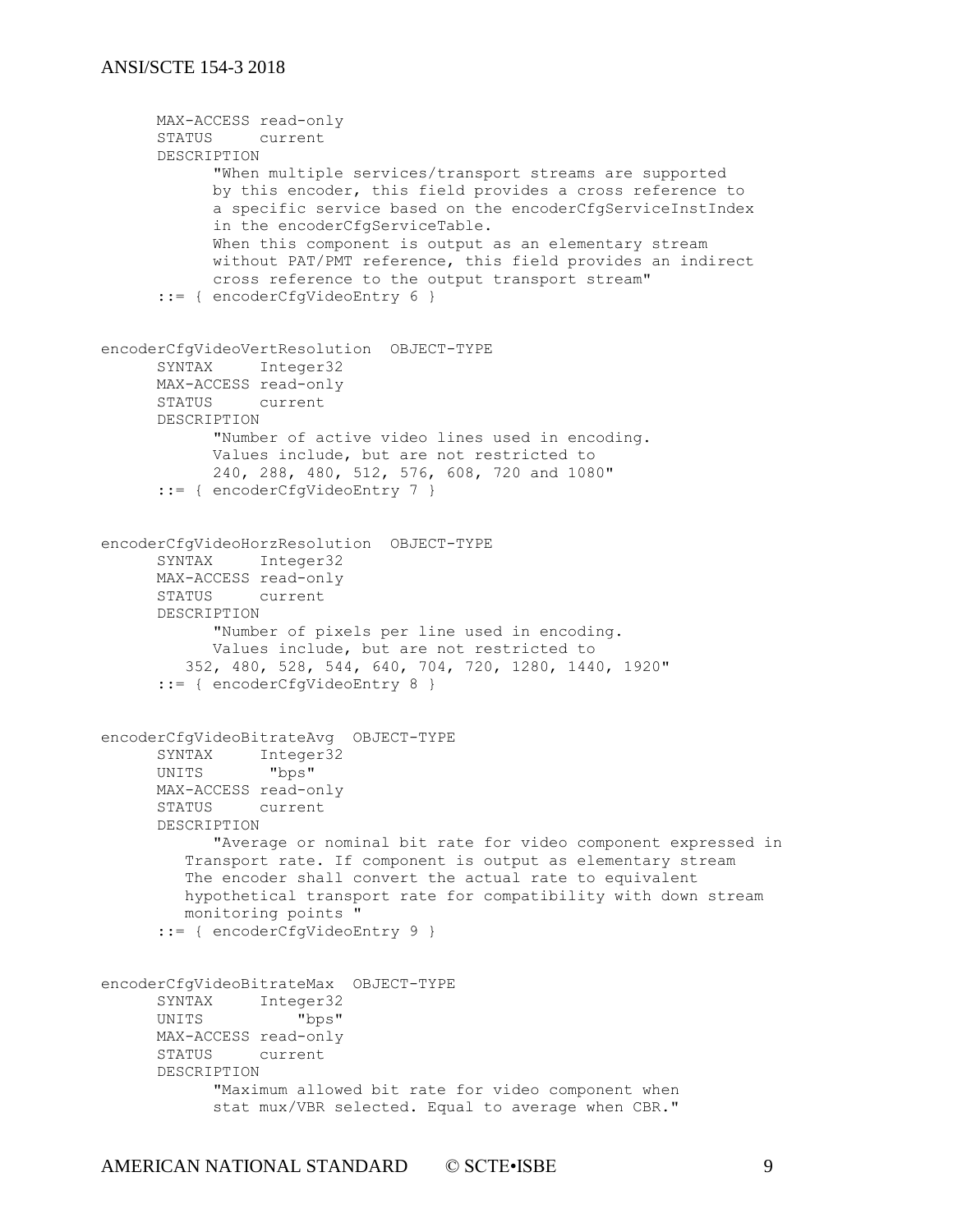```
::= { encoderCfgVideoEntry 10 }
encoderCfgVideoBitrateMin OBJECT-TYPE
     SYNTAX Integer32
     UNITS "bps"
     MAX-ACCESS read-only
     STATUS current
     DESCRIPTION 
            "Minimum allowed bit rate for video component when
           stat mux/VBR selected. Equal to average when CBR."
     ::= { encoderCfgVideoEntry 11 }
encoderCfgVideoFilmMode OBJECT-TYPE
     SYNTAX DeviceEnableDisableValues 
     MAX-ACCESS read-only
     STATUS current
     DESCRIPTION 
           "Normal frame encoding or 3-2 pulldown allowed."
     ::= { encoderCfgVideoEntry 12 }
encoderCfgVideoRateMode OBJECT-TYPE
     SYNTAX INTEGER {
          cbr (1),
          vbr (2)
     }
     MAX-ACCESS read-only
     STATUS current
     DESCRIPTION 
           "Fixed bit rate, stat mux or other variable rate mode selected."
     ::= { encoderCfgVideoEntry 14 }
encoderCfgVideoBorderProcessing OBJECT-TYPE
     SYNTAX INTEGER {
          disabled (1),
           cropped (2),
          other(3)
     }
     MAX-ACCESS read-only
     STATUS current
     DESCRIPTION 
           "Border processing selected."
     ::= { encoderCfgVideoEntry 15 }
encoderCfgVideoPesAlignment OBJECT-TYPE
     SYNTAX INTEGER {
           other (1),
           aligned (2),
          nonAligned (3)
     }
     MAX-ACCESS read-only
     STATUS current
     DESCRIPTION
```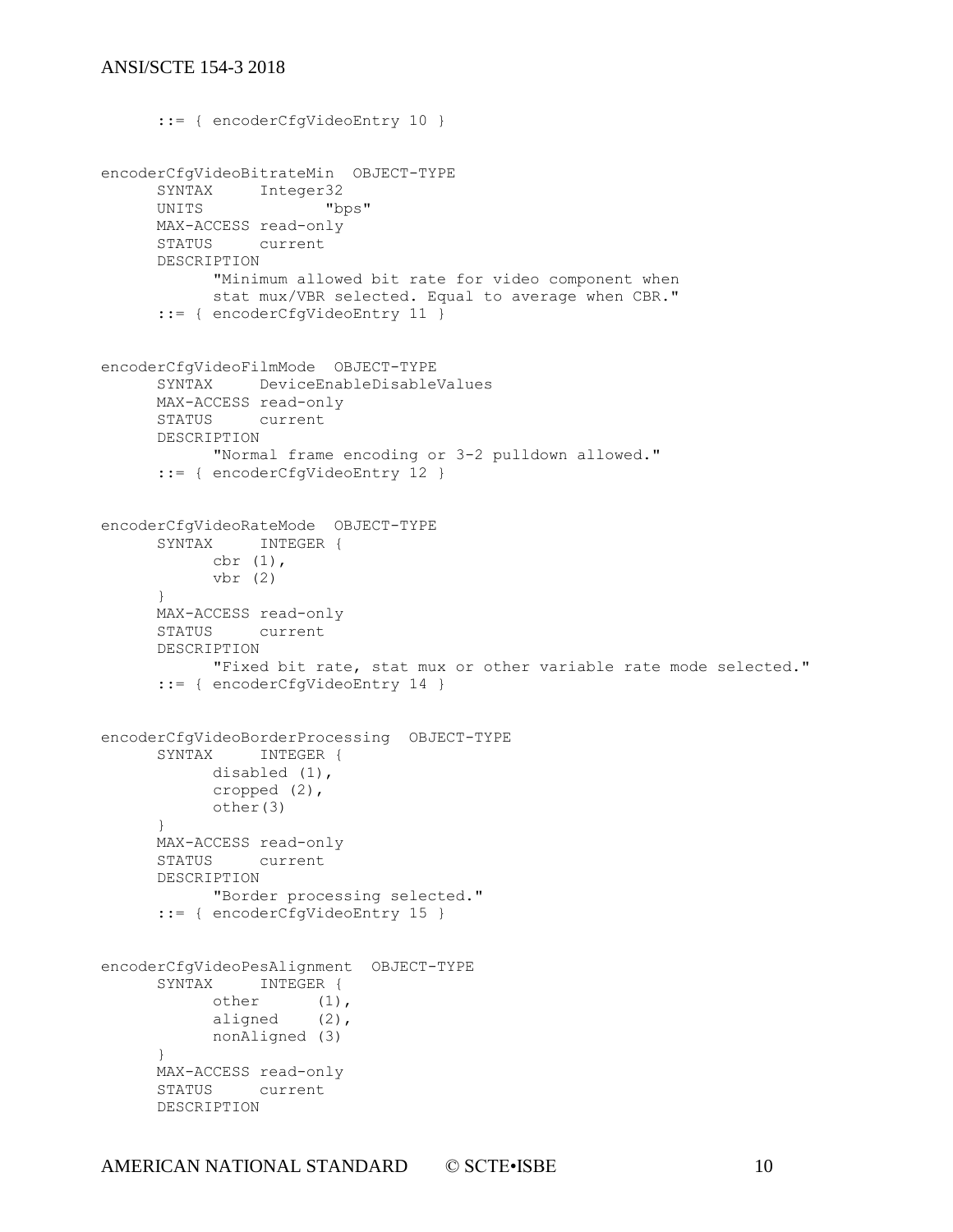```
"PES to transport stream alignment."
     ::= { encoderCfgVideoEntry 16 }
encoderCfgVideoCodingDelay OBJECT-TYPE
     SYNTAX Integer32
     UNITS "milliseconds"
     MAX-ACCESS read-only
     STATUS current
     DESCRIPTION 
          "Video delay due to encoding, frame capture to PTS.
         Zero indicates parameter not reported."
     ::= { encoderCfgVideoEntry 17 }
encoderCfgVideoDeblockEnable OBJECT-TYPE
     SYNTAX DeviceEnableDisableValues
     MAX-ACCESS read-only
     STATUS current
     DESCRIPTION 
           "Deblock filter enable/disable."
     ::= { encoderCfgVideoEntry 18 }
encoderCfgVideoDeblockAlpha OBJECT-TYPE
     SYNTAX Integer32 (-6..6)
     MAX-ACCESS read-only
     STATUS current
     DESCRIPTION 
          "Deblock filter strength - edge offset."
     ::= { encoderCfgVideoEntry 19 }
encoderCfgVideoDeblockBeta OBJECT-TYPE
     SYNTAX Integer32 (-6..6)
     MAX-ACCESS read-only
     STATUS current
     DESCRIPTION 
           "Deblock filter strength - edge neighbor offset."
     ::= { encoderCfgVideoEntry 20 }
encoderCfgVideoIdrRate OBJECT-TYPE
     SYNTAX Integer32
     MAX-ACCESS read-only
     STATUS current
     DESCRIPTION 
           "Rate IDR pictures are sent, expressed in frames.Say AVC"
     ::= { encoderCfgVideoEntry 21 }
encoderCfgVideoInputIf OBJECT-TYPE
     SYNTAX INTEGER {
           other (1),
           analog (2),
           sdi (3),
           hdsdi (4) }
     MAX-ACCESS read-only
     STATUS current
     DESCRIPTION 
           "Video input standard selected."
     ::= { encoderCfgVideoEntry 22 }
```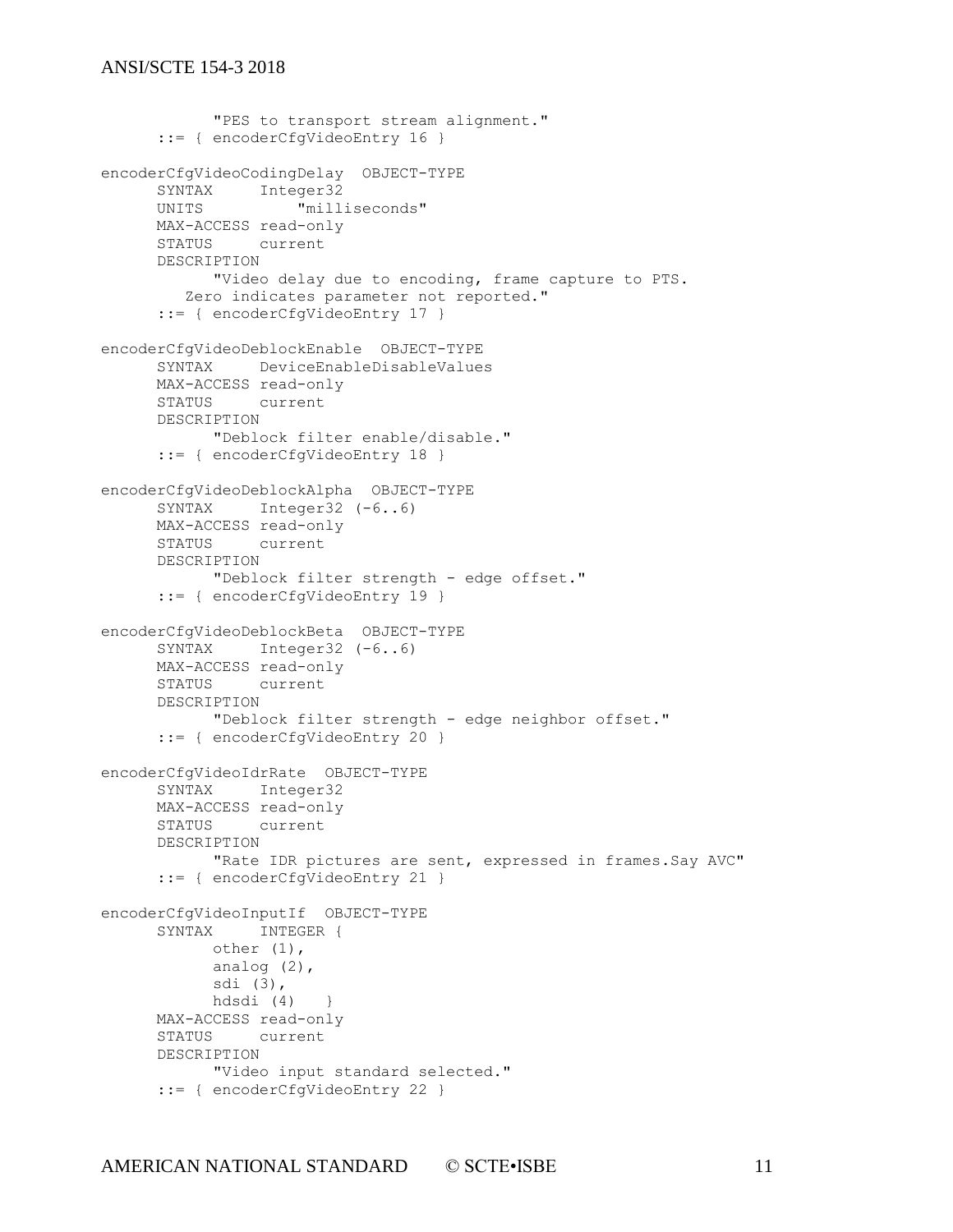```
encoderCfgVideoInputFrameRate OBJECT-TYPE
     SYNTAX VideoInputFrameRateType
     MAX-ACCESS read-only
     STATUS current
     DESCRIPTION 
           "Video input rate selected. autoSelect indicates encoder
         can accept most frame rates without specific selection. 
         f29or30Hz and f59or60Hz indicate limited auto-select 
         between 29.97Hz and 30Hz or 59.94Hz and 60Hz supported 
         by the encoder."
     ::= { encoderCfgVideoEntry 23 }
encoderCfgVideoInputScan OBJECT-TYPE
     SYNTAX INTEGER {
          interlaced (1),
          progressive (2) }
     MAX-ACCESS read-only
     STATUS current
     DESCRIPTION 
           "Video input scanning selected."
     ::= { encoderCfgVideoEntry 24 }
encoderCfgVideoInputFormat OBJECT-TYPE
     SYNTAX INTEGER {
          component (1),
          composite (2) }
     MAX-ACCESS read-only
     STATUS current
     DESCRIPTION 
           "Video input format selected."
     ::= { encoderCfgVideoEntry 25 }
encoderCfgVideoAspectRatio OBJECT-TYPE
     SYNTAX INTEGER {
           other (1),
           aspect4x3(2),
           aspect16x9 (3)
     }
     MAX-ACCESS read-only
     STATUS current
     DESCRIPTION 
           "Input video aspect ratio"
     ::= { encoderCfgVideoEntry 26 }
encoderCfgAudioTable OBJECT-TYPE
     SYNTAX SEQUENCE OF EncoderCfgAudioEntry
     MAX-ACCESS not-accessible
     STATUS current
     DESCRIPTION 
           "This table shows the audio configuration of this encoder."
     ::= { configurationReport 2 }
encoderCfgAudioEntry OBJECT-TYPE
     SYNTAX EncoderCfgAudioEntry
     MAX-ACCESS not-accessible
     STATUS current
```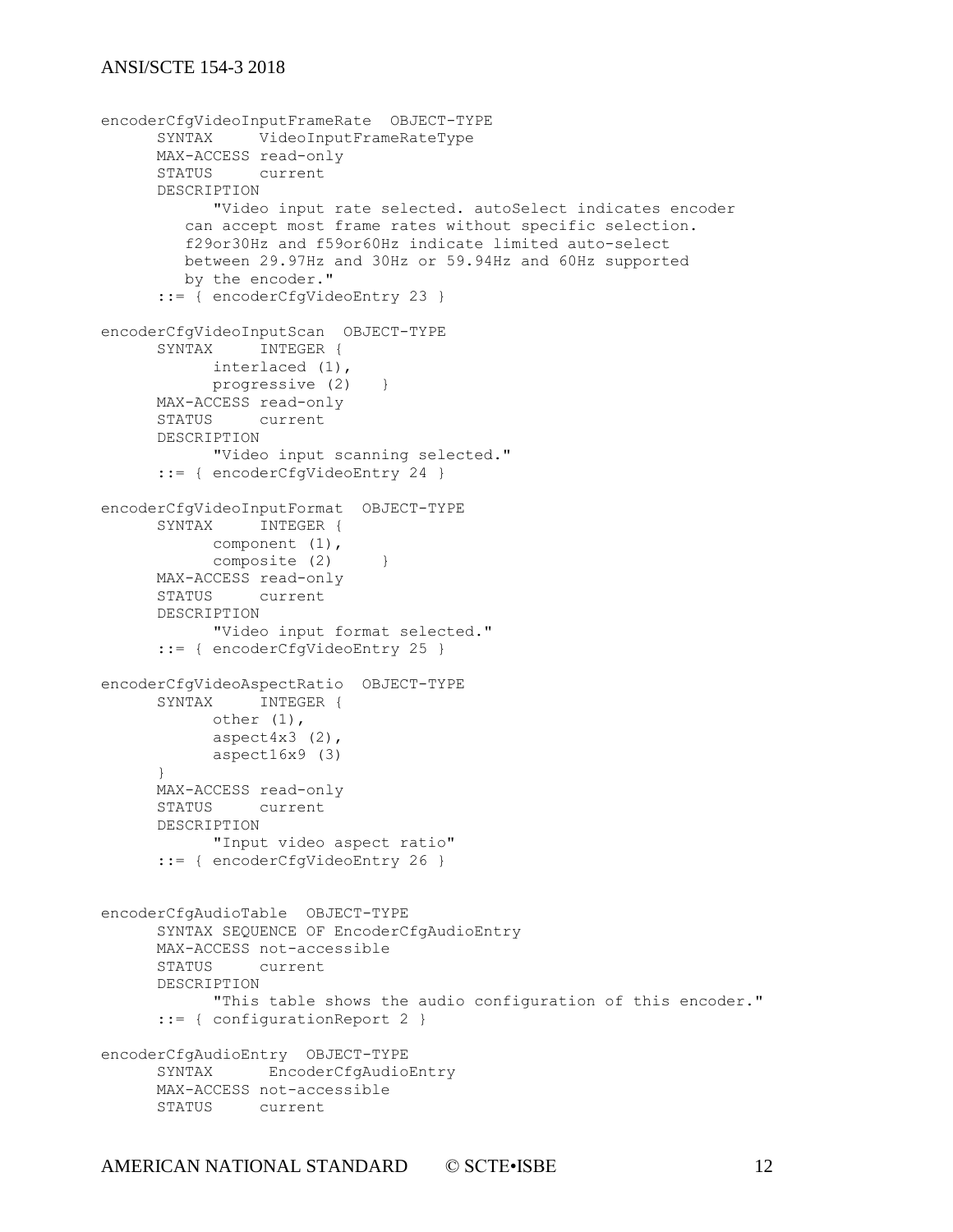```
DESCRIPTION 
            "An entry containing management information applicable to a
            particular encoder's audio components. This table is indexed 
         by the entPhysicalIndex of the encoder and the
           encoderCfgAudioChannelIndex for each audio component carried by 
           this encoder."
     INDEX { entPhysicalIndex, 
           encoderCfgAudioChannelIndex }
      ::= { encoderCfgAudioTable 1 }
EncoderCfgAudioEntry ::= SEQUENCE {
     encoderCfgAudioChannelIndex
           Unsigned32,
     encoderCfgAudioEnabled
           DeviceEnableDisableValues,
     encoderCfgAudioStandard
           INTEGER,
     encoderCfgAudioPid
           HePIDValue,
     encoderCfgAudioPcrPid
          HePIDValue,
     encoderCfgAudioServiceIndex
          Unsigned32,
     encoderCfgAudioMode
           INTEGER,
    encoderCfgAudioPassThru
           INTEGER,
     encoderCfgAudioRate
           Integer32,
     encoderCfgAudioLanguageA
           DisplayString,
     encoderCfgAudioLanguageB
           DisplayString,
     encoderCfgAudioLipSync
           INTEGER,
     encoderCfgAudioDialogNorm
           Integer32,
     encoderCfgAudioInputType
           INTEGER,
     encoderCfgAudioInputLabel
           DisplayString
}
encoderCfgAudioChannelIndex OBJECT-TYPE
     SYNTAX Unsigned32
     MAX-ACCESS not-accessible
     STATUS current
     DESCRIPTION 
           "Identifier index for each audio output channel provided by
          this encoder. This number shall be unique within an encoder."
     ::= { encoderCfgAudioEntry 1 }
encoderCfgAudioEnabled OBJECT-TYPE
     SYNTAX DeviceEnableDisableValues
     MAX-ACCESS read-only
     STATUS current
```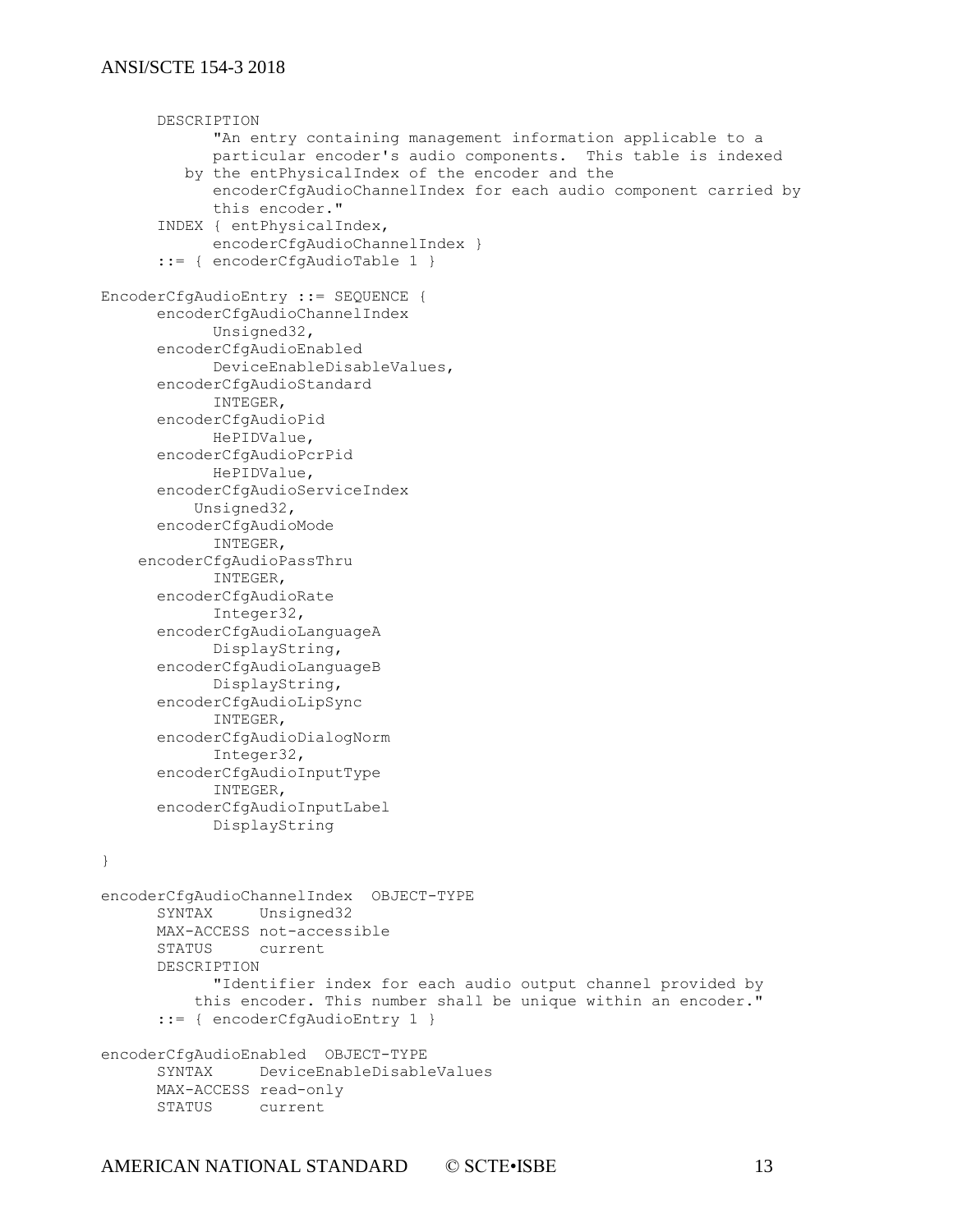```
DESCRIPTION 
           "Shows if this audio channel is configured for service."
      ::= { encoderCfgAudioEntry 2 }
encoderCfgAudioStandard OBJECT-TYPE
     SYNTAX INTEGER {
           other (1),
           ac3 (2),
           eac3 (3),
           mpeg1 (4),
           mpeg2 (5),
           aacMpeg2 (6),
           heAacMpeg2 (7),
           aacMpeg4 (8),
           heAacMpeg4 (9)
     }
     MAX-ACCESS read-only
     STATUS current
     DESCRIPTION 
           "Audio encoding standard for this channel. Values identified
           against 13818-1 stream types as follows:
        ac3 stream_type 0x81/0x06(DVB)
       eac3 stream_type 0x87<br>mpeg1 stream_type 0x03
                      stream<sup>-</sup>type 0x03
           mpeg2 stream_type 0x04
        aacMpeg2 stream_type 0x0F
       heAacMpeg2 stream type 0x0F
        aacMpeg4 stream_type 0x11
           heAacMpeg4 stream type 0x11"
      ::= { encoderCfgAudioEntry 3 }
encoderCfgAudioPid OBJECT-TYPE
     SYNTAX HePIDValue
     MAX-ACCESS read-only
     STATUS current
     DESCRIPTION 
           "Selected PID for this audio component."
     ::= { encoderCfgAudioEntry 4 }
encoderCfgAudioPcrPid OBJECT-TYPE
     SYNTAX HePIDValue 
     MAX-ACCESS read-only
     STATUS current
     DESCRIPTION 
           "The PCR used by this component."
     ::= { encoderCfgAudioEntry 5 }
encoderCfgAudioServiceIndex OBJECT-TYPE
     SYNTAX Unsigned32
     MAX-ACCESS read-only
     STATUS current
     DESCRIPTION 
           "When multiple services/transport streams are supported
           by this encoder, this field provides a cross reference to
           a specific service based on the encoderCfgServiceInstIndex
           in the encoderCfgServiceTable. 
           When this component is output as an elementary stream
```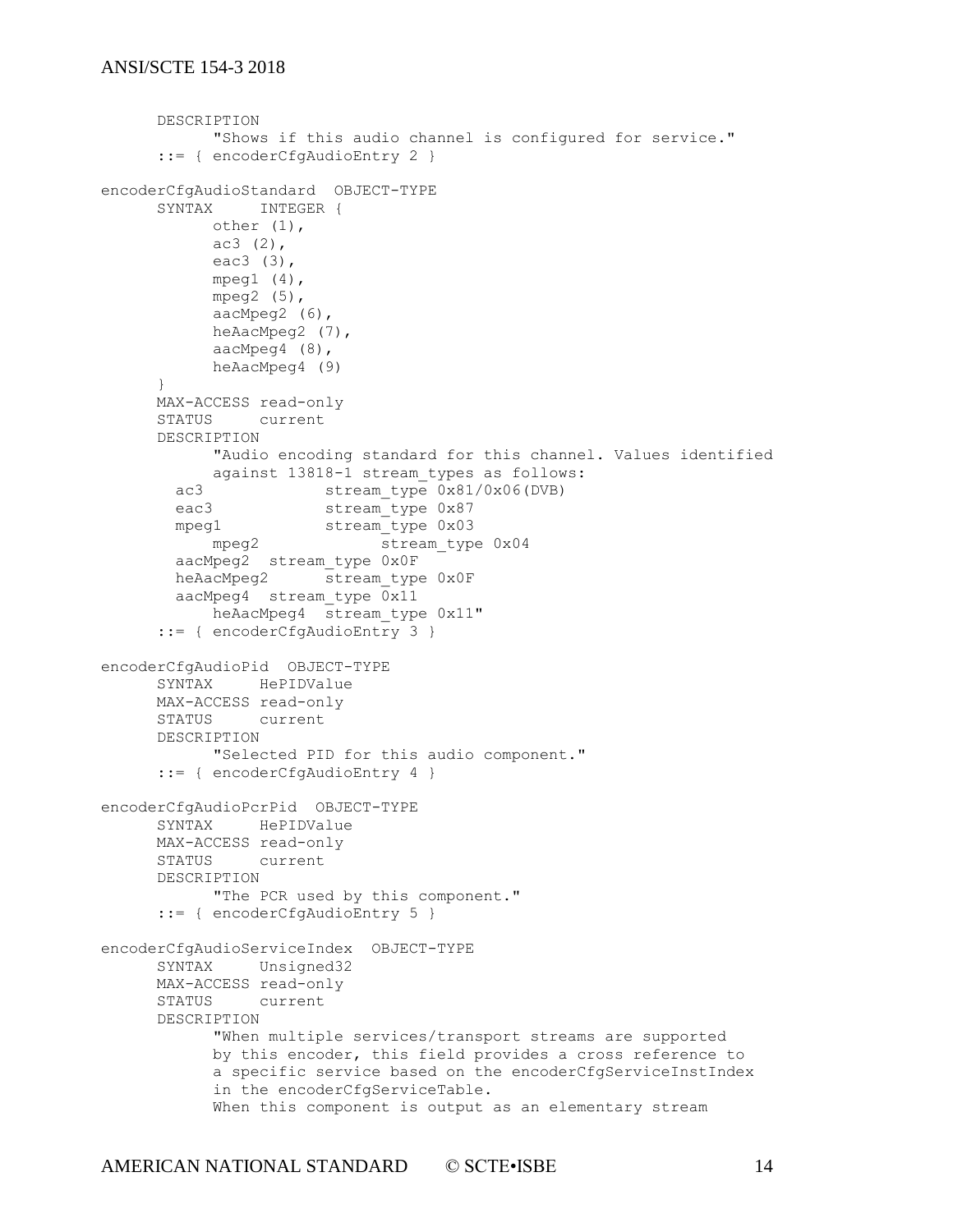```
without PAT/PMT reference, this field provides an indirect
           cross reference to the output transport stream"
      ::= { encoderCfgAudioEntry 6 }
encoderCfgAudioMode OBJECT-TYPE
     SYNTAX INTEGER {
           other (1),
           stereo (2),
           joint (3),
           mono (4),
           monoL (5),
           monoR (6),
           dualMono (7),
           fivePlusOne (8),
           unknown (9)
      }
     MAX-ACCESS read-only
     STATUS current
     DESCRIPTION 
           "Selected audio mode for this channel."
     ::= { encoderCfgAudioEntry 7 }
encoderCfgAudioPassThru OBJECT-TYPE
     SYNTAX INTEGER {
          encoded (1),
          passThrough (2) }
     MAX-ACCESS read-only
     STATUS current
     DESCRIPTION 
           "Selected audio mode for this channel."
      ::= { encoderCfgAudioEntry 8 }
encoderCfgAudioRate OBJECT-TYPE
     SYNTAX Integer32
     UNITS "kbps"
     MAX-ACCESS read-only
     STATUS current
     DESCRIPTION 
          "Audio component bit rate expressed in transport rate."
     ::= { encoderCfgAudioEntry 9 }
encoderCfgAudioLanguageA OBJECT-TYPE
     SYNTAX DisplayString
     MAX-ACCESS read-only
     STATUS current
     DESCRIPTION 
           "ISO 693 language code for this audio channel, or for 1st mono when
           this channel carries a dual mono pair"
     REFERENCE 
           "ISO 639-2:1998 Codes for the representation of names of languages
           -- Part 2: Alpha-3 code International Organization for
           Standardization"
      ::= { encoderCfgAudioEntry 10 }
encoderCfgAudioLanguageB OBJECT-TYPE
     SYNTAX DisplayString
```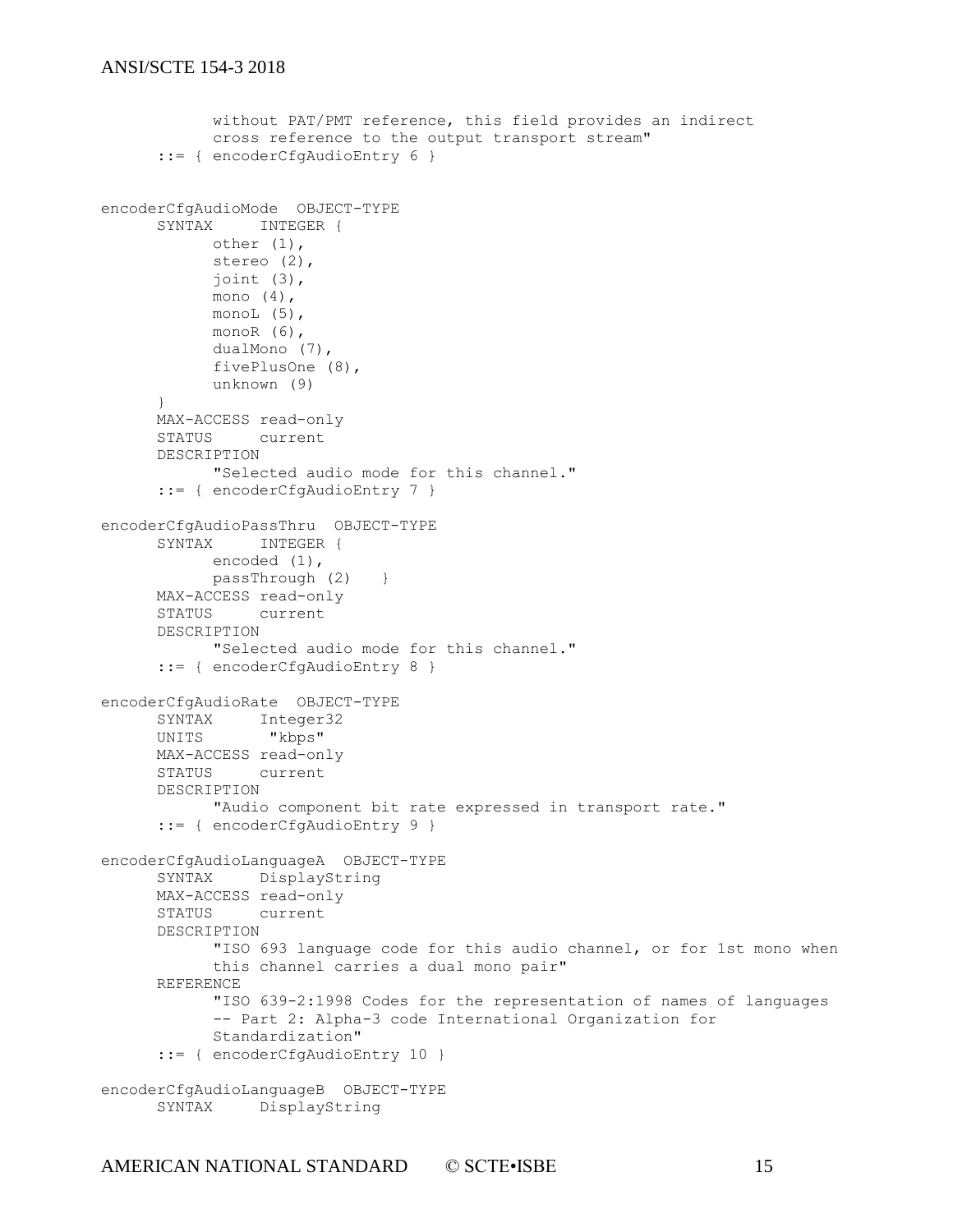```
MAX-ACCESS read-only
     STATUS current
     DESCRIPTION 
           "ISO 693 language code for 2nd mono when this channel carries a dual
           mono pair. Returns an empty string when not applicable."
     REFERENCE 
           "ISO 639-2:1998 Codes for the representation of names of languages
           -- Part 2: Alpha-3 code International Organization for
           Standardization"
     ::= { encoderCfgAudioEntry 11 }
encoderCfgAudioLipSync OBJECT-TYPE
     SYNTAX INTEGER {
          fixed (1),
          manual (2)
     }
     MAX-ACCESS read-only
     STATUS current
     DESCRIPTION 
           "Manual override of default lip sync delay"
     ::= { encoderCfgAudioEntry 12 }
encoderCfgAudioDialogNorm OBJECT-TYPE
      SYNTAX Integer32 (-31..0)
      UNITS "dBFS"
     MAX-ACCESS read-only
     STATUS current
     DESCRIPTION 
           " This object is only relevant to AC-3, its value 
         will be fixed at 0 (not indicated) for all other standards.
         Level for AC-3 dialogue normalization. When this object 
         is applicable range is -31 to -1. "
     ::= { encoderCfgAudioEntry 13 }
encoderCfgAudioInputType OBJECT-TYPE
     SYNTAX INTEGER {
           embedded (1),
           aes (2),
           analog (3)
     }
     MAX-ACCESS read-only
     STATUS current
     DESCRIPTION 
           "Format of input audio for this channel"
     ::= { encoderCfgAudioEntry 14 }
encoderCfgAudioInputLabel OBJECT-TYPE
     SYNTAX DisplayString
     MAX-ACCESS read-only
     STATUS current
     DESCRIPTION 
           "Input interface number for this channel, if a physical interface
           the designation printed on the connector label, if an embedded pair
            1/2 for the first pair, 3/4 for the second pair etc."
     ::= { encoderCfgAudioEntry 15 }
```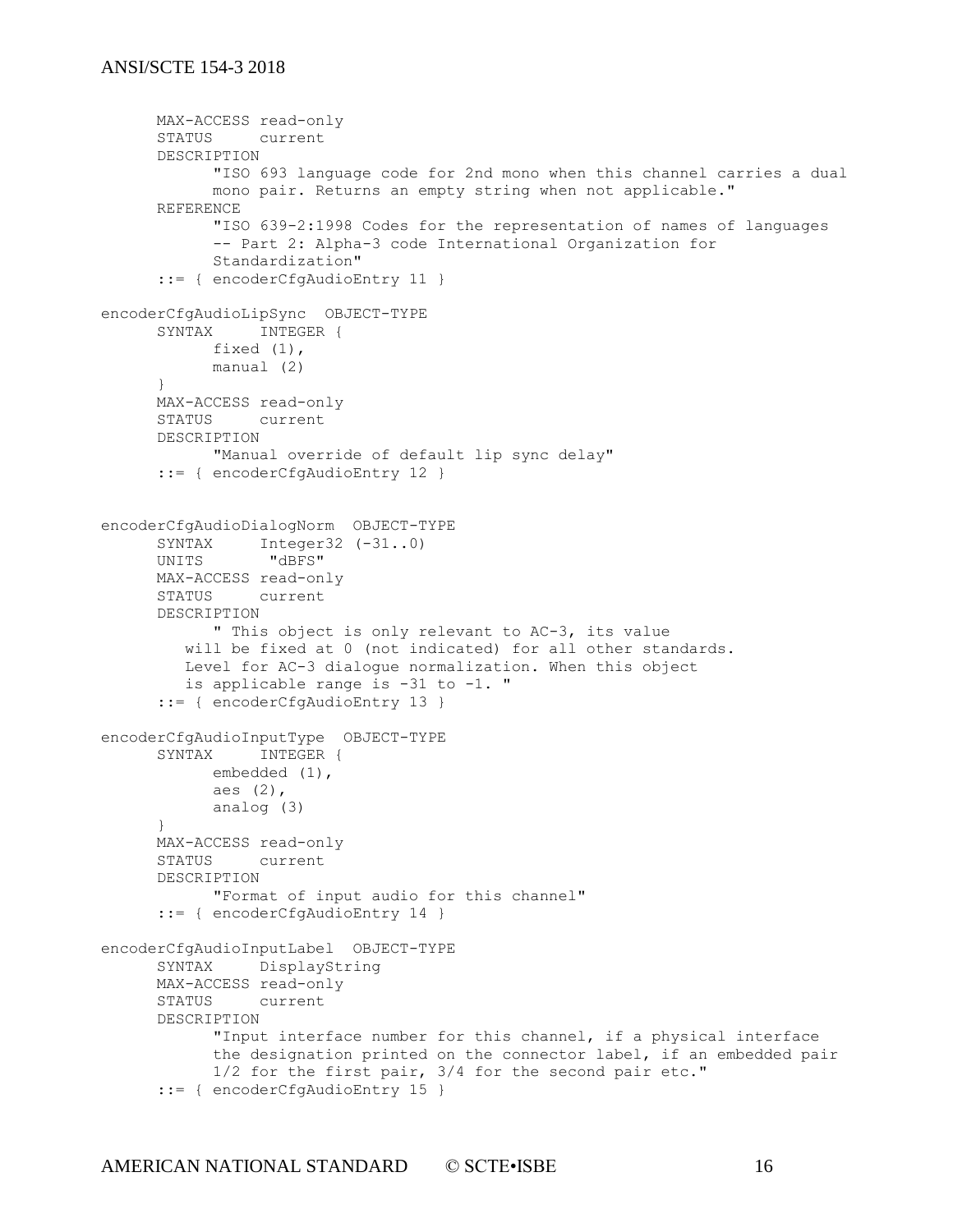```
encoderCfgVbiTable OBJECT-TYPE
      SYNTAX SEQUENCE OF EncoderCfgVbiEntry
     MAX-ACCESS not-accessible
     STATUS current
      DESCRIPTION 
            "This table shows the configuration of this encoder for processing
            data from the vertical blanking interval (VBI)."
      ::= { configurationReport 3 }
encoderCfgVbiEntry OBJECT-TYPE
     SYNTAX EncoderCfgVbiEntry
     MAX-ACCESS not-accessible
     STATUS current
      DESCRIPTION 
            "An entry containing management information applicable to a
           particular encoder's vertical blanking interval (VBI) specific
           configuration."
      INDEX { entPhysicalIndex, 
          encoderCfqVbiIndex }
      ::= { encoderCfgVbiTable 1 }
EncoderCfgVbiEntry ::= SEQUENCE {
     encoderCfgVbiIndex 
            Unsigned32,
       encoderCfgVbiField
            INTEGER,
       encoderCfgVbiLine
            Integer32,
       encoderCfgVbiType
            INTEGER,
       encoderCfgVbiCarriage
            INTEGER,
      encoderCfgVbiCompIndex
            Unsigned32
}
encoderCfgVbiIndex OBJECT-TYPE
     SYNTAX Unsigned32
     MAX-ACCESS not-accessible
      STATUS current
      DESCRIPTION 
           "Serial index for each row of this table. Each row represents
            one line of VBI. No dependency between line index and actual 
            line number is implied."
      ::= { encoderCfgVbiEntry 1 }
encoderCfgVbiField OBJECT-TYPE
      SYNTAX INTEGER {
           field1 (1),
            field2 (2),
           both (3)MAX-ACCESS read-only
      STATUS current
      DESCRIPTION 
            "The source field configured for this line of VBI."
```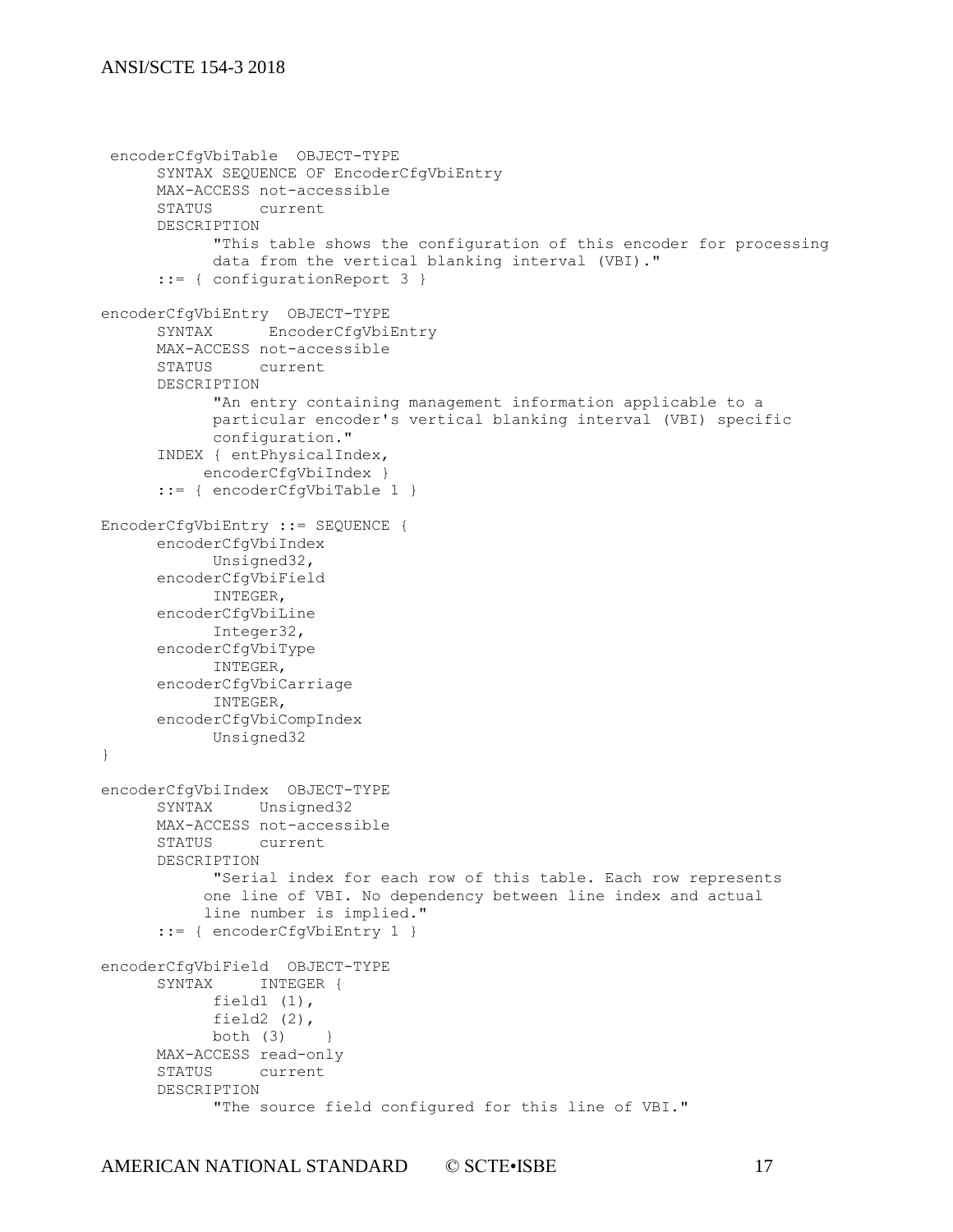```
::= { encoderCfgVbiEntry 2 }
encoderCfgVbiLine OBJECT-TYPE
     SYNTAX Integer32
     MAX-ACCESS read-only
     STATUS current
     DESCRIPTION 
           "The source line number configured for this line of VBI.
           Range 10..22 for NTSC f1/f2 convention, 6-23 and 318-335
         for PAL convention. "
     ::= { encoderCfgVbiEntry 3 }
encoderCfgVbiType OBJECT-TYPE
     SYNTAX INTEGER {
           other (1), eia608Caption(2),
           amol (3), amol2(4),
           nabts (5), vitc(6),
           vits (7), tvGuide(8),
           cgmsA (9), dataBcast(10),
           wst (11), vps (12),
           wss (13), epg (14),
          barData(15), step(11)MAX-ACCESS read-only
     STATUS current
     DESCRIPTION 
           "The type of VBI service carried on this line of VBI."
     ::= { encoderCfgVbiEntry 4 }
encoderCfgVbiCarriage OBJECT-TYPE
     SYNTAX INTEGER {
          otherInVideo (1), otherInPid (2),
           scte20 (3), scte21 (4),
           scte127 (5), etsiEn300472 (6),
          etsiEn301775 (7) }
     MAX-ACCESS read-only
     STATUS current
     DESCRIPTION 
          "The means of carriage configured for this line of VBI.
         Scte20, scte21 and otherInVideo are all VBI carried in 
         video, otherInPid, scte127, etsiEn300472 and
         etsiEn301775 are all VBI carried in its own PID"
     ::= { encoderCfgVbiEntry 5 }
encoderCfgVbiCompIndex OBJECT-TYPE
     SYNTAX Unsigned32 
     MAX-ACCESS read-only
     STATUS current
     DESCRIPTION 
           "If this VBI is carried in its own PID this field provides 
           a cross reference to its definition in the encoderCfgAncilTable.
           If this VBI is carried in the video this field provides 
           a cross reference to the video component in the 
           encoderCfgVideoTable."
     ::= { encoderCfgVbiEntry 6 }
```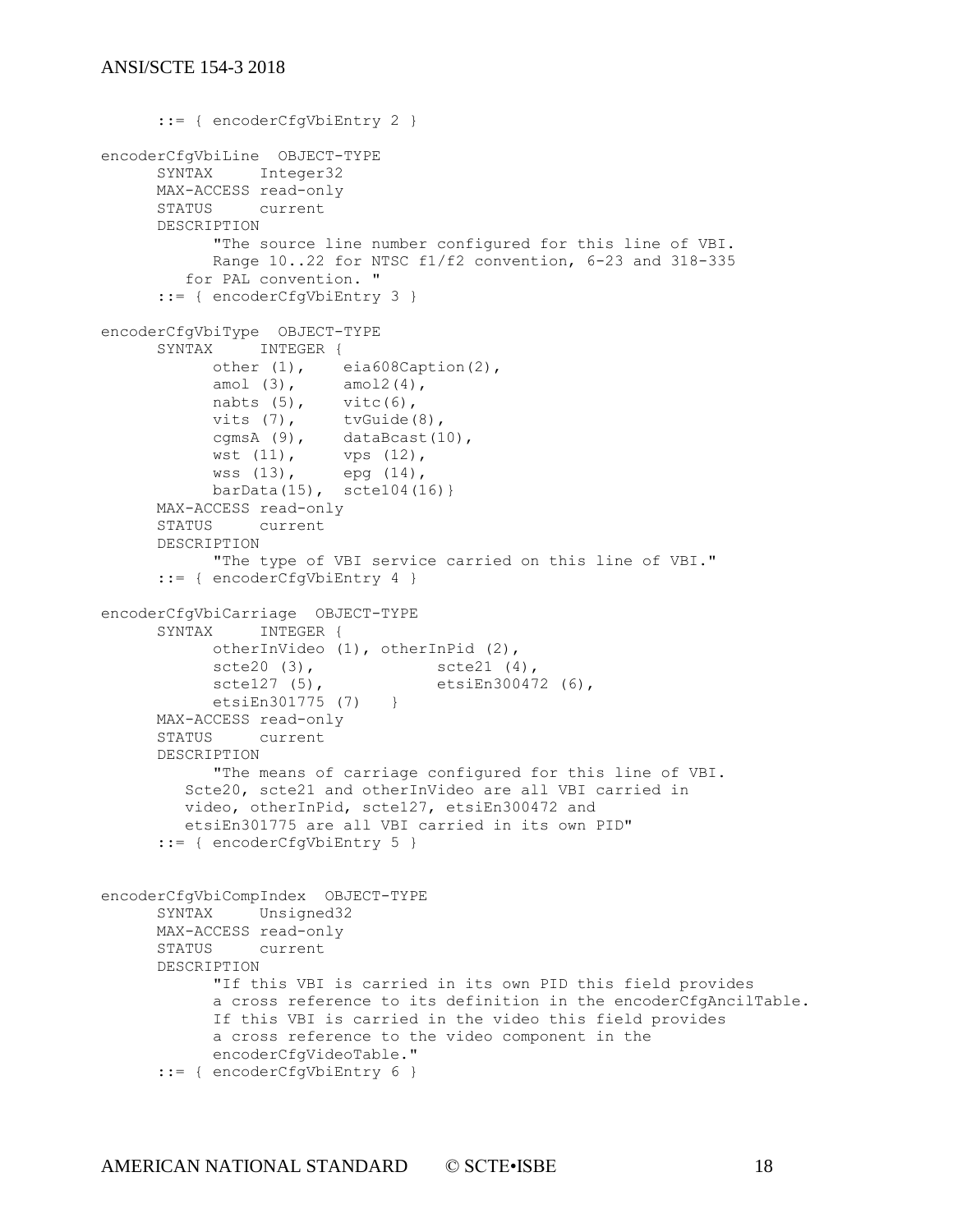```
encoderCfgVancTable OBJECT-TYPE
     SYNTAX SEQUENCE OF EncoderCfgVancEntry
     MAX-ACCESS not-accessible
     STATUS current
     DESCRIPTION 
           "This table shows the configuration of this encoder for processing
           data from the vertical ancillary space (VANC)."
      ::= { configurationReport 4 }
encoderCfgVancEntry OBJECT-TYPE
     SYNTAX EncoderCfgVancEntry
     MAX-ACCESS not-accessible
     STATUS current
     DESCRIPTION 
           "An entry containing management information applicable to a
           particular encoder's vertical ancillary data (VANC) specific
           configuration."
     INDEX { entPhysicalIndex, 
           encoderCfgVancServiceIndex }
      ::= { encoderCfgVancTable 1 }
EncoderCfgVancEntry ::= SEQUENCE {
     encoderCfgVancServiceIndex 
          Unsigned32, 
     encoderCfgVancDid 
          Integer32,
     encoderCfgVancSdid
           Integer32,
     encoderCfgVancType
           INTEGER,
     encoderCfgVancCarriage
           INTEGER,
     encoderCfgVancCompIndex
           Unsigned32
}
encoderCfgVancServiceIndex OBJECT-TYPE
     SYNTAX Unsigned32
     MAX-ACCESS not-accessible
     STATUS current
     DESCRIPTION 
           "Serial index for each row of this table. Each row represents
           one service extracted from VANC."
     ::= { encoderCfgVancEntry 1 }
encoderCfgVancDid OBJECT-TYPE
     SYNTAX Integer32 (0..1023)
     MAX-ACCESS read-only
     STATUS current
     DESCRIPTION 
           "Identifier for this VANC service type."
     ::= { encoderCfgVancEntry 2 }
encoderCfgVancSdid OBJECT-TYPE
     SYNTAX Integer32 (0..1023)
     MAX-ACCESS read-only
```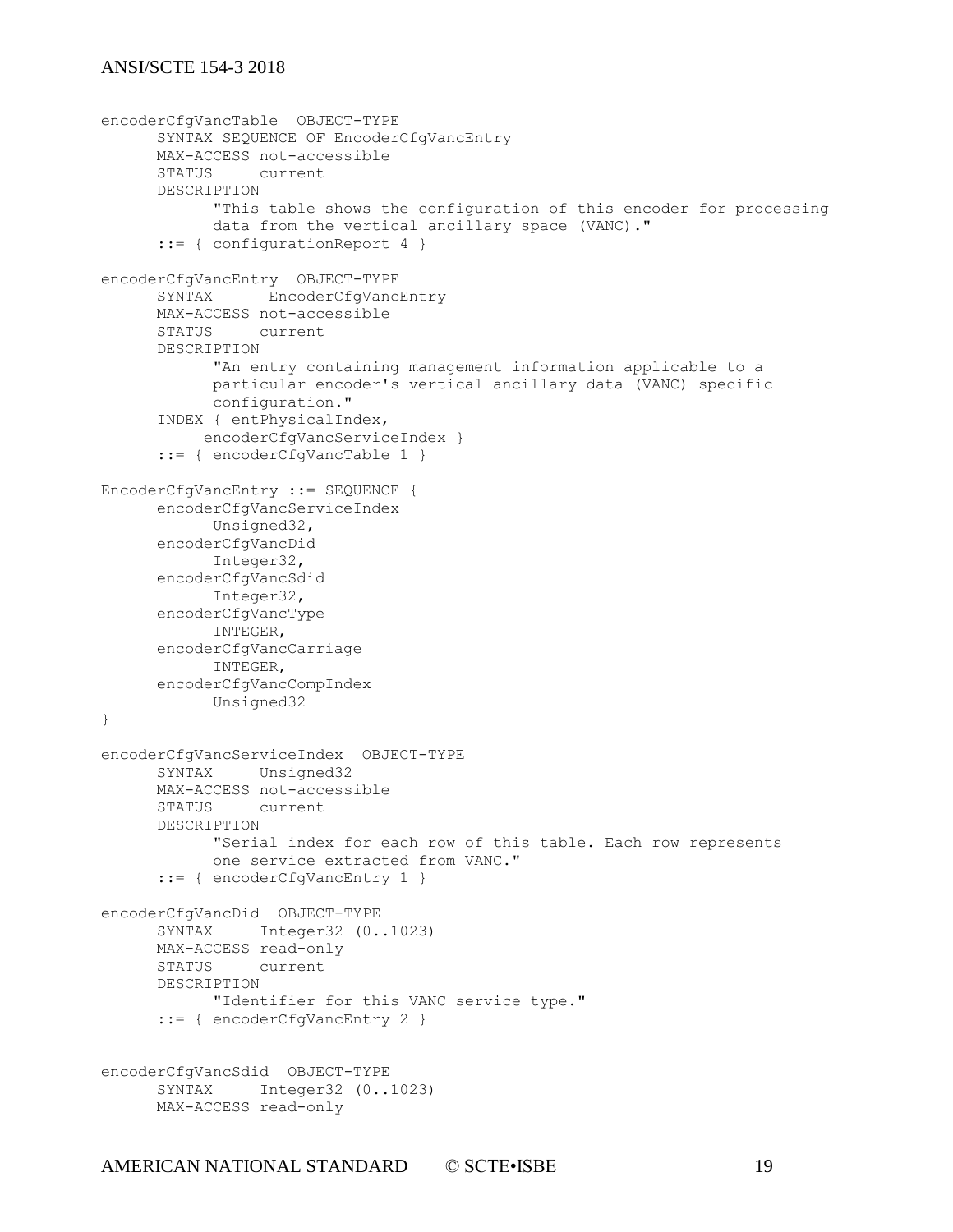```
STATUS current
     DESCRIPTION 
          "Secondary identifier for this VANC service type."
     ::= { encoderCfgVancEntry 3 }
encoderCfgVancType OBJECT-TYPE
     SYNTAX INTEGER {
           other (1), cc608(2),
           cc708 (3), atvef(4),
           progDescription (5), dataBroadcast(6), 
           nabts (7), guidePlus (8),
           amol (9), amol2 (10) }
     MAX-ACCESS read-only
     STATUS current
     DESCRIPTION 
           "The type of VANC service carried on this line of VANC."
     ::= { encoderCfgVancEntry 4 }
encoderCfgVancCarriage OBJECT-TYPE
     SYNTAX INTEGER {
          inVideo (1), 
          inOwnPid (2) }
     MAX-ACCESS read-only
     STATUS current
     DESCRIPTION 
           "The means of carriage configured for the output of 
         this VANC component." 
     ::= { encoderCfgVancEntry 5 }
encoderCfgVancCompIndex OBJECT-TYPE
     SYNTAX Unsigned32 
     MAX-ACCESS read-only
     STATUS current
     DESCRIPTION 
         "If this VBI is carried in its own PID this field provides 
         a cross reference to its definition in the encoderCfgAncilTable.
         If this VBI is carried in the video this field provides 
         a cross reference to the video component in the
         encoderCfgVideoTable." 
     ::= { encoderCfgVancEntry 6 }
encoderCfgAncilTable OBJECT-TYPE
 SYNTAX SEQUENCE OF EncoderCfgAncilEntry
MAX-ACCESS not-accessible
 STATUS current
     DESCRIPTION 
         "This table shows the configuration for all other components
         supported by this encoder."
     ::= { configurationReport 5 }
encoderCfgAncilEntry OBJECT-TYPE
     SYNTAX EncoderCfgAncilEntry
```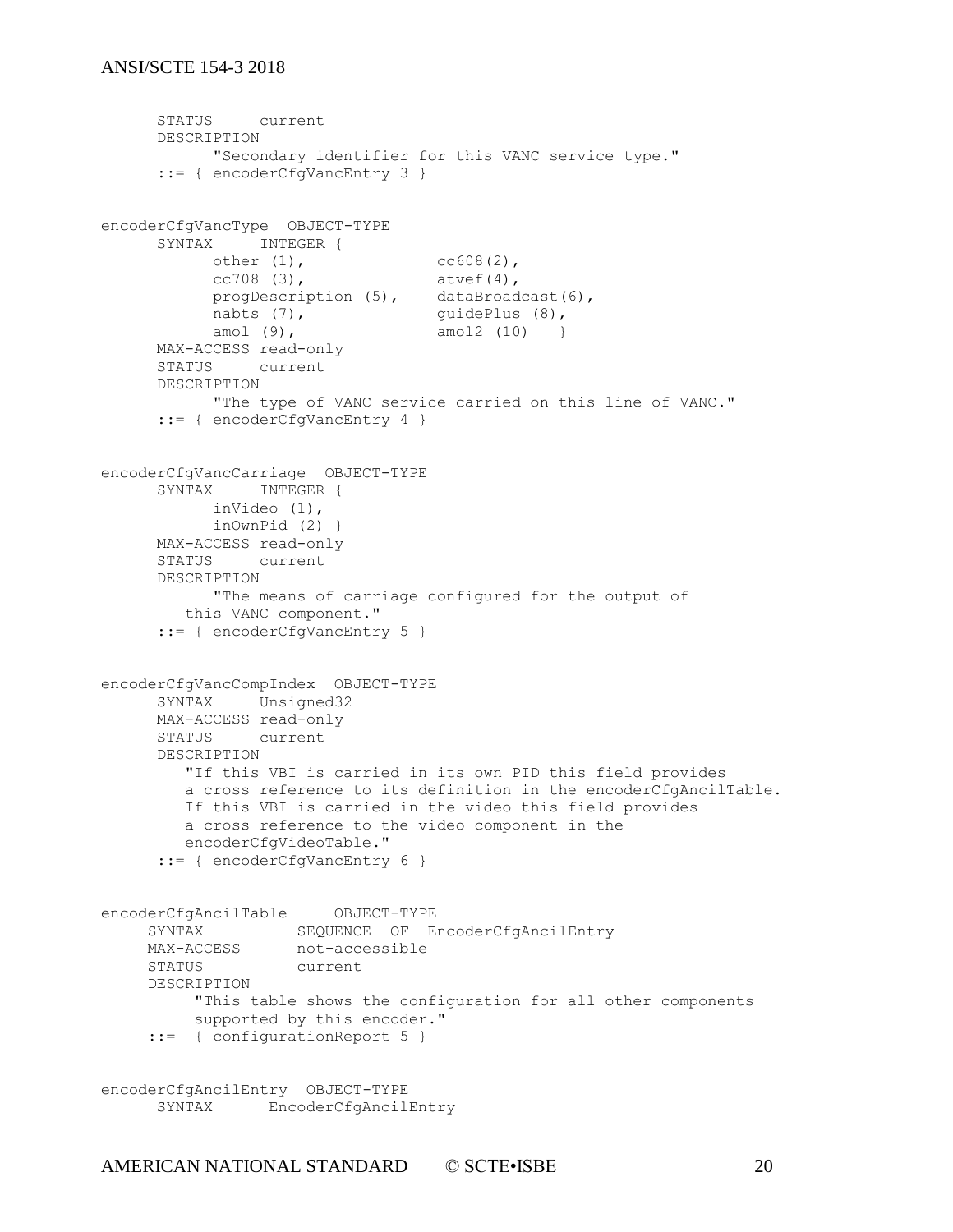```
MAX-ACCESS not-accessible
     STATUS current
     DESCRIPTION 
           "An entry containing management information applicable to a
           particular encoder's configuration for specific ancillary 
         components. This table is indexed by the entPhysicalIndex of
         the encoder and the encoderCfgAncilComponentIndex for each
         ancillary component carried by this encoder."
     INDEX { entPhysicalIndex, 
          encoderCfgAncilComponentIndex }
     ::= { encoderCfgAncilTable 1 }
EncoderCfgAncilEntry ::= SEQUENCE {
     encoderCfgAncilComponentIndex
           Unsigned32,
     encoderCfgAncilEnabled
           DeviceEnableDisableValues,
     encoderCfgAncilType
           INTEGER,
     encoderCfgAncilSourceType
           INTEGER,
     encoderCfgAncilPid
          HePIDValue,
     encoderCfgAncilPcrPid
          HePIDValue,
     encoderCfgAncilRate
           Integer32,
     encoderCfgAncilLanguage
          DisplayString,
     encoderCfgAncilServiceIndex
          Unsigned32
     }
encoderCfgAncilComponentIndex OBJECT-TYPE
     SYNTAX Unsigned32
     MAX-ACCESS not-accessible
     STATUS current
     DESCRIPTION 
           "Identifier index for each ancillary output channel provided by this
           encoder. Corresponds with encoderInputMonAncilCfgChannel in input
           monitor. This number shall be unique within an encoder."
     ::= { encoderCfgAncilEntry 1 }
encoderCfgAncilEnabled OBJECT-TYPE
     SYNTAX DeviceEnableDisableValues
     MAX-ACCESS read-only
     STATUS current
     DESCRIPTION 
           "Shows if this ancillary channel is configured for service."
     ::= { encoderCfgAncilEntry 2 }
encoderCfgAncilType OBJECT-TYPE
     SYNTAX INTEGER {
          other (1),
           scte35 (2),
           subtitles (3),
           codeDownload (4),
```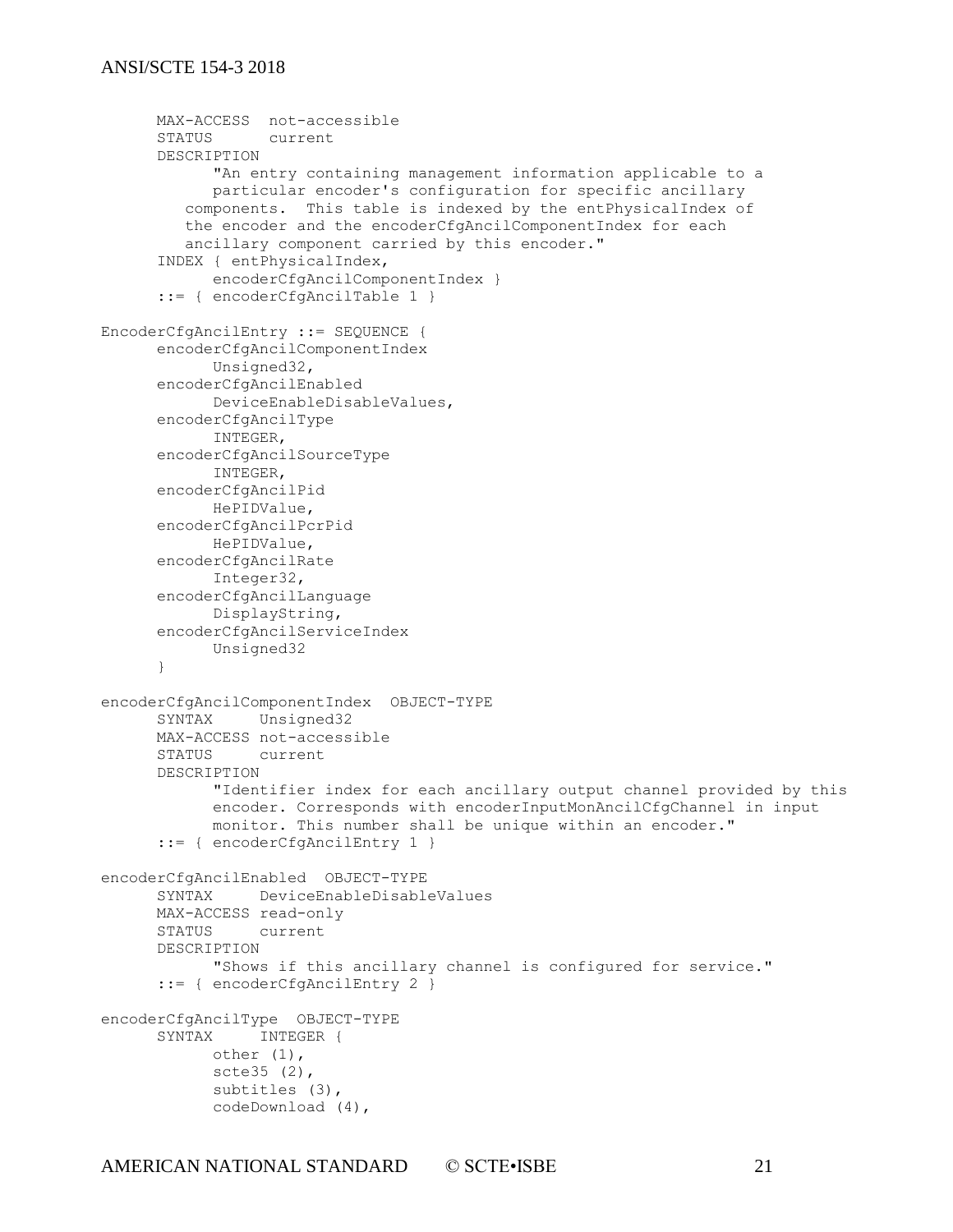```
dsmcc (5),
           epg (6),
           eia708 (7)
     }
     MAX-ACCESS read-only
     STATUS current
     DESCRIPTION 
           "The type of service provided by this ancillary component.
         When ancillary component is carrying data defined in 
         encoderCfgVbiTable or encoderCfgVancTable then it is 
         sufficient to set this entry to other."
     ::= { encoderCfgAncilEntry 3 }
encoderCfgAncilSourceType OBJECT-TYPE
     SYNTAX INTEGER {
           other (1),
           physical (2),
           ip (3),
           vbi (4),
           vanc (5)
     }
     MAX-ACCESS read-only
     STATUS current
     DESCRIPTION 
           "The type of input used by this ancillary component.
         If VBI or VANC further information provided in specific
         tables above."
     ::= { encoderCfgAncilEntry 4 }
encoderCfgAncilPid OBJECT-TYPE 
     SYNTAX HePIDValue 
     MAX-ACCESS read-only
     STATUS current
     DESCRIPTION 
           "Selected PID for this ancillary component.
         If the data defined in this row is combined with 
         another element e.g. EIA708 data input via SMPTE-333 
         and carried in video, then this and other relevant
         entries need to duplicate the values applicable to 
         the carrying component."
      ::= { encoderCfgAncilEntry 5 }
encoderCfgAncilPcrPid OBJECT-TYPE
     SYNTAX HePIDValue 
     MAX-ACCESS read-only
     STATUS current
     DESCRIPTION 
           "The PID of PCR used by this component."
     ::= { encoderCfgAncilEntry 6 }
encoderCfgAncilRate OBJECT-TYPE
     SYNTAX Integer32
     UNITS "bps"
     MAX-ACCESS read-only
```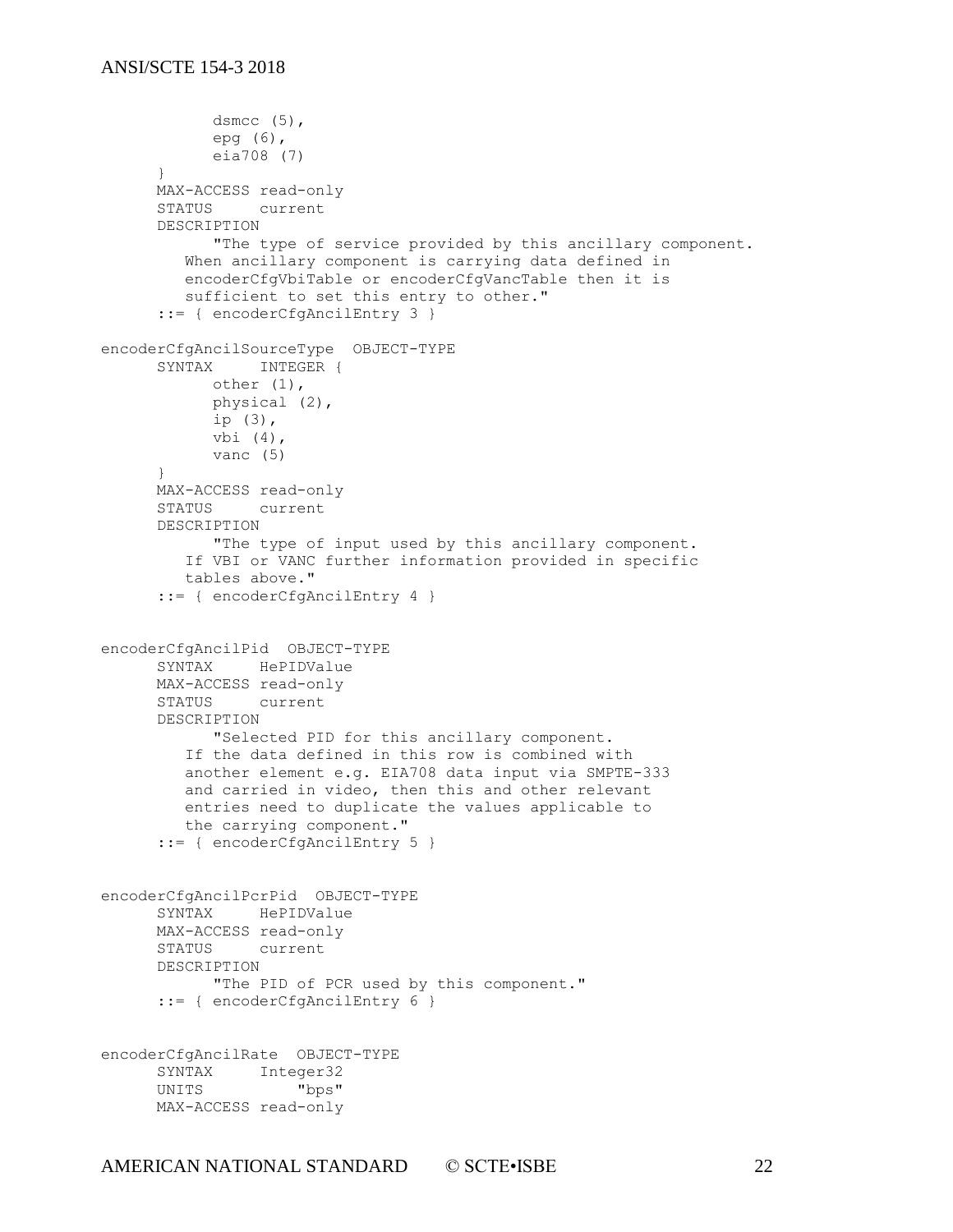```
STATUS current
     DESCRIPTION 
           "The bit rate of this ancillary component. For components
           transmitted sporadically such as SCTE-35 this will be the average
           rate calculated over the period since this value was last read. In
           cases where packets were sent but the period is so long that the
           resulting rate is less 1, the result shall be rounded up to 1 to
           indicate data has been present."
      ::= { encoderCfgAncilEntry 7 }
encoderCfgAncilLanguage OBJECT-TYPE
     SYNTAX DisplayString
     MAX-ACCESS read-only
     STATUS current
     DESCRIPTION 
           "If a language is defined for this component, the ISO 693 language
           code for this ancillary component. If not defined this entry shall
           be null."
     REFERENCE 
           "ISO 639-2:1998 Codes for the representation of names of languages
           -- Part 2: Alpha-3 code International Organization for
           Standardization"
     ::= { encoderCfgAncilEntry 8 }
encoderCfgAncilServiceIndex OBJECT-TYPE 
     SYNTAX Unsigned32
     MAX-ACCESS read-only
     STATUS current
     DESCRIPTION 
            "When multiple services/transport streams are supported
           by this encoder, this field provides a cross reference to
           a specific service based on the encoderCfgServiceInstIndex
           in the encoderCfgServiceTable. 
           When this component is output as an elementary stream
           without PAT/PMT reference, this field provides an indirect
           cross reference to the output transport stream" 
     ::= { encoderCfgAncilEntry 9 }
encoderCfgServiceTable OBJECT-TYPE
     SYNTAX SEQUENCE OF EncoderCfgServiceEntry
     MAX-ACCESS not-accessible
     STATUS current
     DESCRIPTION 
           "This table shows the configuration the service or services output
           by this encoder"
     ::= { configurationReport 6 }
encoderCfgServiceEntry OBJECT-TYPE
     SYNTAX EncoderCfgServiceEntry
     MAX-ACCESS not-accessible
     STATUS current
     DESCRIPTION 
           "An entry containing management information applicable to a
           particular encoder's service configuration. This table is indexed
```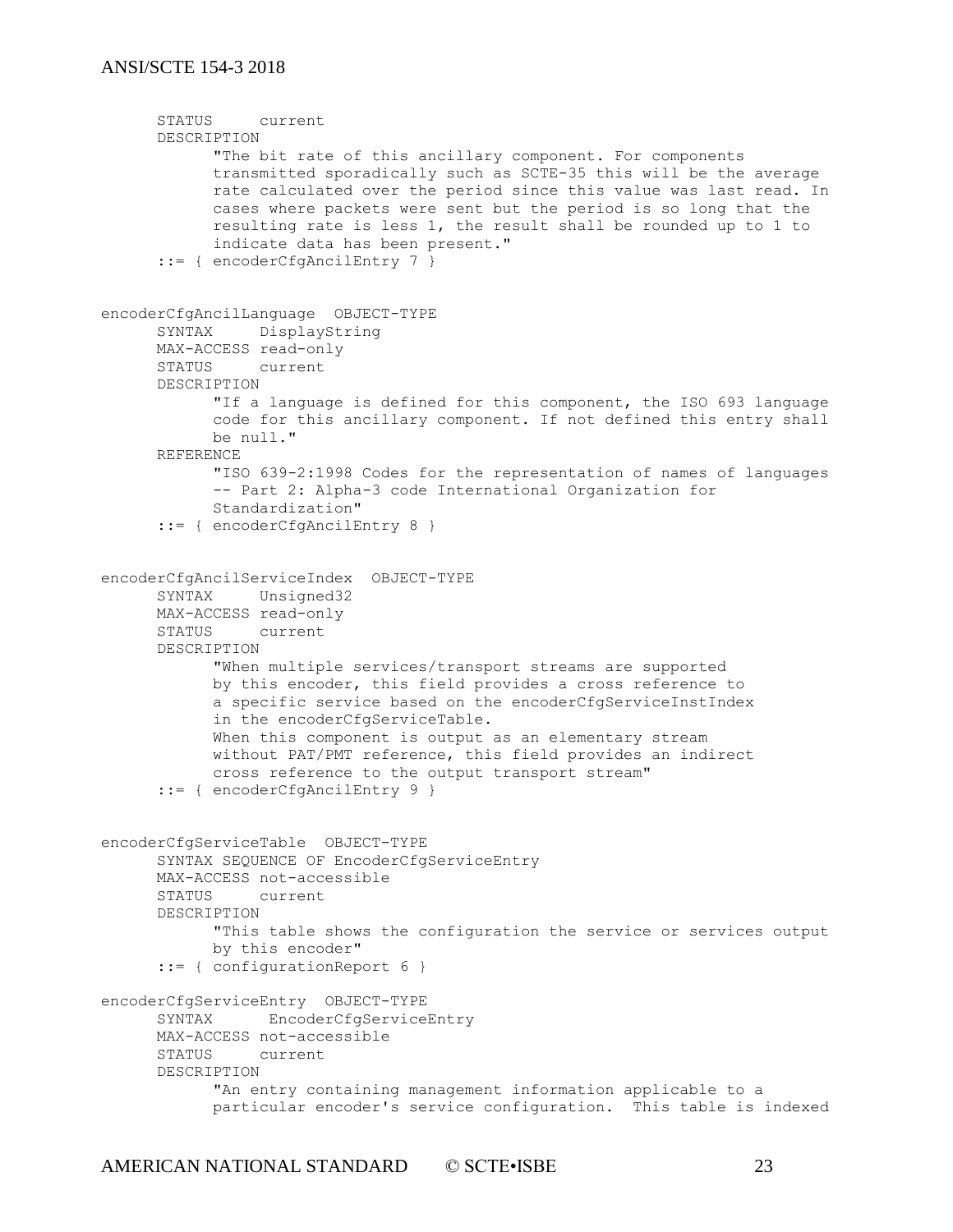```
by the entPhysicalIndex of the encoder and the 
            encoderCfgServiceInstIndex for each Service stream output 
by this encoder. If the encoder outputs elementary streams only, 
then this table shall remain empty." 
      INDEX { entPhysicalIndex, 
           encoderCfgServiceInstIndex }
      ::= { encoderCfgServiceTable 1 }
EncoderCfgServiceEntry ::= SEQUENCE {
      encoderCfgServiceInstIndex
           Unsigned32,
      encoderCfgServiceType
           INTEGER,
      encoderCfgServiceId
           Integer32,
      encoderCfgServiceName
           DisplayString,
      encoderCfgServiceTransportIndex
           Integer32
}
encoderCfgServiceInstIndex OBJECT-TYPE
     SYNTAX Unsigned32
     MAX-ACCESS not-accessible
      STATUS current
     DESCRIPTION 
           "Identifier index for each service provided by this encoder."
      ::= { encoderCfgServiceEntry 1 }
encoderCfgServiceType OBJECT-TYPE
      SYNTAX INTEGER {
           other (1),
           noService (2),
           primary (3),
           audio (4),
           data (5),
           codeDownload (6),
           pip (7),
           epg (8)
      }
     MAX-ACCESS read-only
      STATUS current
      DESCRIPTION 
            "Service type. Note: the primary service is the service carrying
            the video and associated components, an audio service may include
            data and other components.
         noService indicates the elementary streams referencing this table
         row are not contained in a service i.e. they do not have PAT/PMT
         reference. In this case this row is used only to cross reference 
        the elementary stream to the transport stream carrying it and does
         not represent a service/MPEG2 program."
      ::= { encoderCfgServiceEntry 2 }
encoderCfgServiceId OBJECT-TYPE
     SYNTAX Integer32 (-1..65535)
     MAX-ACCESS read-only
     STATUS current
```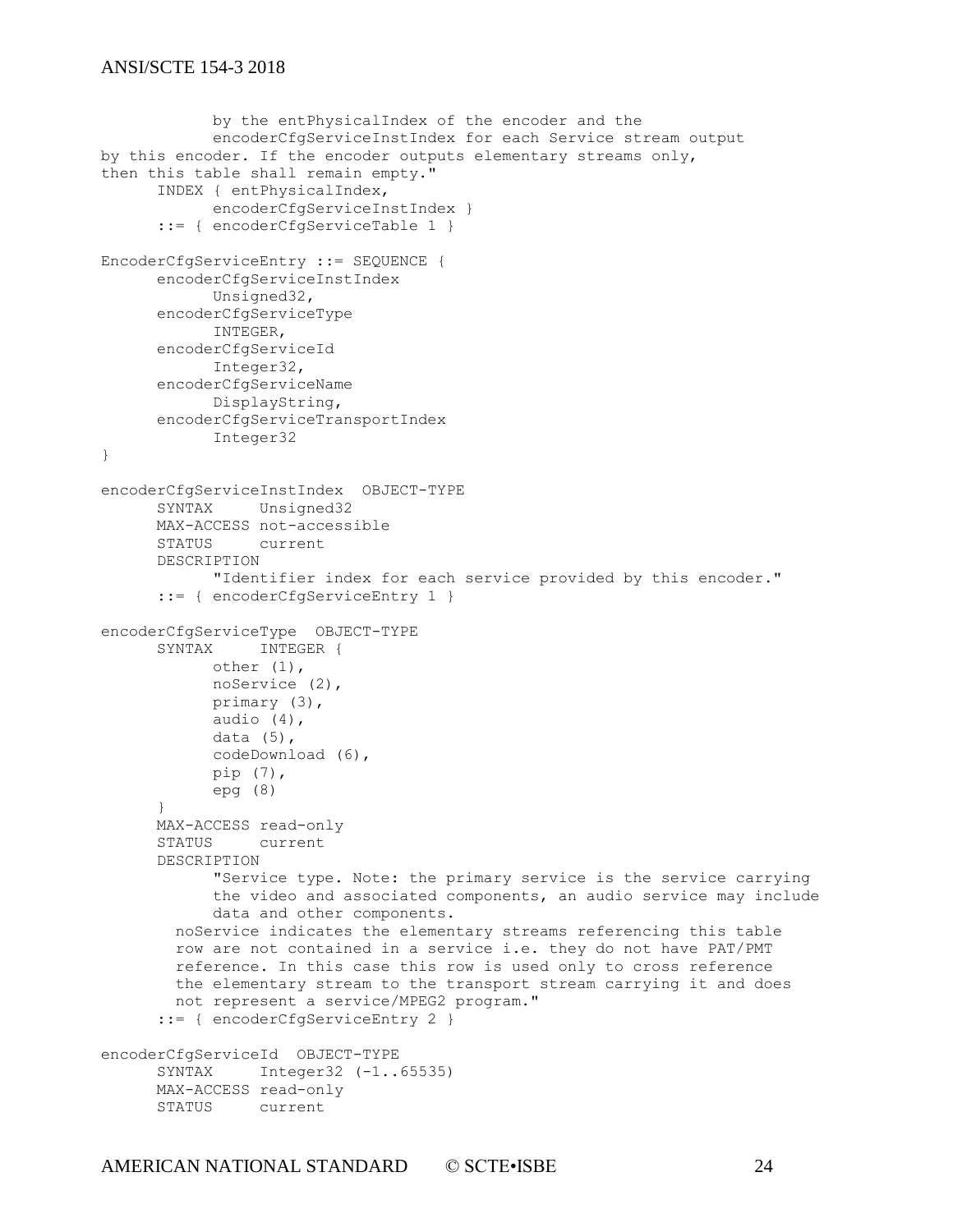```
DESCRIPTION 
            "If this row represents an actual service this fields shall
            contain its MPEG2 program number.
          If encoderCfgServiceType = noService this field shall be
         set to -1."
      ::= { encoderCfgServiceEntry 3 }
encoderCfgServiceName OBJECT-TYPE
     SYNTAX DisplayString
     MAX-ACCESS read-only
     STATUS current
     DESCRIPTION 
           "A name to identify this service. Should be the same as service name
           used in SI if present."
      ::= { encoderCfgServiceEntry 6 }
encoderCfgServiceTransportIndex OBJECT-TYPE
     SYNTAX Integer32
     MAX-ACCESS read-only
     STATUS current
     DESCRIPTION 
            "Cross reference to the transport stream index used in the 
           encoderCfgTransportTable to identify the transport stream 
           carrying this service."
      ::= { encoderCfgServiceEntry 7 }
encoderCfgTransportTable OBJECT-TYPE
     SYNTAX SEQUENCE OF EncoderCfgTransportEntry
     MAX-ACCESS not-accessible
     STATUS current
     DESCRIPTION 
            "This table shows the configuration for the transport stream or
           streams output by this encoder."
      ::= { configurationReport 7 }
encoderCfgTransportEntry OBJECT-TYPE
     SYNTAX EncoderCfgTransportEntry
     MAX-ACCESS not-accessible
     STATUS current
     DESCRIPTION 
           "An entry containing management information applicable to a
           particular encoder's transport configuration. This table is 
          indexed by the entPhysicalIndex of the encoder and
           an index used to indicate individual transport streams output 
         by this encoder."
      INDEX { entPhysicalIndex, 
           encoderCfgTransportChannelIndex }
      ::= { encoderCfgTransportTable 1 }
EncoderCfgTransportEntry ::= SEQUENCE {
     encoderCfgTransportChannelIndex
           Unsigned32,
     encoderCfgTransportIfIndex
           InterfaceIndex,
     encoderCfgTransportEnabled
           DeviceEnableDisableValues,
      encoderCfgTransportType
```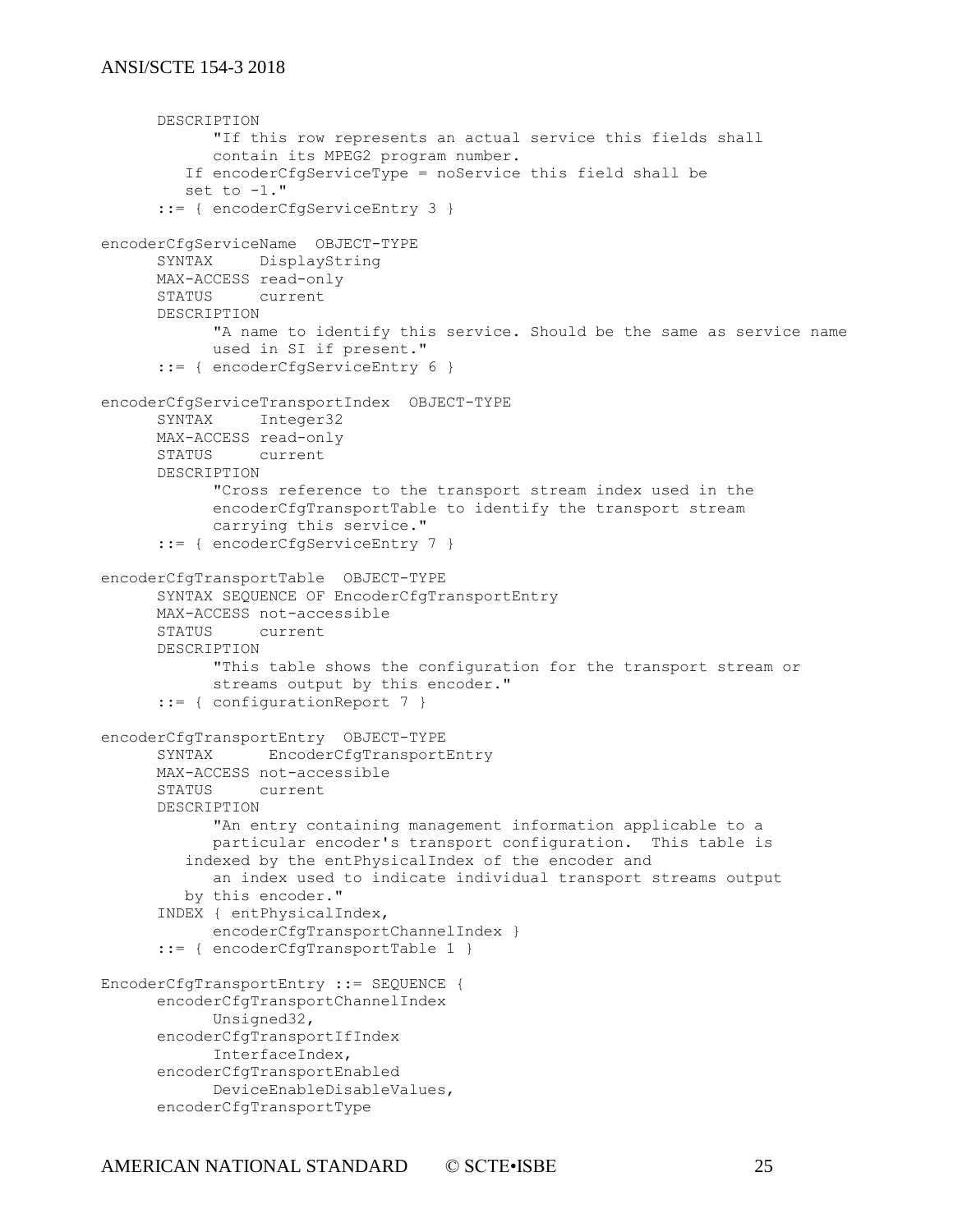```
INTEGER,
      encoderCfgTransportId
           Integer32,
      encoderCfgTransportSiStd
           INTEGER,
      encoderCfgTransportRate
           Integer32,
      encoderCfgTransportRateMode
           INTEGER,
      encoderCfgTransportInetAddrType
           InetAddressType,
      encoderCfgTransportDestIpAddr
           InetAddress,
      encoderCfgTransportDestUdpPort
           InetPortNumber,
      encoderCfgTransportGatewayAddr
           InetAddress,
      encoderCfgTransportSubnetMask
           InetAddressPrefixLength,
      encoderCfgTransportIpFec
           INTEGER,
     encoderCfgTransportIpInterleave
           INTEGER,
     encoderCfgTransportIpAddrgMode
           INTEGER
}
encoderCfgTransportChannelIndex OBJECT-TYPE
     SYNTAX Unsigned32
     MAX-ACCESS not-accessible
      STATUS current
      DESCRIPTION 
            "Identifier index for each transport stream output by this encoder.
            The transport stream may be on its own physical interface or sharing
            a physical interface with other transport streams from this encoder."
      ::= { encoderCfgTransportEntry 1 }
encoderCfgTransportIfIndex OBJECT-TYPE
     SYNTAX InterfaceIndex
     MAX-ACCESS read-only
      STATUS current
      DESCRIPTION 
           "Cross reference to the physical interface used by this
          transport stream."
      ::= { encoderCfgTransportEntry 2 }
encoderCfgTransportEnabled OBJECT-TYPE
     SYNTAX DeviceEnableDisableValues
     MAX-ACCESS read-only
      STATUS current
      DESCRIPTION 
           "Shows if this transport stream is configured for service. 
         Note. This is intended for encoders with more than one
          transport stream output and allows the monitor system
          to identify which outputs are in use."
```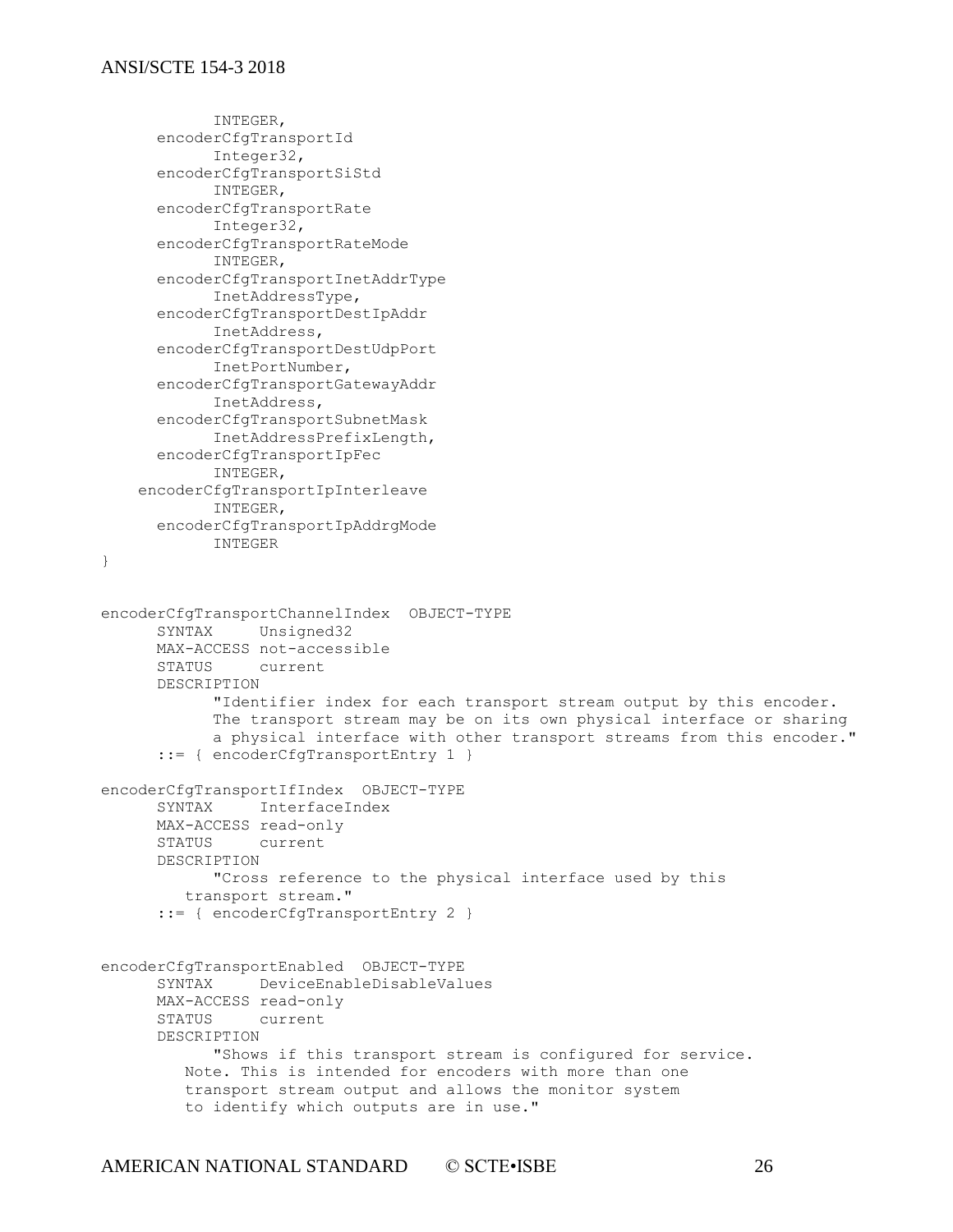```
::= { encoderCfgTransportEntry 3 }
encoderCfgTransportType OBJECT-TYPE
     SYNTAX INTEGER {
           other (1), \qquad \qquad asi (2),
           dhei (3), spmte310 (4),
           ds3 (5), ip (6),
 idp (7), ipRtp (8), 
 ipUdp(9), modulated (10)
                                }
     MAX-ACCESS read-only
     STATUS current
     DESCRIPTION 
          " Output type
 asi Asynchonous Serial Interface EN50083-9
 dhei Digital Head-end Expansion Interface
         smpte-310 Synchronous Serial Interface
         ds3 ANSI T1.404 and variants
         ip Internet Protocol (non-specific)
         idp Internet Datagram Protocol?????
 ipRtp Real Time Protocol over IP
 ipUdp User Datagram Protocol over IP
         modulated Data modulated on RF carrier
         ."
     ::= { encoderCfgTransportEntry 4 }
encoderCfgTransportId OBJECT-TYPE
     SYNTAX Integer32
     MAX-ACCESS read-only
     STATUS current
     DESCRIPTION 
          "MPEG2 transport stream id per 13818-1 for this
        transport stream."
     ::= { encoderCfgTransportEntry 5 }
encoderCfgTransportSiStd OBJECT-TYPE
     SYNTAX INTEGER {
          other (1),
          mpeq2 (2),
          atsc (3),
          dvb (4),
          dcii (5),
          atscDvb (6),
          noTables (7)
     }
     MAX-ACCESS read-only
     STATUS current
     DESCRIPTION 
          "PSI and SI standard provided on this transport stream."
     ::= { encoderCfgTransportEntry 6 }
encoderCfgTransportRate OBJECT-TYPE
     SYNTAX Integer32
```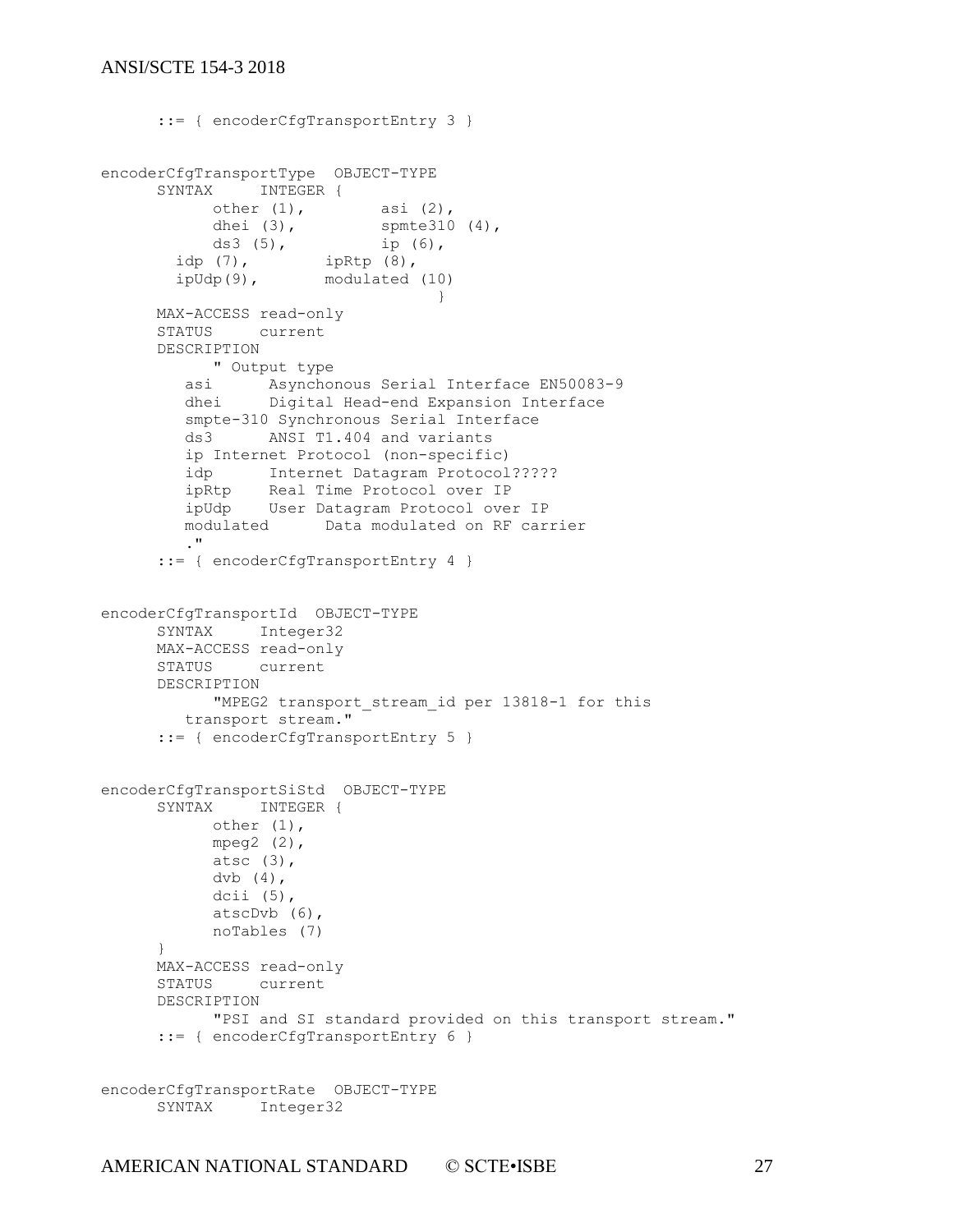```
UNITS "bps"
     MAX-ACCESS read-only
     STATUS current
     DESCRIPTION 
           "Transport stream bit output rate (information rate). 
         If constant bit rate (CBR) this is the rate configured.
         If variable bit rate (VBR) this is the maximum rate allowed
         by the configuration. "
      ::= { encoderCfgTransportEntry 7 }
encoderCfgTransportRateMode OBJECT-TYPE
     SYNTAX INTEGER {
          cbr (1),
           vbr (2)
      }
     MAX-ACCESS read-only
     STATUS current
     DESCRIPTION 
           "Constant or variable transport rate."
     ::= { encoderCfgTransportEntry 8 }
encoderCfgTransportInetAddrType OBJECT-TYPE
     SYNTAX InetAddressType
     MAX-ACCESS read-only
     STATUS current
     DESCRIPTION 
           " Address type used for transport stream addressing based on 
           InetAddressType from the INET-ADDRESS-MIB to allow for IP v4 and
           IP v6 addressing. Relevant values for this object are
                             unknown(1),
                            ipv4(2),
                            ipv6(3)"
      ::= { encoderCfgTransportEntry 9 }
encoderCfgTransportDestIpAddr OBJECT-TYPE
     SYNTAX InetAddress
     MAX-ACCESS read-only
     STATUS current
     DESCRIPTION 
           "Destination IP address for transport stream if over IP. If not
           over IP value shall be all zeros. May be IPv4 or IPv6 address
           depending on encoderCfgTransportInetAddrType."
      ::= { encoderCfgTransportEntry 10 }
encoderCfgTransportDestUdpPort OBJECT-TYPE
     SYNTAX InetPortNumber
     MAX-ACCESS read-only
     STATUS current
     DESCRIPTION 
           "Destination UDP port for transport stream if over IP."
      ::= { encoderCfgTransportEntry 11 }
```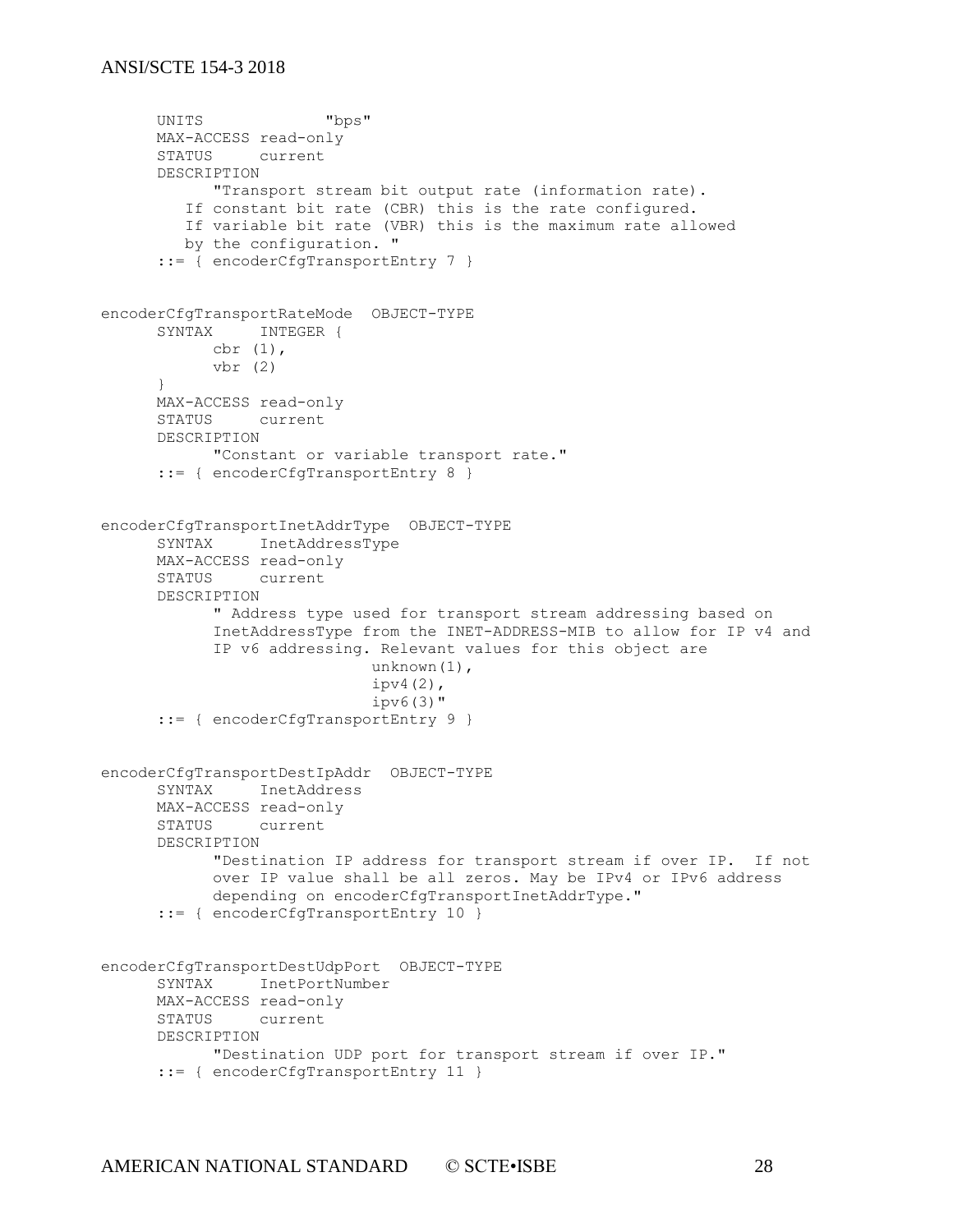```
encoderCfgTransportGatewayAddr OBJECT-TYPE
     SYNTAX InetAddress
     MAX-ACCESS read-only
     STATUS current
     DESCRIPTION 
           "IP address for gateway for transport stream if over IP. If not
           used value shall be all zeros. May be IPv4 or IPv6 address depending
           on encoderCfgTransportInetAddrType."
     ::= { encoderCfgTransportEntry 12 }
encoderCfgTransportSubnetMask OBJECT-TYPE
     SYNTAX InetAddressPrefixLength
     MAX-ACCESS read-only
     STATUS current
     DESCRIPTION 
           "Subnet mask normally used transport stream if over IP."
     ::= { encoderCfgTransportEntry 13 }
encoderCfgTransportIpFec OBJECT-TYPE
     SYNTAX INTEGER {
           off (1),
           on (2)
                }
     MAX-ACCESS read-only
     STATUS current
     DESCRIPTION 
           "Indicator showing whether forward error correction has
         been applied to the signal."
     ::= { encoderCfgTransportEntry 14 }
encoderCfgTransportIpInterleave OBJECT-TYPE
     SYNTAX INTEGER {
           off (1),
           on (2)
                 }
     MAX-ACCESS read-only
     STATUS current
     DESCRIPTION 
           "Indicator showing whether interleaving has
         been applied to the signal."
     ::= { encoderCfgTransportEntry 15 }
encoderCfgTransportIpAddrgMode OBJECT-TYPE
     SYNTAX INTEGER {
           unicast (1),
           multicast (2),
           broadcast (3) }
     MAX-ACCESS read-only
     STATUS current
     DESCRIPTION 
           "Destination address type used if transport carried by IP."
     ::= { encoderCfgTransportEntry 16 }
```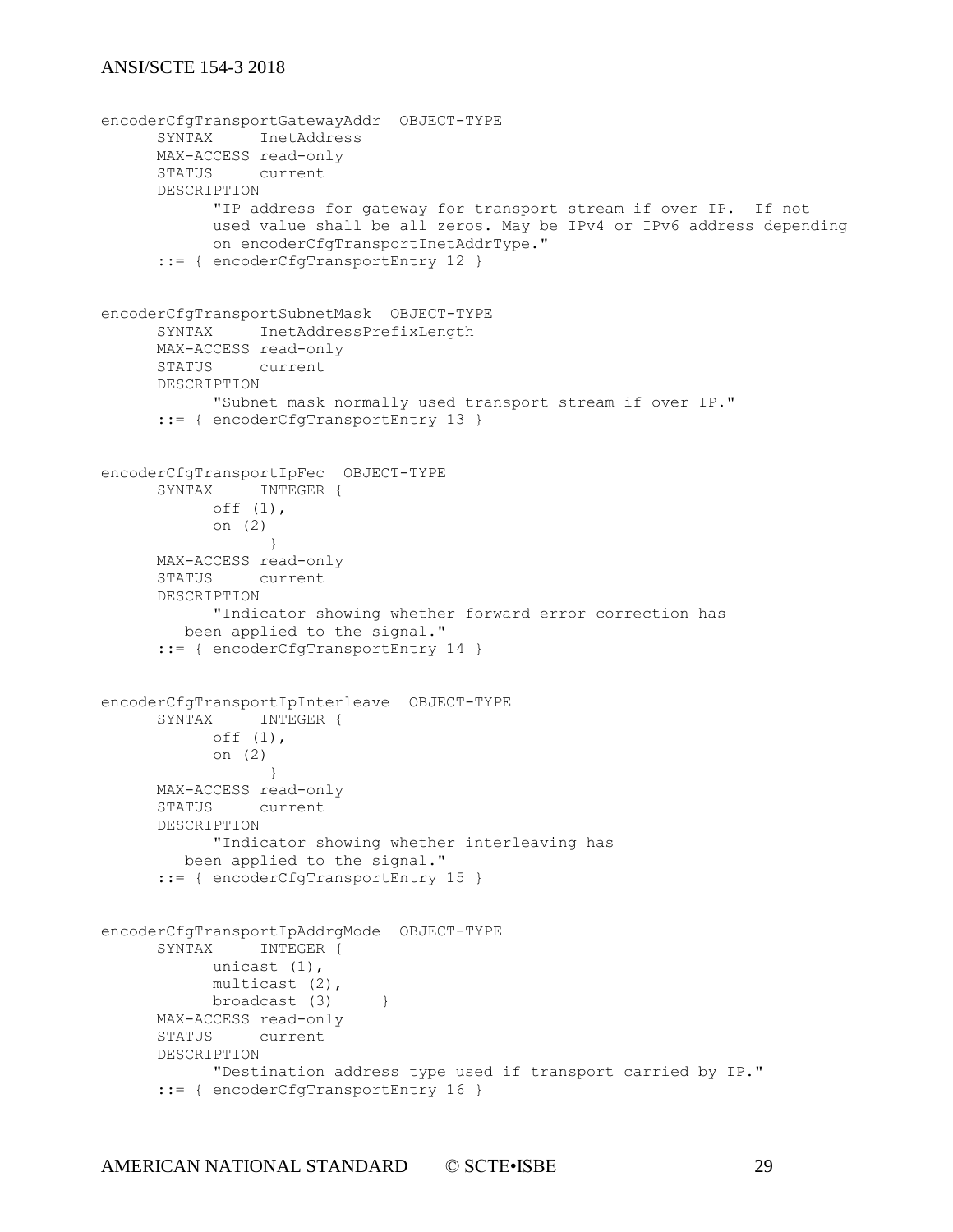-- \*\*\*\*\*\*\*\*\*\*\*\*\*\*\*\*\*\*\*\*\*\*\*\*\*\*\*\*\*\*\*\*\*\*\*\*\*\*\*\*\*\*\*\*\*\*\*\*\*\*\*\*\*\*\*\*\*\*\*\*\*\*\*\*\*\*\*\*\* -- \*\*\*\*\*\*\*\*\*\*\*\*\*\*\*\*\*\*\*\*\*\*\*\*\* INPUT MONITOR \*\*\*\*\*\*\*\*\*\*\*\*\*\*\*\*\*\*\*\*\*\*\*\* -- \*\*\*\*\*\*\*\*\*\*\*\*\*\*\*\*\*\*\*\*\*\*\*\*\*\*\*\*\*\*\*\*\*\*\*\*\*\*\*\*\*\*\*\*\*\*\*\*\*\*\*\*\*\*\*\*\*\*\*\*\*\*\*\*\*\*\*\*\* encoderInputMonVideoTable OBJECT-TYPE SYNTAX SEQUENCE OF EncoderInputMonVideoEntry MAX-ACCESS not-accessible STATUS current DESCRIPTION "This table shows the status of the video input to this encoder." ::= { inputMonitor 1 } encoderInputMonVideoEntry OBJECT-TYPE SYNTAX EncoderInputMonVideoEntry MAX-ACCESS not-accessible STATUS current DESCRIPTION "An entry containing management information applicable to a particular encoder's input video. This table is indexed by a unique IfIndex used for each video input supported by this agent. The individual encoder is identified by encoderInputMonVideoPhysIndex. Only the active input for each encoder is monitored. Disabled inputs shall not appear in this table." INDEX { encoderInputMonVideoIfIndex } ::= { encoderInputMonVideoTable 1 } EncoderInputMonVideoEntry ::= SEQUENCE { encoderInputMonVideoIfIndex InterfaceIndex, encoderInputMonVideoChannelIndex Unsigned32, encoderInputMonVideoPhysIndex PhysicalIndex, encoderInputMonVideoType INTEGER, encoderInputMonVideoSyncLock INTEGER, encoderMonVideoInputFrameRate VideoInputFrameRateType, encoderInputMonVideoFrameLock INTEGER, encoderInputMonVideoChromaStable MpegErrorStatus, encoderInputMonVideoBlack INTEGER, encoderInputMonVideoLines INTEGER, encoderInputMonVideoSdiCk INTEGER } encoderInputMonVideoIfIndex OBJECT-TYPE SYNTAX InterfaceIndex MAX-ACCESS not-accessible

STATUS current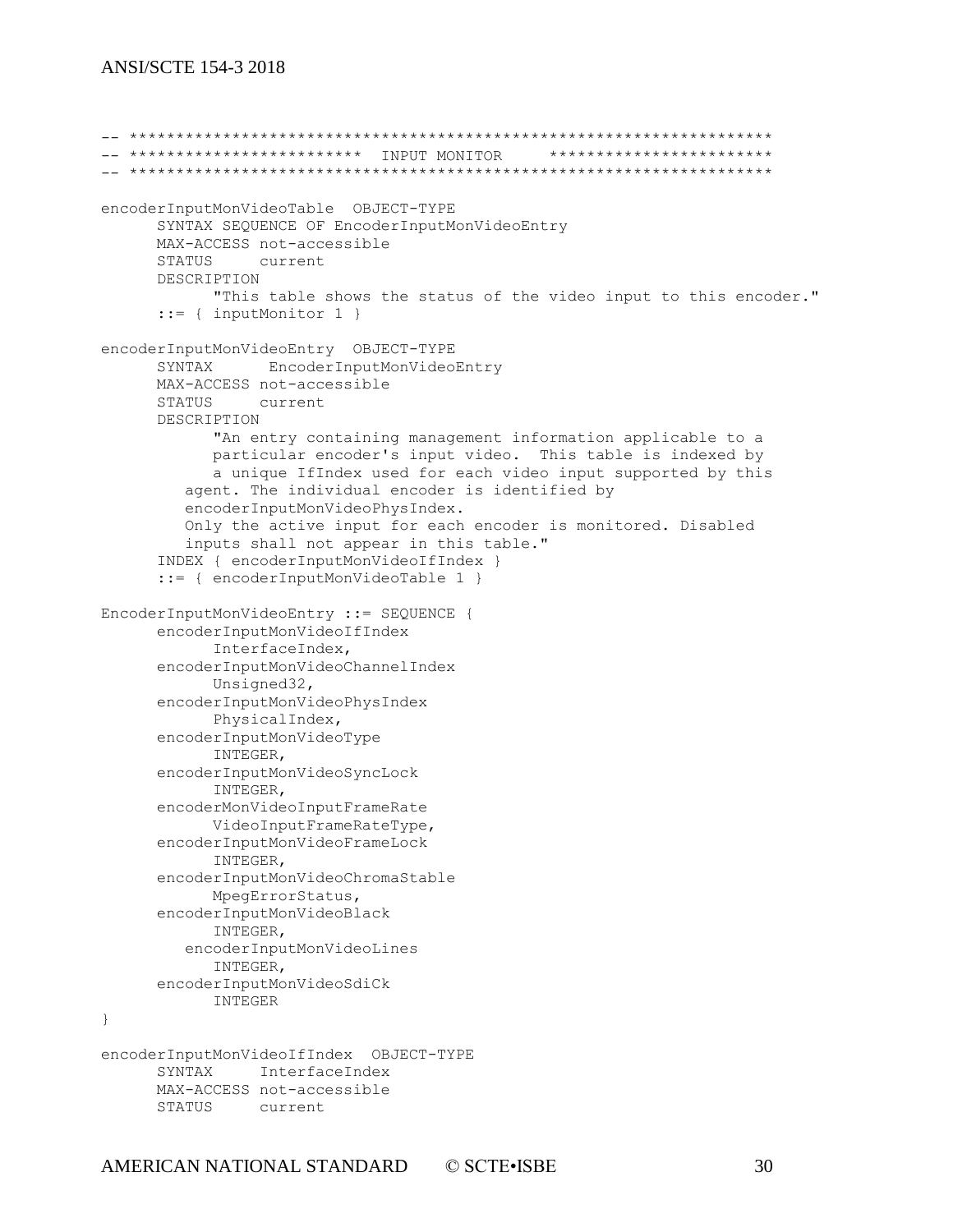```
DESCRIPTION 
           "Identifier index for this video signal input."
      ::= { encoderInputMonVideoEntry 1 }
encoderInputMonVideoChannelIndex OBJECT-TYPE
     SYNTAX Unsigned32
     MAX-ACCESS read-only
     STATUS current
     DESCRIPTION 
           "Identifier for this video signal input when
         more than one video source present on the 
         physical input interface."
     ::= { encoderInputMonVideoEntry 2 }
encoderInputMonVideoPhysIndex OBJECT-TYPE
     SYNTAX PhysicalIndex
     MAX-ACCESS read-only
     STATUS current
     DESCRIPTION 
           "Cross reference to the entPhysicalIndex in the Entity MIB
         for the encoder processing this input."
     ::= { encoderInputMonVideoEntry 3 }
encoderInputMonVideoType OBJECT-TYPE
     SYNTAX INTEGER {
        other (1),
           analogComposite (2),
           analogComponent (3),
           sdi (4),
           hdSdi (5),
        ip (6)
     }
     MAX-ACCESS read-only
     STATUS current
     DESCRIPTION 
          "Type of video interface"
     ::= { encoderInputMonVideoEntry 4 }
encoderInputMonVideoSyncLock OBJECT-TYPE
     SYNTAX INTEGER {
           locked (1),
           notLocked (2),
           intermittent (3)
     }
     MAX-ACCESS read-only
     STATUS current
     DESCRIPTION 
           "The encoder input is locked to the video sync. Intermittent
           indicates at least one break in lock in since this object was last
           read."
     ::= { encoderInputMonVideoEntry 5 }
```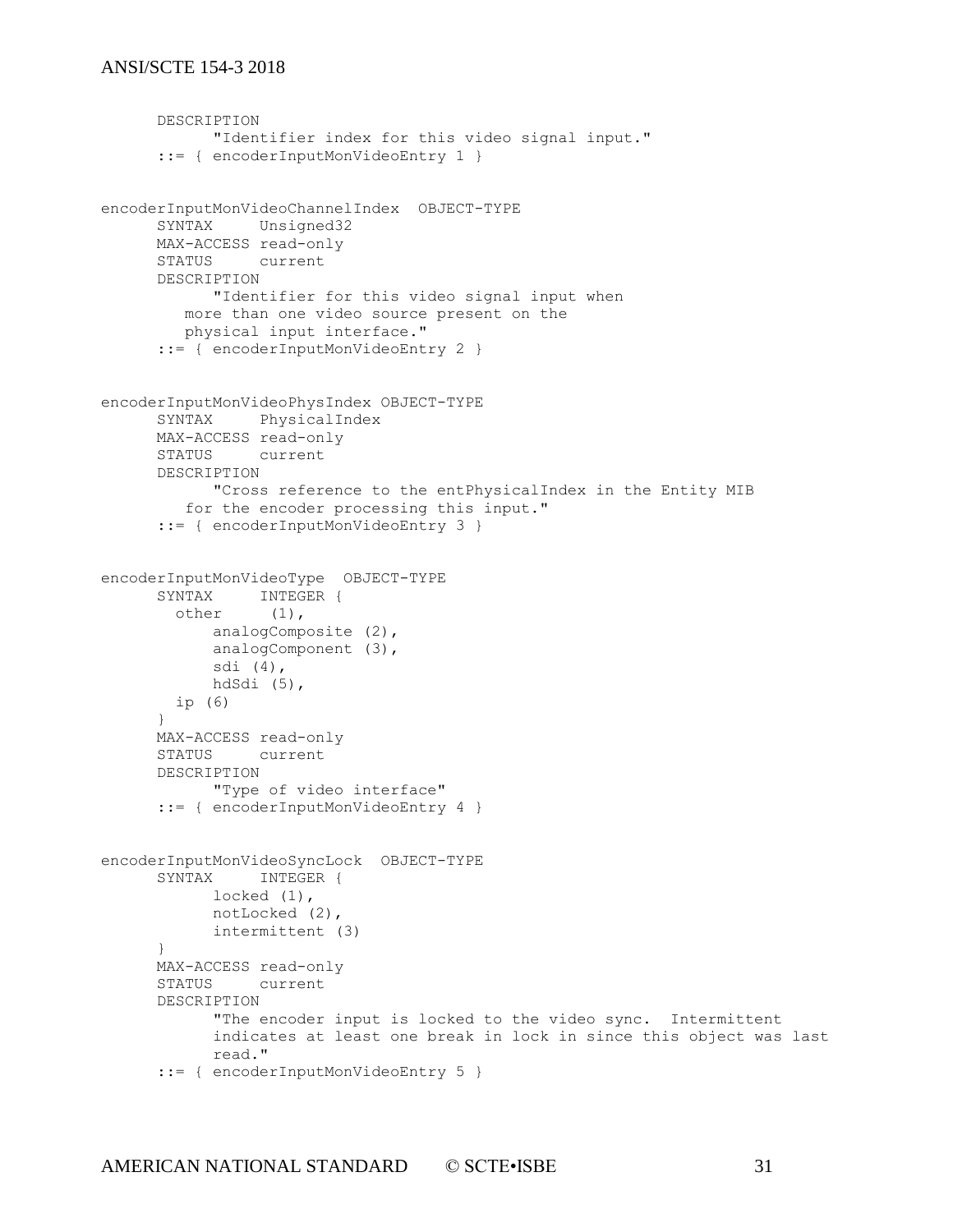```
encoderMonVideoInputFrameRate OBJECT-TYPE
     SYNTAX VideoInputFrameRateType
     MAX-ACCESS read-only
     STATUS current
     DESCRIPTION 
           "Frame rate as measured by the encoder."
     ::= { encoderInputMonVideoEntry 6 }
encoderInputMonVideoFrameLock OBJECT-TYPE
     SYNTAX INTEGER {
        notSupported(1),
           locked (2),
           notLocked (3),
           intermittent (4)
      }
     MAX-ACCESS read-only
     STATUS current
     DESCRIPTION 
           "Indicates if the encoder is able to lock to the input
           frame rate."
     ::= { encoderInputMonVideoEntry 7 }
encoderInputMonVideoChromaStable OBJECT-TYPE
     SYNTAX MpegErrorStatus
     MAX-ACCESS read-only
     STATUS current
     DESCRIPTION 
           "The encoder is able to process the chroma information."
      ::= { encoderInputMonVideoEntry 8 }
encoderInputMonVideoBlack OBJECT-TYPE
     SYNTAX INTEGER {
          notSupported(1),
        good (2),
          black (3)
     }
     MAX-ACCESS read-only
     STATUS current
     DESCRIPTION 
           "The encoder detects no active video."
      ::= { encoderInputMonVideoEntry 9 }
encoderInputMonVideoLines OBJECT-TYPE
     SYNTAX INTEGER {
          notSupported(1),
        good (2),
           mismatch (3)
     }
     MAX-ACCESS read-only
     STATUS current
     DESCRIPTION 
         "The number of lines in the input video matches that configured
         in the encoder"
```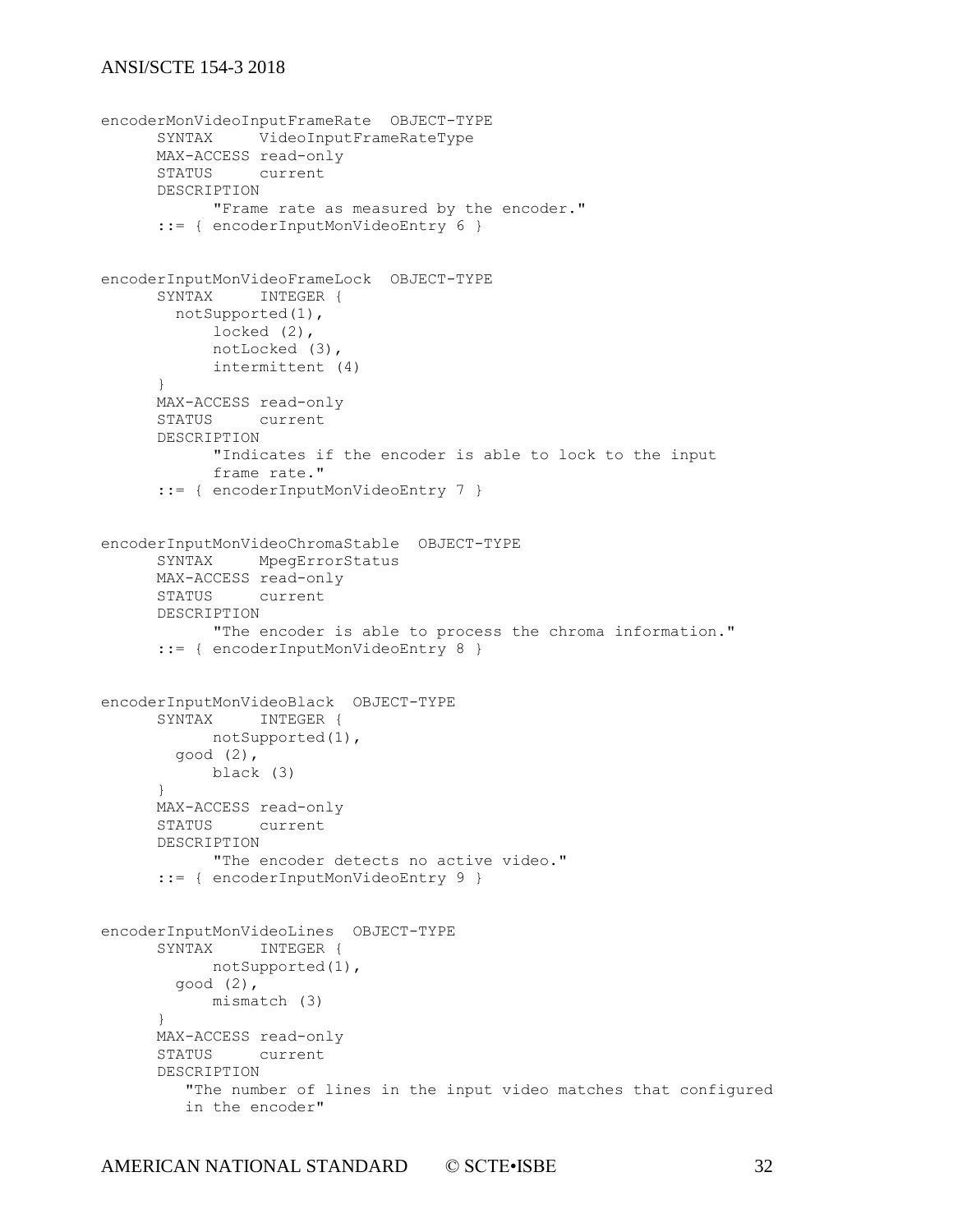```
::= { encoderInputMonVideoEntry 10 }
encoderInputMonVideoSdiCk OBJECT-TYPE
     SYNTAX INTEGER { 
           locked (1),
           notLocked (2),
           intermittent (3),
           notSdi (4)
      }
     MAX-ACCESS read-only
     STATUS current
     DESCRIPTION 
           "The encoder is locked to the SDI clock."
      ::= { encoderInputMonVideoEntry 11 }
encoderInputMonAudioTable OBJECT-TYPE
     SYNTAX SEQUENCE OF EncoderInputMonAudioEntry
     MAX-ACCESS not-accessible
     STATUS current
     DESCRIPTION 
           "This table shows the state of each audio input to this encoder."
     ::= { inputMonitor 2 }
encoderInputMonAudioEntry OBJECT-TYPE
     SYNTAX EncoderInputMonAudioEntry
     MAX-ACCESS not-accessible
     STATUS current
     DESCRIPTION 
            "An entry containing management information applicable to a
            particular encoder's input audio. This table is indexed by the
           unique IfIndex used for each physical input supported by this
        agent, and encoderInputMonAudioInputChanIndex which identifies
        individual audio input channel when the interface carries more
        than one channel.
        encoderInputMonAudioPhysIndex and encoderInputMonAudioCfgChannel 
        are used together to identify the encoder and output channel 
        carrying the audio from this input as defined in the 
        encoderCfgATable.
        Only active inputs are monitored. Disabled/unused 
        inputs shall not appear in this table."
      INDEX { encoderInputMonAudioIfIndex, 
            encoderInputMonAudioInputChanIndex }
      ::= { encoderInputMonAudioTable 1 }
EncoderInputMonAudioEntry ::= SEQUENCE {
     encoderInputMonAudioIfIndex
           InterfaceIndex,
     encoderInputMonAudioInputChanIndex
           Unsigned32,
     encoderInputMonAudioPhysIndex
           PhysicalIndex,
      encoderInputMonAudioCfgChannel
           Unsigned32,
     encoderInputMonAudioType
            INTEGER,
```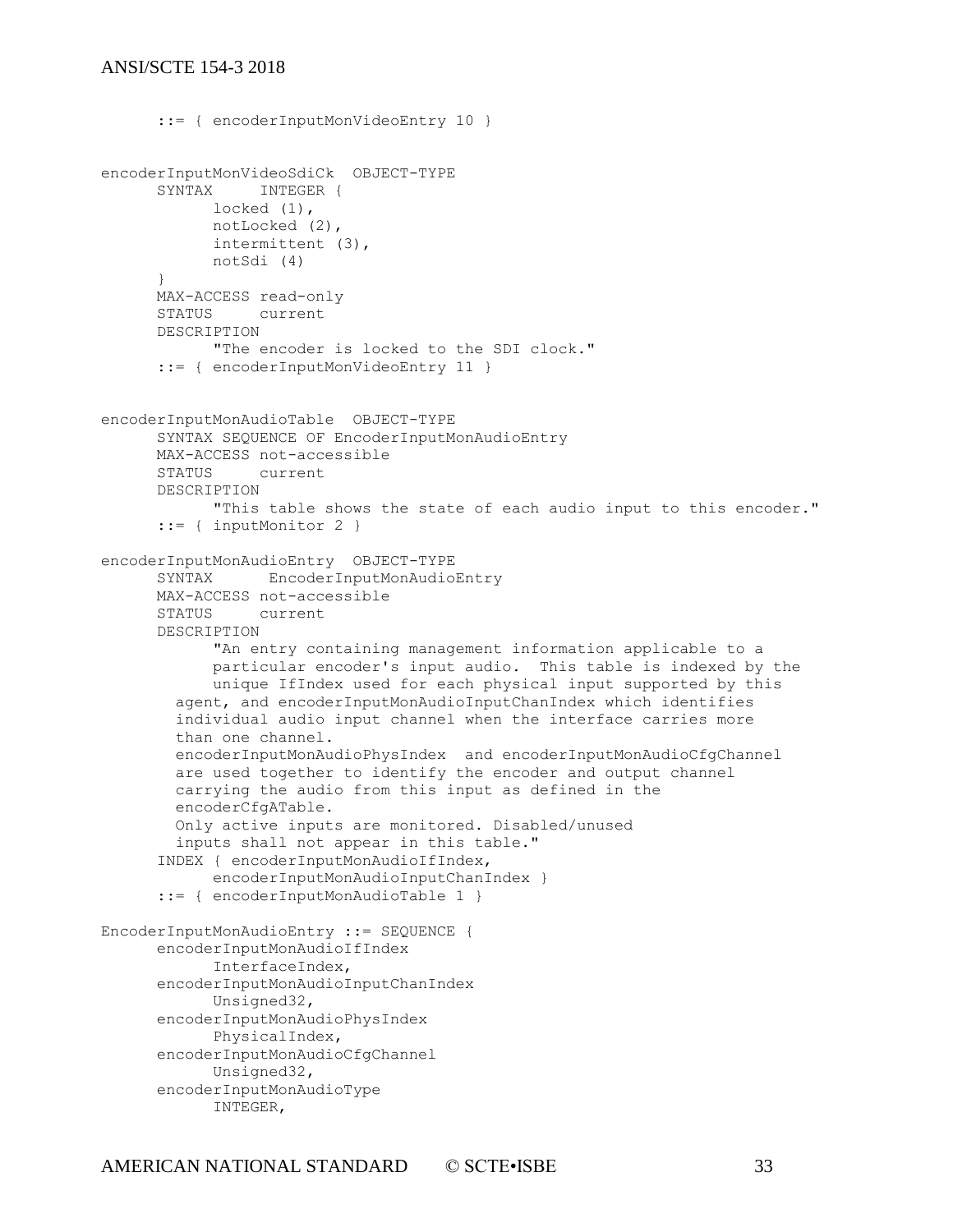```
encoderInputMonAudioLevel
           Integer32,
     encoderInputMonAudioReference
           Integer32,
     encoderInputMonAudioSilence
           INTEGER,
     encoderInputMonAudioAesCk
          INTEGER,
     encoderInputMonAudioFraming
          INTEGER,
     encoderInputMonAudioAesType
           INTEGER
}
encoderInputMonAudioIfIndex OBJECT-TYPE
     SYNTAX InterfaceIndex
     MAX-ACCESS not-accessible
     STATUS current
     DESCRIPTION 
           "IF index used to identify the physical input for this audio 
           component."
     ::= { encoderInputMonAudioEntry 1 }
encoderInputMonAudioInputChanIndex OBJECT-TYPE
     SYNTAX Unsigned32
     MAX-ACCESS not-accessible
     STATUS current
     DESCRIPTION 
           "Identifier index for this audio signal input when more than one
           channel shares one physical interface e.g. SMPTE-276 embedded 
           audio."
     ::= { encoderInputMonAudioEntry 2 }
encoderInputMonAudioPhysIndex OBJECT-TYPE
     SYNTAX PhysicalIndex
     MAX-ACCESS read-only
     STATUS current
     DESCRIPTION 
           "Cross reference to the entPhysicalIndex in the Entity MIB
         for the encoder processing this input."
     ::= { encoderInputMonAudioEntry 3 }
encoderInputMonAudioCfgChannel OBJECT-TYPE
     SYNTAX Unsigned32
     MAX-ACCESS not-accessible
     STATUS current
     DESCRIPTION 
           "Cross reference to identifier index for this audio channel.
           Directly corresponds to audio channel index in encoder audio
           configuration. Not valid if this input is disabled."
     ::= { encoderInputMonAudioEntry 4 }
--
encoderInputMonAudioType OBJECT-TYPE
     SYNTAX INTEGER {
```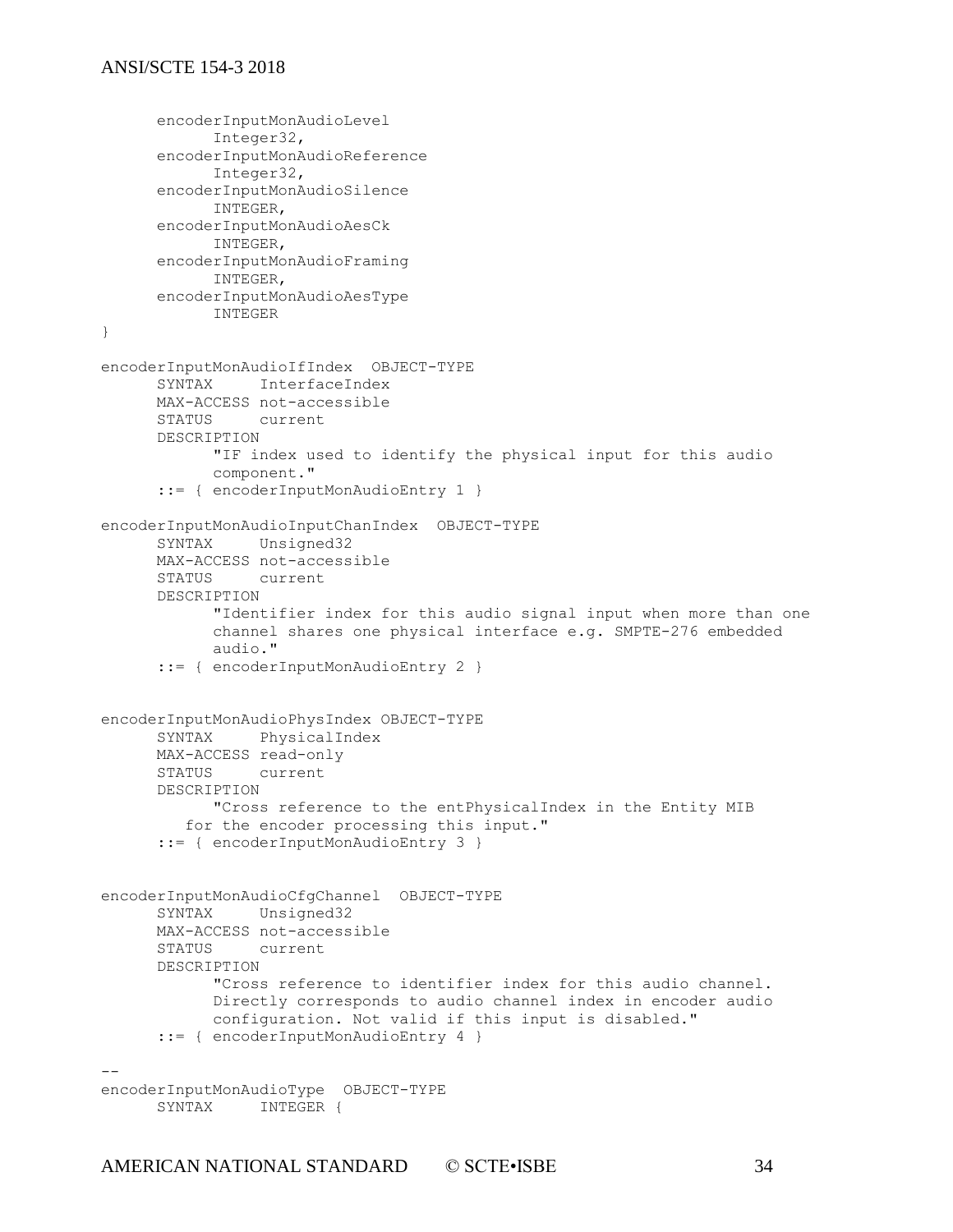```
analog (1),
           aes (2),
           embedded (3)
      }
     MAX-ACCESS read-only
      STATUS current
      DESCRIPTION 
           "Type of this audio interface."
      ::= { encoderInputMonAudioEntry 5 }
encoderInputMonAudioLevel OBJECT-TYPE
     SYNTAX Integer32
     UNITS "dB"
     MAX-ACCESS read-only
     STATUS current
     DESCRIPTION 
            "Average amplitude relative to 0dBm, 32767 indicates not
        supported."
      ::= { encoderInputMonAudioEntry 6 }
encoderInputMonAudioReference OBJECT-TYPE
     SYNTAX Integer32<br>
UNITS "dB"
     UNITS
     MAX-ACCESS read-write
     STATUS current
     DESCRIPTION 
            "A field defining the nominal audio level
         for this input. If this information is provided
         by the encoder's configuration this field shall be 
         read only. Otherwise this field may be read-write to 
         allow the monitoring system operator to store the figure
        for future reference. In this case the encoder shall
        provide non-volatile storage of the value but not 
        act upon it."
      ::= { encoderInputMonAudioEntry 7 }
encoderInputMonAudioSilence OBJECT-TYPE
     SYNTAX INTEGER {
          audioPresent (1),
           silent (2),
           notSupported (3)
      }
     MAX-ACCESS read-only
      STATUS current
     DESCRIPTION 
            "No audio input detected for T seconds. T and threshold
        of silence configured using encoder's proprietary control."
      ::= { encoderInputMonAudioEntry 8 }
encoderInputMonAudioAesCk OBJECT-TYPE
      SYNTAX INTEGER {
           locked (1),
           notLocked (2),
           intermittent (3),
           notAes (4)
```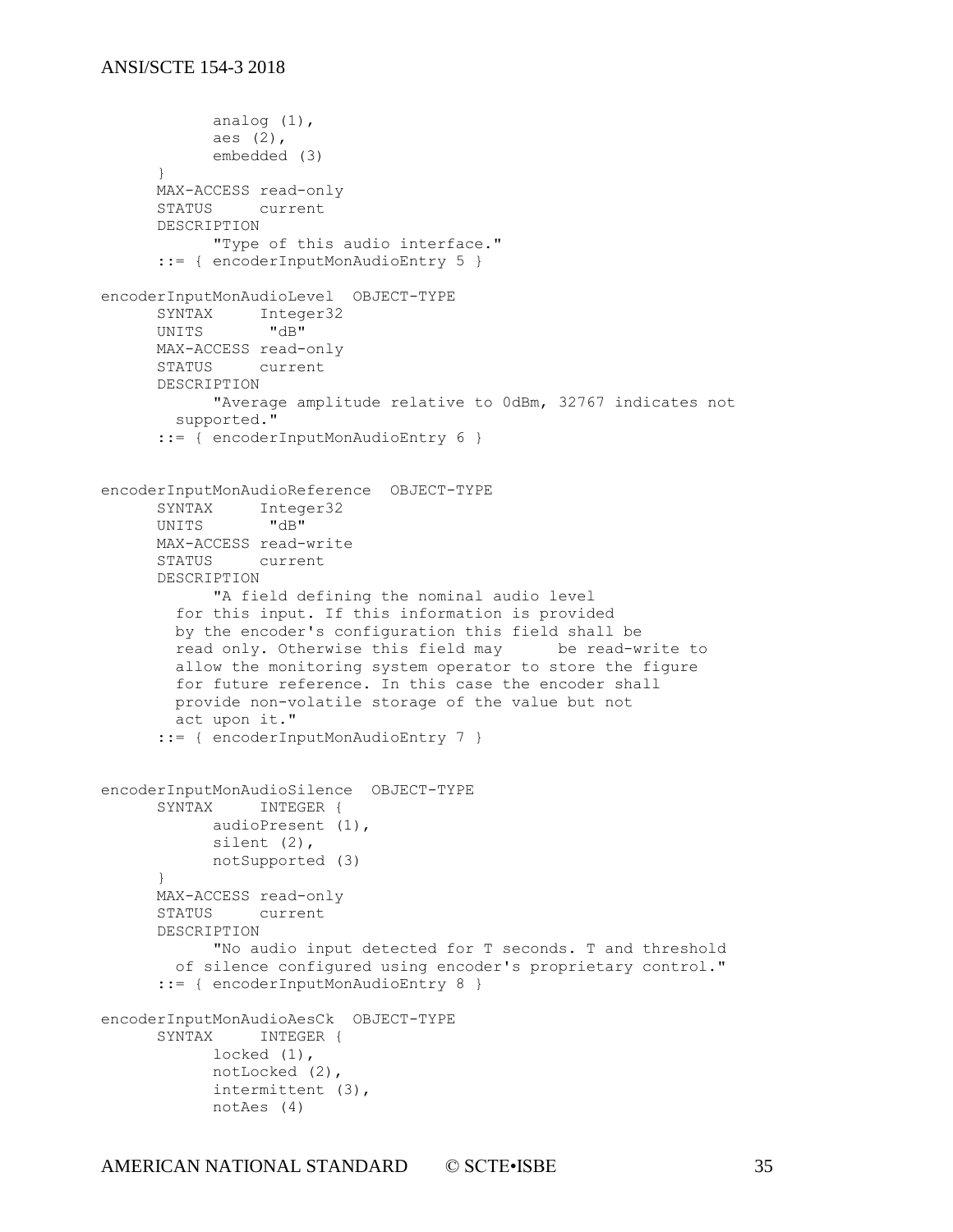```
}
     MAX-ACCESS read-only
     STATUS current
     DESCRIPTION 
           "The encoder is locked to the AES clock or detects SMTE-272 data in
           SDI. Intermittent indicates currently good but loss of lock detected
        at least once since this object was last read."
     ::= { encoderInputMonAudioEntry 9 }
encoderInputMonAudioFraming OBJECT-TYPE
     SYNTAX INTEGER {
          locked (1),
           notLocked (2),
           intermittent (3),
           notAes (4)
     }
     MAX-ACCESS read-only
     STATUS current
     DESCRIPTION 
           "The correct framing of the digital audio input is recognized.
           Intermittent indicates at least one break in lock since this object
           was last read."
     ::= { encoderInputMonAudioEntry 10 }
encoderInputMonAudioAesType OBJECT-TYPE
     SYNTAX INTEGER {
          other (1),
           notRecognized (2),
           smpte337 (3),
           pcm (4)
     }
     MAX-ACCESS read-only
     STATUS current
     DESCRIPTION 
           "The type of data carried by the encoder input AES stream."
     ::= { encoderInputMonAudioEntry 11 }
encoderInputMonVbiTable OBJECT-TYPE
     SYNTAX SEQUENCE OF EncoderInputMonVbiEntry
     MAX-ACCESS not-accessible
     STATUS current
     DESCRIPTION 
           "This table shows the status of each VBI line input to this 
         encoder. Refer to encoderCfgVbiTable for VBI configuration.
 "
      ::= { inputMonitor 3 }
encoderInputMonVbiEntry OBJECT-TYPE
     SYNTAX EncoderInputMonVbiEntry
     MAX-ACCESS not-accessible
     STATUS current
     DESCRIPTION 
           "An entry containing management information applicable to a
           particular encoder's input VBI. This table is indexed by the
           IfIndex of the video input carrying this VBI, an index for the
        VBI line itself and index for each field.
```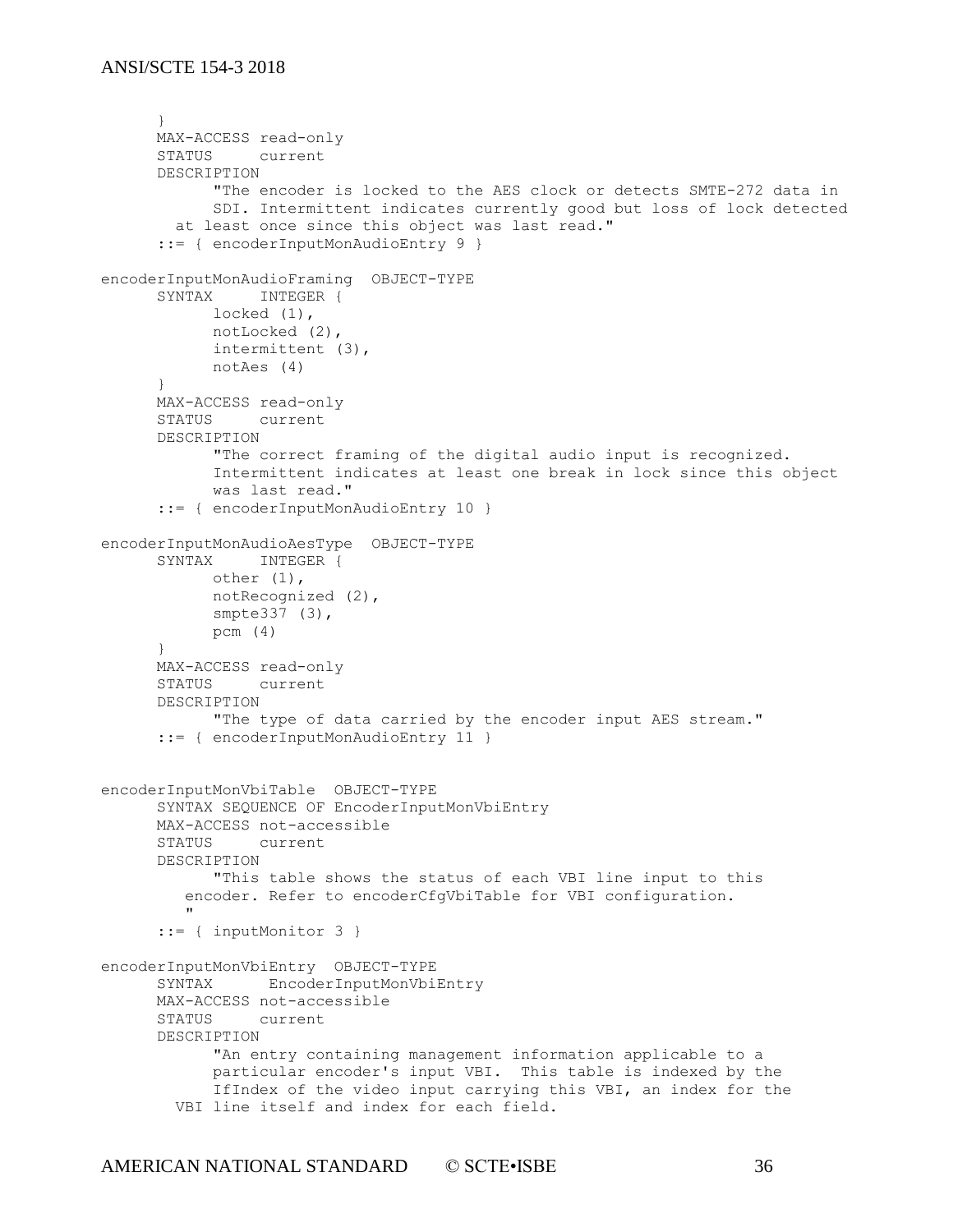```
 encoderInputMonVbiPhysIndex is provided for identification of
         this encoder.
         Only the active input for each encoder is monitored. Disabled
         inputs shall not appear in this table."
      INDEX { encoderInputMonVbiIfIndex,
         encoderInputMonVbiLineIndex, 
        encoderInputMonVbiFieldIndex }
      ::= { encoderInputMonVbiTable 1 }
EncoderInputMonVbiEntry ::= SEQUENCE {
      encoderInputMonVbiIfIndex
           InterfaceIndex,
     encoderInputMonVbiPhysIndex 
           PhysicalIndex,
     encoderInputMonVbiLineIndex
            Unsigned32,
     encoderInputMonVbiFieldIndex
            Unsigned32,
     encoderInputMonVbiType
           INTEGER,
     encoderInputMonVbiErrors
           INTEGER,
     encoderInputMonVbiRate 
          Integer32,
      encoderInputMonVbiTimeLastData
           TimeTicks
      }
encoderInputMonVbiIfIndex OBJECT-TYPE
     SYNTAX InterfaceIndex
     MAX-ACCESS not-accessible
      STATUS current
      DESCRIPTION 
            "IF index used to identify the physical input for this VBI 
           service. This will normally have the same value as
        encoderInputMonVideoIfIndex"
      ::= { encoderInputMonVbiEntry 1 }
encoderInputMonVbiPhysIndex OBJECT-TYPE
     SYNTAX PhysicalIndex
     MAX-ACCESS read-only
     STATUS current
      DESCRIPTION 
            "Cross reference to the entPhysicalIndex in the Entity MIB
          for the encoder processing this input."
      ::= { encoderInputMonVbiEntry 2 }
encoderInputMonVbiLineIndex OBJECT-TYPE
     SYNTAX Unsigned32 (6..23)
     MAX-ACCESS not-accessible
      STATUS current
      DESCRIPTION 
            "Identifier index for this VBI line input. Only values
            6..23 allowed. For PAL lines 318..335 corresponding 
            values 6..23 are used with field index set to 2."
```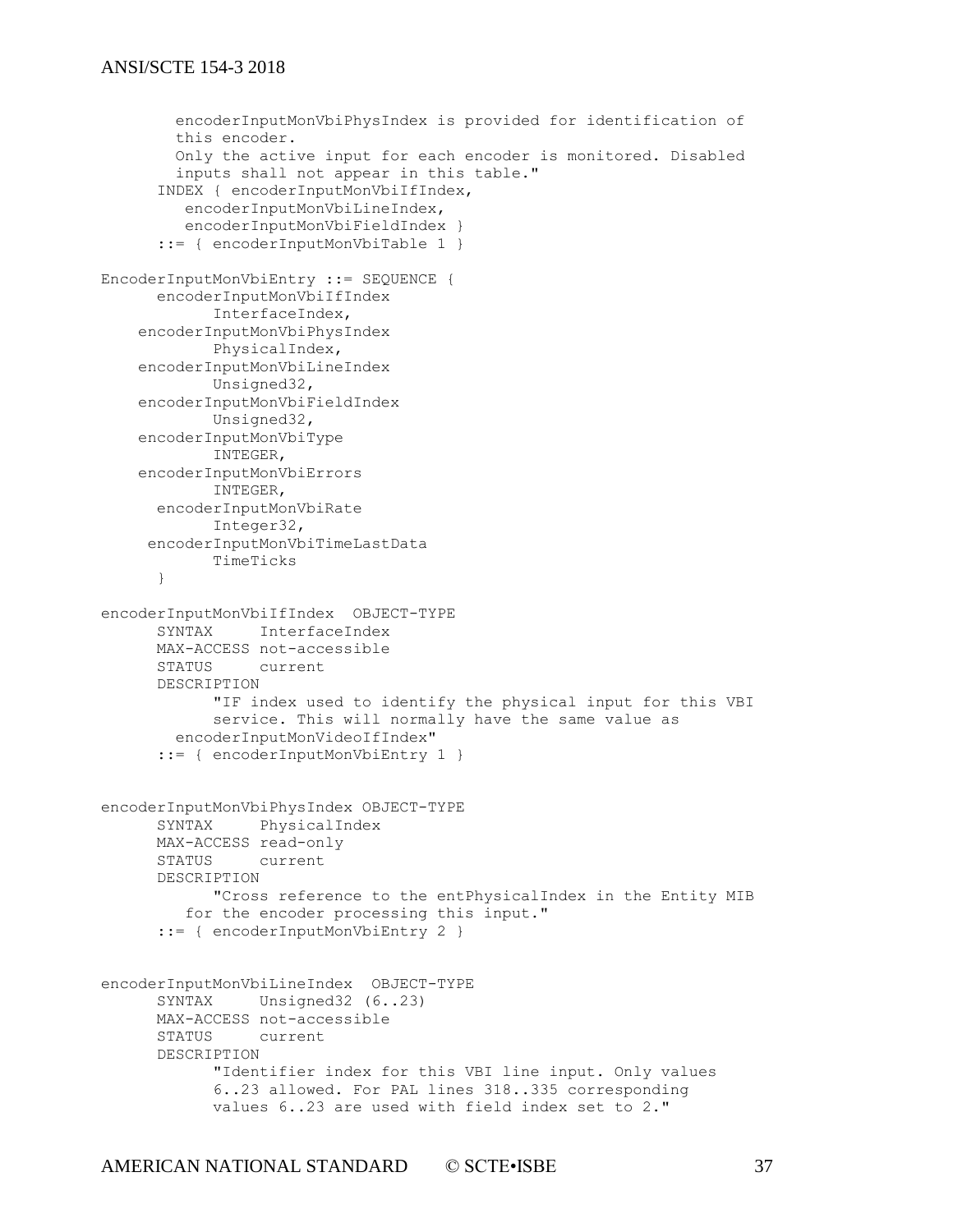```
::= { encoderInputMonVbiEntry 3 }
encoderInputMonVbiFieldIndex OBJECT-TYPE
     SYNTAX Unsigned32 (1..3)
     MAX-ACCESS not-accessible
     STATUS current
     DESCRIPTION 
           "Identifier index for the field carrying this VBI line.
         Values 1 or 2 represent actual field number, 3 is provision 
         for data being read from the same line on both fields."
     ::= { encoderInputMonVbiEntry 4 }
encoderInputMonVbiType OBJECT-TYPE
     SYNTAX INTEGER {
           correct (1),
           mismatch (2),
           notDiscriminated (3) }
     MAX-ACCESS read-only
     STATUS current
     DESCRIPTION 
           "This object indicates whether the type of VBI matches
        the type configured for this line. Refer to 
           encoderCfgVbiTable for VBI configuration."
      ::= { encoderInputMonVbiEntry 5 }
encoderInputMonVbiErrors OBJECT-TYPE
     SYNTAX INTEGER {
           good (1),
           errors (2),
           notChecked (3) }
     MAX-ACCESS read-only
     STATUS current
     DESCRIPTION 
           "This object indicates whether the errors are detected 
         in the VBI data on this line."
     ::= { encoderInputMonVbiEntry 6 }
encoderInputMonVbiRate OBJECT-TYPE
     SYNTAX Integer32
     MAX-ACCESS read-only
     STATUS current
     DESCRIPTION 
         "Rate of VBI data measured in bps. Where rate is too low
           for reporting a meaningful value this object shall be
           set to 0 and encoderInputMonVbiTimeLastData used. If 
        measurement of the rate of this data is not supported 
        by this encoder then -1 shall be returned."
      ::= { encoderInputMonVbiEntry 7 }
encoderInputMonVbiTimeLastData OBJECT-TYPE
     SYNTAX TimeTicks
     MAX-ACCESS read-only
     STATUS current
     DESCRIPTION 
           "Time in hundredths of a second since last data received
```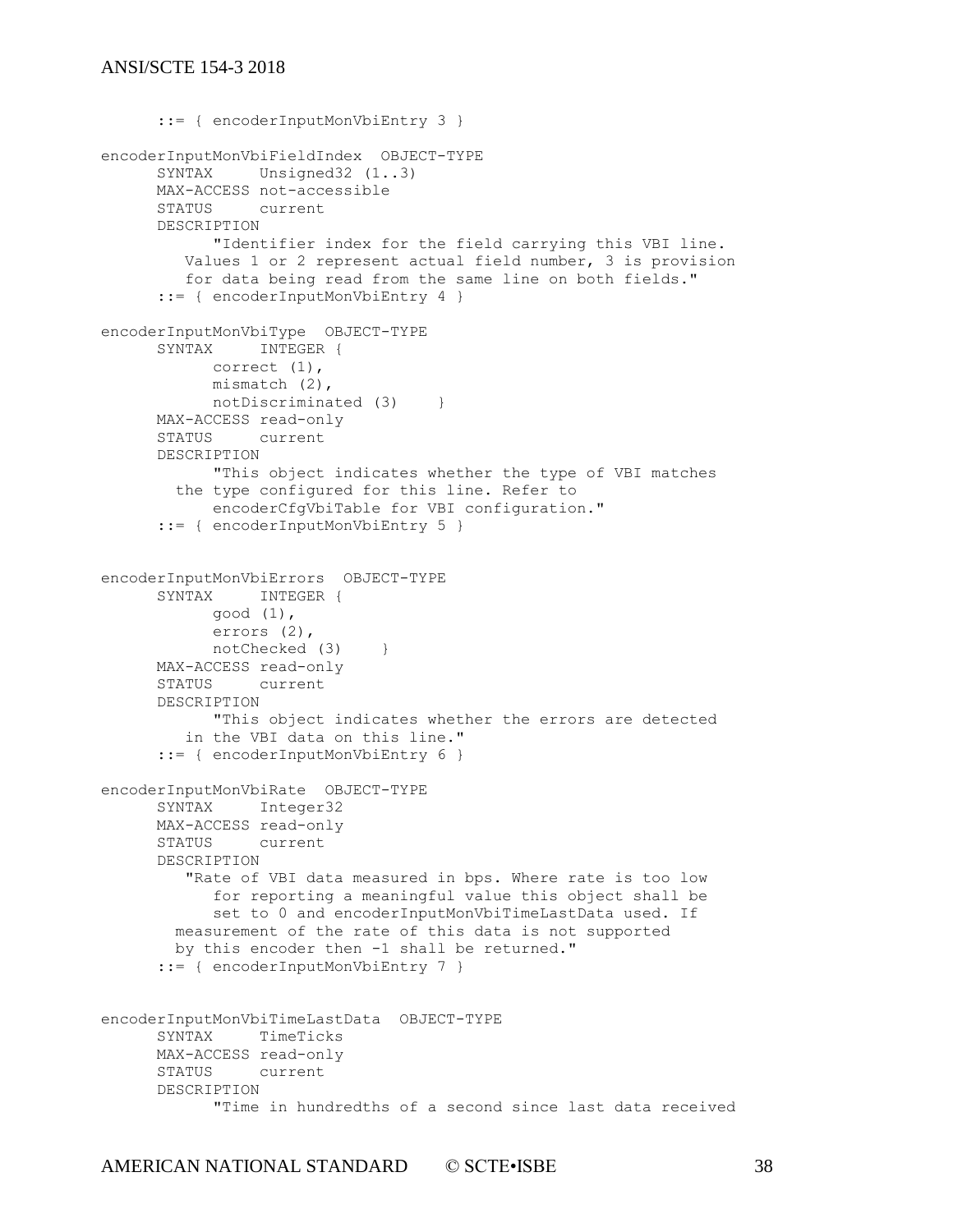```
 on this line. A value approximating to the frame rate i.e.
         3 or 4 may be used to indicate continuous data is present.
            0 is reserved to indicate this measurement is currently
         not supported for this line. 
         4,294,967,295 indicates never or beyond counter range. "
      ::= { encoderInputMonVbiEntry 8 }
encoderInputMonVancTable OBJECT-TYPE
     SYNTAX SEQUENCE OF EncoderInputMonVancEntry
     MAX-ACCESS not-accessible
      STATUS current
      DESCRIPTION
           "This table shows the status of each VANC service input to this 
          encoder. Refer to encoderCfgVancTable for VANC configuration.
 "
      ::= { inputMonitor 4 }
encoderInputMonVancEntry OBJECT-TYPE
     SYNTAX EncoderInputMonVancEntry
     MAX-ACCESS not-accessible
     STATUS current
     DESCRIPTION 
           "An entry containing management information applicable to a
           particular encoder's input VANC. This table is indexed by the
           IfIndex of the video input carrying this VANC and an index for 
         the VANC service.
         encoderInputMonVancPhysIndex is provided for identification of
         this encoder.
         Only the active input for each encoder is monitored. Disabled
            inputs shall not appear in this table."
      INDEX { encoderInputMonVancIfIndex,
          encoderInputMonVancServiceIndex}
      ::= { encoderInputMonVancTable 1 }
EncoderInputMonVancEntry ::= SEQUENCE {
     encoderInputMonVancIfIndex
           InterfaceIndex,
     encoderInputMonVancPhysIndex
            PhysicalIndex,
     encoderInputMonVancServiceIndex
            Unsigned32,
     encoderInputMonVancType
           INTEGER,
     encoderInputMonVancErrors
           INTEGER,
     encoderInputMonVancRate
          Integer32,
     encoderInputMonVancTimeLastData
          TimeTicks
      }
encoderInputMonVancIfIndex OBJECT-TYPE
     SYNTAX InterfaceIndex
     MAX-ACCESS not-accessible
     STATUS current
     DESCRIPTION
```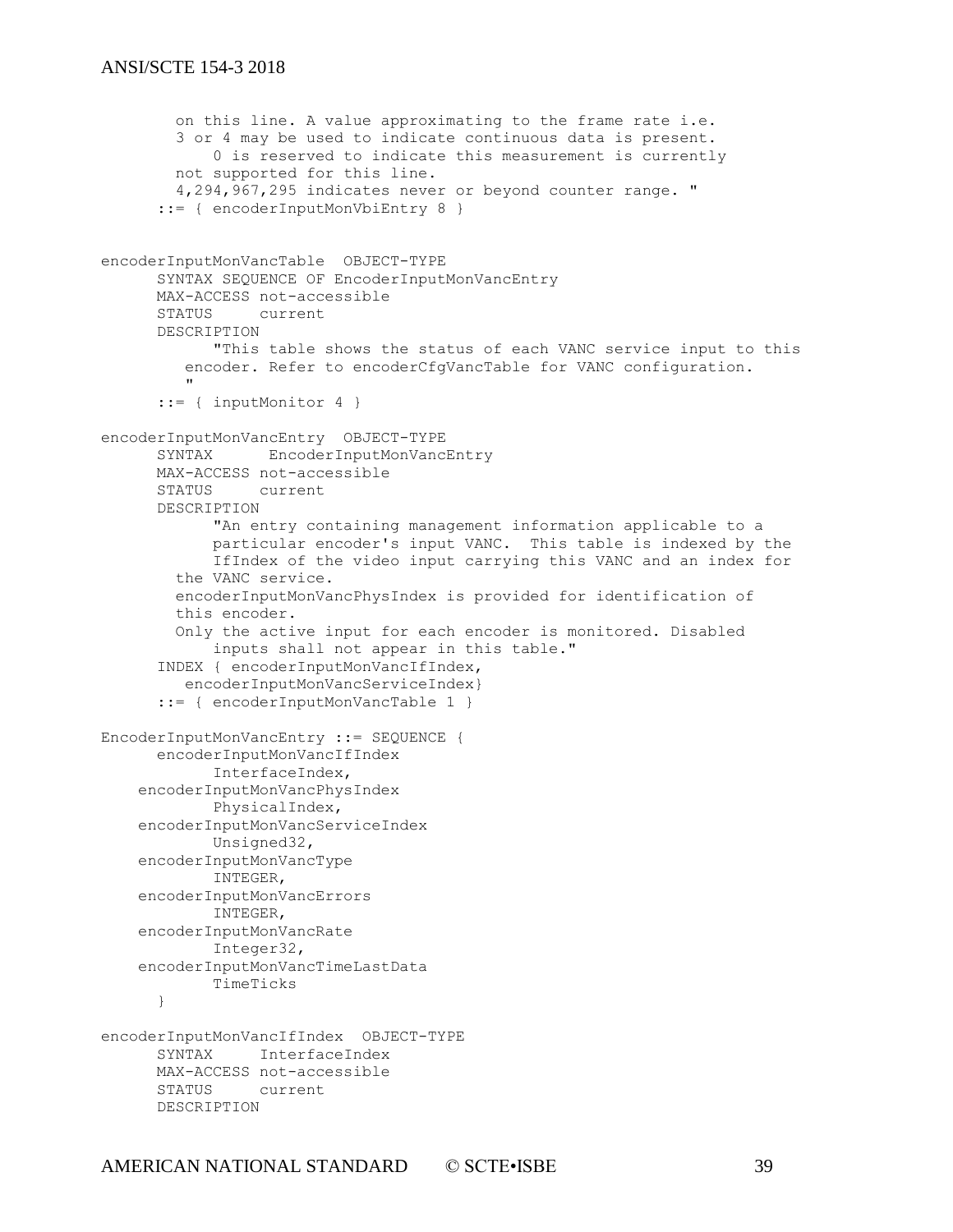```
"IF index used to identify the physical input for this VANC 
           service. This will normally have the same value as
           encoderInputMonVideoIfIndex "
     ::= { encoderInputMonVancEntry 1 }
encoderInputMonVancPhysIndex OBJECT-TYPE
     SYNTAX PhysicalIndex
     MAX-ACCESS read-only
     STATUS current
     DESCRIPTION 
          "Cross reference to the entPhysicalIndex in the Entity MIB
         for the encoder processing this input."
     ::= { encoderInputMonVancEntry 2 }
encoderInputMonVancServiceIndex OBJECT-TYPE
     SYNTAX Unsigned32 (6..23)
     MAX-ACCESS not-accessible
     STATUS current
     DESCRIPTION 
         "Identifier index for this VANC input. 
         Has the same value as encoderCfgVancServiceIndex
         and provides cross reference between this table and
         encoderCfgVancTable."
      ::= { encoderInputMonVancEntry 3 }
encoderInputMonVancType OBJECT-TYPE
     SYNTAX INTEGER {
           correct (1),
           mismatch (2),
           notDiscriminated (3) }
     MAX-ACCESS read-only
     STATUS current
     DESCRIPTION 
           "This object indicates whether the type of VANC matches
        the type configured for this line. Refer to 
          encoderCfgVancTable for VANC configuration."
     ::= { encoderInputMonVancEntry 4 }
encoderInputMonVancErrors OBJECT-TYPE
     SYNTAX INTEGER {
           good (1),
           errors (2),
           notChecked (3) }
     MAX-ACCESS read-only
     STATUS current
     DESCRIPTION 
           "This object indicates whether the errors are detected 
         in the VANC data on this line."
     ::= { encoderInputMonVancEntry 5 }
encoderInputMonVancRate OBJECT-TYPE
     SYNTAX Integer32
```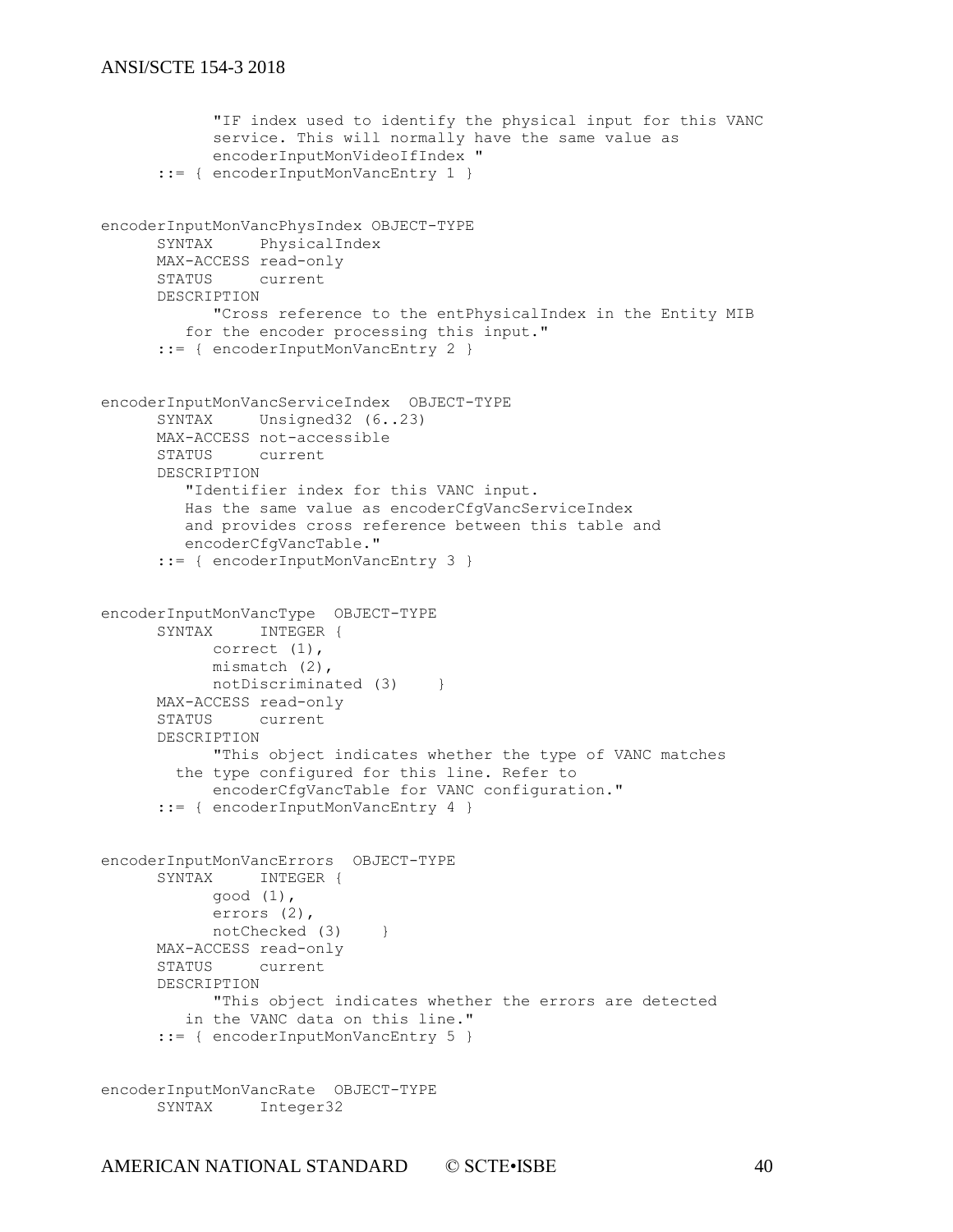```
MAX-ACCESS read-only
      STATUS current
      DESCRIPTION 
         "Rate of Vanc data measured in bps. Where rate is too low
            for reporting a meaningful value this object shall be
            set to 0 and encoderInputMonVancTimeLastData used. If 
         measurement of the rate of this data is not supported 
        by this encoder then -1 shall be returned."
      ::= { encoderInputMonVancEntry 6 }
encoderInputMonVancTimeLastData OBJECT-TYPE
     SYNTAX TimeTicks
     MAX-ACCESS read-only
     STATUS current
      DESCRIPTION 
            "Time in hundredths of a second since last data received
          on this VANC service. A value approximating to the frame rate i.e.
          2, 3 or 4 may be used to indicate continuous data is present.
            0 is reserved to indicate this measurement is currently
         not supported for this Vanc service. 
          4,294,967,295 indicates never or beyond counter range. "
      ::= { encoderInputMonVancEntry 7 }
encoderInputMonAncilTable OBJECT-TYPE
      SYNTAX SEQUENCE OF EncoderInputMonAncilEntry
     MAX-ACCESS not-accessible
     STATUS current
      DESCRIPTION 
            "This table shows the state of all other signal inputs to this
            encoder."
      ::= { inputMonitor 5 }
encoderInputMonAncilEntry OBJECT-TYPE
     SYNTAX EncoderInputMonAncilEntry
     MAX-ACCESS not-accessible
      STATUS current
     DESCRIPTION 
            "An entry containing management information applicable to a
           particular encoder's ancillary component input. This table is
           indexed by a unique IfIndex used for each ancillary input 
         supported by this agent, and encoderInputMonAncilChannelIndex 
         which identifies individual ancillary input channel when the 
         interface carries more than one channel.
         encoderInputMonAncilPhysIndex is provided for identification of
         this encoder.
         Only active inputs are monitored. Disabled/unused 
         inputs shall not appear in this table."
      INDEX { encoderInputMonAncilIfIndex, 
           encoderInputMonAncilChannelIndex }
      ::= { encoderInputMonAncilTable 1 }
EncoderInputMonAncilEntry ::= SEQUENCE {
      encoderInputMonAncilIfIndex
            InterfaceIndex,
```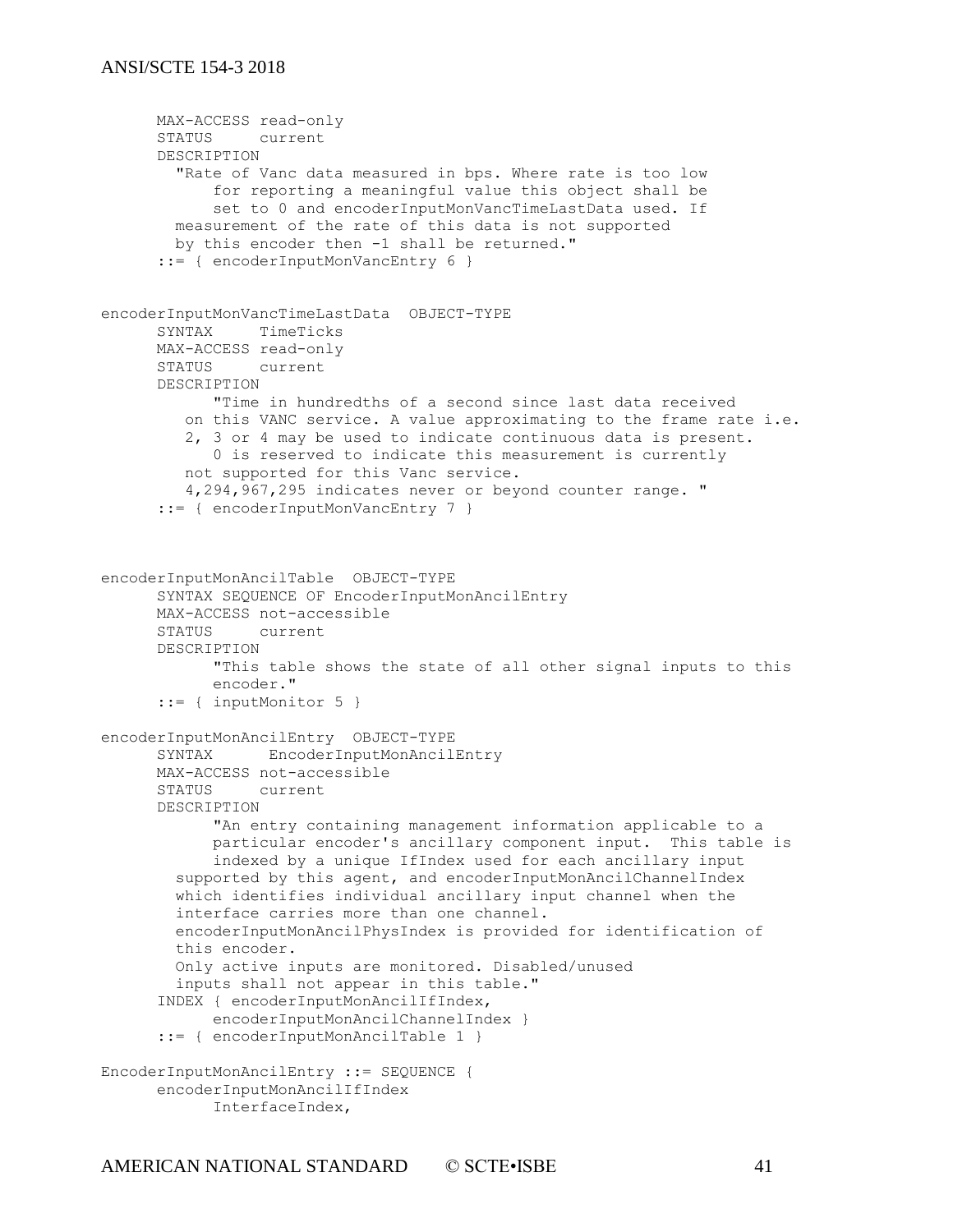```
encoderInputMonAncilChannelIndex
           Unsigned32,
     encoderInputMonAncilPhysIndex
           PhysicalIndex,
     encoderInputMonAncilCfgChannel
          Unsigned32,
     encoderInputMonAncilType
          INTEGER,
     encoderInputMonAncilTimeLastPkt
           TimeTicks,
     encoderInputMonAncilRate
          Integer32,
     encoderInputMonAncilLock
           INTEGER,
     encoderInputMonAncilError
           MpegErrorStatus,
     encoderInputMonAncilHbMissed
           Counter32
 }
encoderInputMonAncilIfIndex OBJECT-TYPE
     SYNTAX InterfaceIndex
     MAX-ACCESS not-accessible
     STATUS current
     DESCRIPTION 
           "IF index used to identify the physical input for this ancillary
           component."
     ::= { encoderInputMonAncilEntry 1 }
encoderInputMonAncilChannelIndex OBJECT-TYPE
     SYNTAX Unsigned32
     MAX-ACCESS not-accessible
     STATUS current
     DESCRIPTION 
           "Identifier index for this ancillary signal input when more than one
           channel shares one physical interface e.g. IP input."
     ::= { encoderInputMonAncilEntry 2 }
encoderInputMonAncilPhysIndex OBJECT-TYPE
     SYNTAX PhysicalIndex
     MAX-ACCESS read-only
     STATUS current
     DESCRIPTION 
           "Cross reference to the entPhysicalIndex in the Entity MIB
         for the encoder processing this input."
     ::= { encoderInputMonAncilEntry 3 }
encoderInputMonAncilCfgChannel OBJECT-TYPE
     SYNTAX Unsigned32
     MAX-ACCESS read-only
     STATUS current
     DESCRIPTION 
           "Cross reference to identifier index for this ancillary channel.
           Directly corresponds to ancillary component index in encoder
           ancillary configuration."
      ::= { encoderInputMonAncilEntry 4 }
```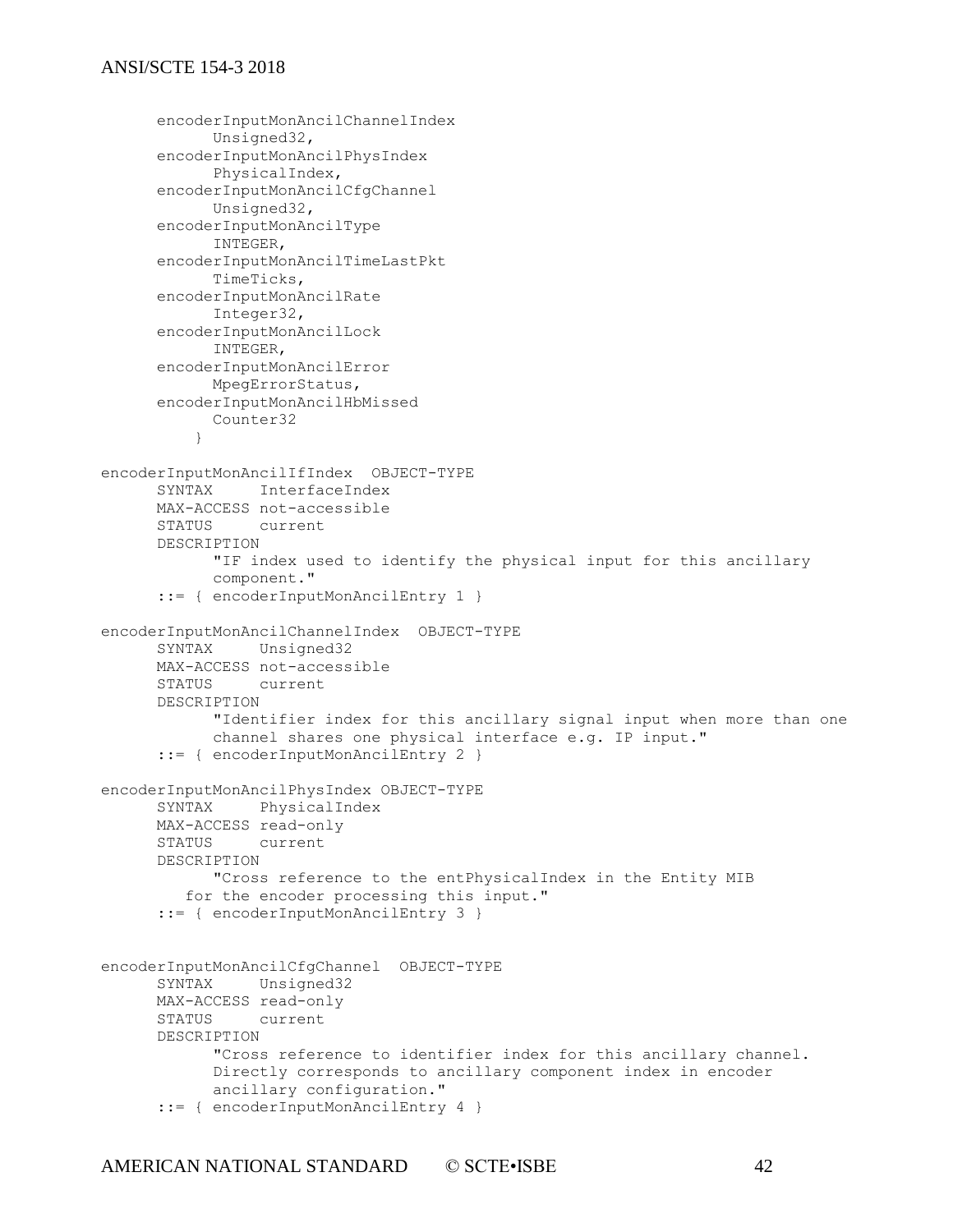```
encoderInputMonAncilType OBJECT-TYPE
     SYNTAX INTEGER {
           other (1),
           dsmcc (2),
           scte104Ip (3),
           scte104Vanc (4),
           subtitles (5),
           codeDownload (6),
           smpte333 (7),
           vbiData (8),
           vancData (9)
     }
     MAX-ACCESS read-only
     STATUS current
     DESCRIPTION 
           "Type of this ancillary interface."
     ::= { encoderInputMonAncilEntry 5 }
encoderInputMonAncilTimeLastPkt OBJECT-TYPE
     SYNTAX TimeTicks
     MAX-ACCESS read-only
     STATUS current
     DESCRIPTION 
           "Time in hundredths of a second since last packet received, 0
           indicates less than 0.01 second, 4,294,967,295 indicates never or
        beyond counter range. Only applicable to very slow or intermittent
        data, other wise encoderInputMonAncilRate should be used. "
      ::= { encoderInputMonAncilEntry 6 }
encoderInputMonAncilRate OBJECT-TYPE
     SYNTAX Integer32
     MAX-ACCESS read-only
     STATUS current
     DESCRIPTION
           "Number of bits received within timing period. May be averaged if
         result is clearer. -1 indicates not monitored."
     ::= { encoderInputMonAncilEntry 7 }
encoderInputMonAncilLock OBJECT-TYPE
     SYNTAX INTEGER {
           good (1),
           notLocked (2),
           intermittent (3),
           readyToAcquire (4)
     }
     MAX-ACCESS read-only
     STATUS current
     DESCRIPTION 
           "Encoder locked to data stream framing. Ready to acquire 
           indicates correct response of encoder during gaps in data."
     ::= { encoderInputMonAncilEntry 8 }
encoderInputMonAncilError OBJECT-TYPE
     SYNTAX MpegErrorStatus
```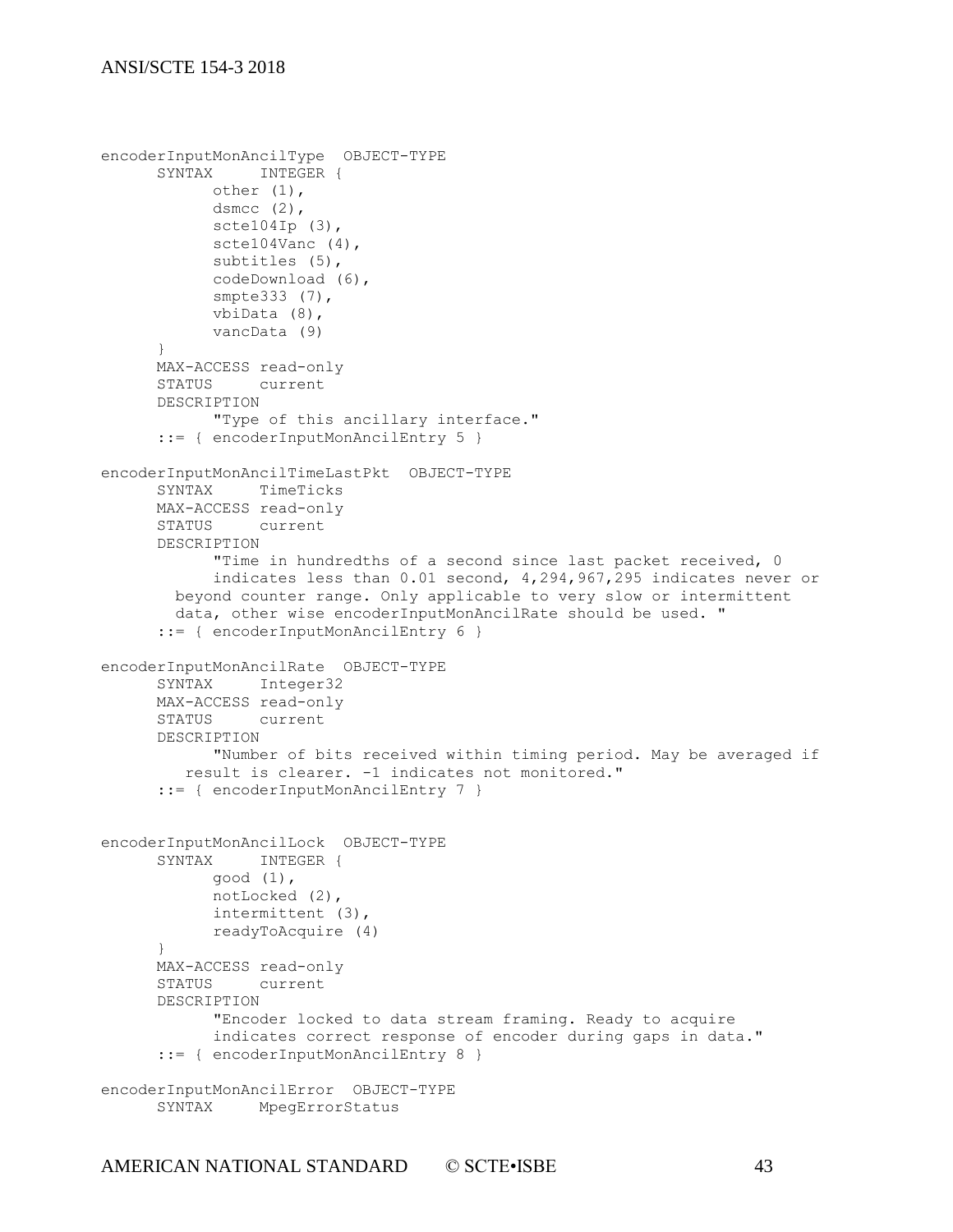```
MAX-ACCESS read-only
      STATUS current
      DESCRIPTION 
            "Error detected in this ancillary stream since this object was last
            read."
      ::= { encoderInputMonAncilEntry 9 }
encoderInputMonAncilHbMissed OBJECT-TYPE
      SYNTAX Counter32
      MAX-ACCESS read-only
      STATUS current
      DESCRIPTION 
            "Number of heartbeats missed since last heartbeat successfully
            received."
      ::= { encoderInputMonAncilEntry 10 }
-- ********************************************************************* 
-- ************************ COMPLIANCE ************************ 
-- ********************************************************************* 
mpegEncoderCompliance MODULE-COMPLIANCE
      STATUS current
      DESCRIPTION 
            "The minimum compliance statement for MPEG encoders."
      MODULE
            GROUP encoderCfgGroup
            DESCRIPTION 
                  "The encoderCfgGroup is unconditionally optional."
            GROUP encoderInputGroup
            DESCRIPTION 
                  "The encoderInputGroup is unconditionally optional."
            ::= { mpegEncoderMIBCompliances 1 }
encoderCfgGroup OBJECT-GROUP
      OBJECTS { encoderCfgAncilEnabled, 
            encoderCfgAncilServiceIndex,
            encoderCfgAncilLanguage, 
            encoderCfgAncilPcrPid, 
            encoderCfgAncilPid, 
            encoderCfgAncilRate, 
            encoderCfgAncilSourceType, 
            encoderCfgAncilType, 
            encoderCfgAudioDialogNorm, 
            encoderCfgAudioEnabled, 
            encoderCfgAudioInputType, 
            encoderCfgAudioLanguageA, 
            encoderCfgAudioLanguageB, 
            encoderCfgAudioLipSync, 
            encoderCfgAudioMode, 
            encoderCfgAudioPcrPid, 
            encoderCfgAudioPid, 
            encoderCfgAudioRate, 
            encoderCfgAudioPassThru,
```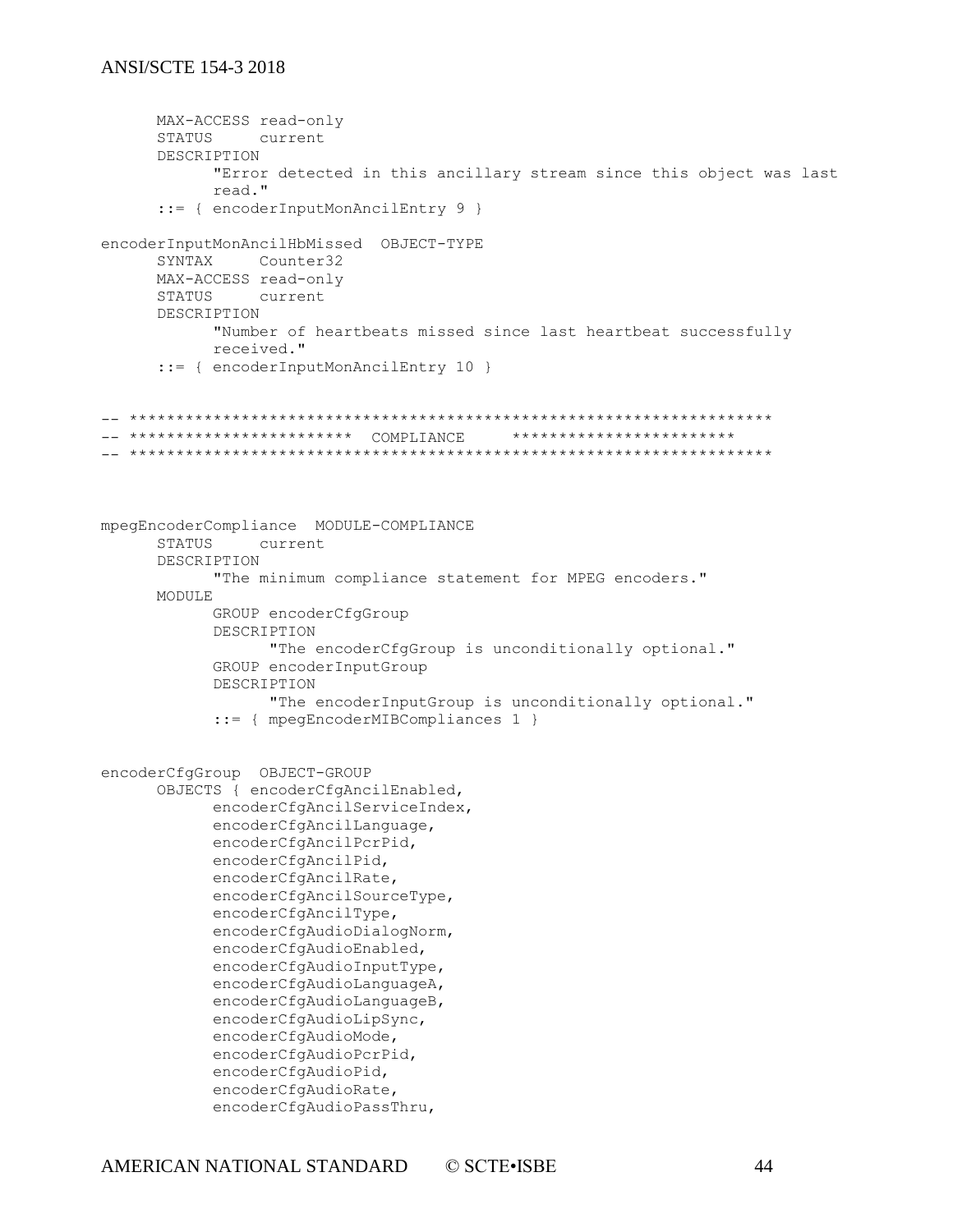encoderCfgAudioInputLabel, encoderCfgAudioStandard, encoderCfgAudioServiceIndex, encoderCfgServiceId, encoderCfgServiceName, encoderCfgServiceTransportIndex, encoderCfgServiceType, encoderCfgTransportIpFec, encoderCfgTransportIpInterleave, encoderCfgTransportIpAddrgMode, encoderCfgTransportDestIpAddr, encoderCfgTransportDestUdpPort, encoderCfgTransportEnabled, encoderCfgTransportGatewayAddr, encoderCfgTransportId, encoderCfgTransportInetAddrType, encoderCfgTransportRate, encoderCfgTransportRateMode, encoderCfgTransportSiStd, encoderCfgTransportSubnetMask, encoderCfgTransportType, encoderCfgTransportIfIndex, encoderCfgVancDid, encoderCfgVancSdid, encoderCfgVancType, encoderCfgVancCarriage, encoderCfgVancCompIndex, encoderCfgVbiField, encoderCfgVbiLine, encoderCfgVbiType, encoderCfgVbiCarriage, encoderCfgVbiCompIndex, encoderCfgVideoInputIf, encoderCfgVideoInputFrameRate, encoderCfgVideoInputScan, encoderCfgVideoInputFormat, encoderCfgVideoAspectRatio, encoderCfgVideoBitrateAvg, encoderCfgVideoBitrateMax, encoderCfgVideoBitrateMin, encoderCfgVideoBorderProcessing, encoderCfgVideoCodingDelay, encoderCfgVideoDeblockAlpha, encoderCfgVideoDeblockBeta, encoderCfgVideoDeblockEnable, encoderCfgVideoFilmMode, encoderCfgVideoIdrRate, encoderCfgVideoPcrPid, encoderCfgVideoPesAlignment, encoderCfgVideoPid, encoderCfgVideoHorzResolution, encoderCfgVideoVertResolution, encoderCfgVideoServiceIndex, encoderCfgVideoType, encoderCfgVideoCompression, encoderCfgVideoRateMode } STATUS current